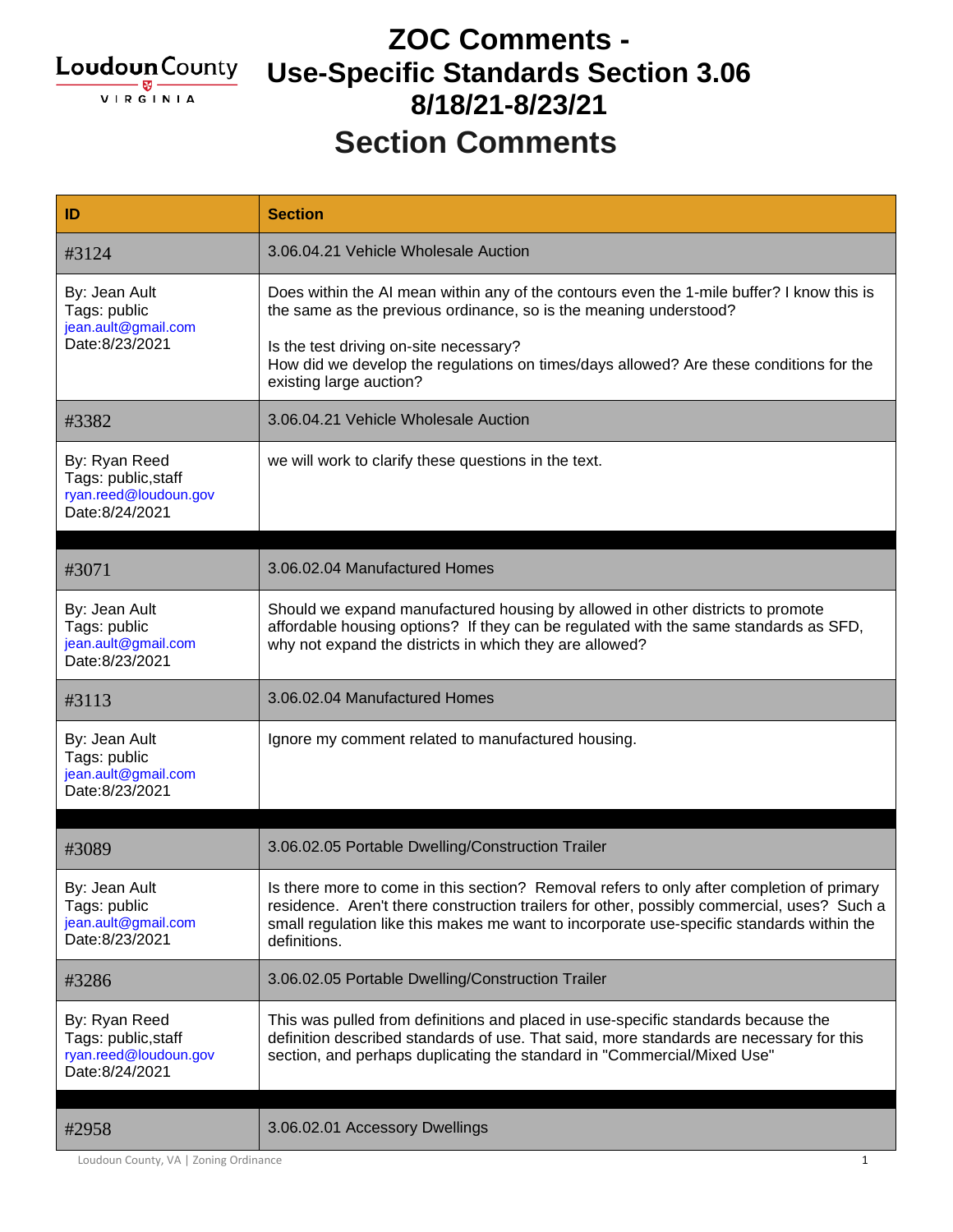| ID                                                                                 | <b>Section</b>                                                                                                                                                                                   |
|------------------------------------------------------------------------------------|--------------------------------------------------------------------------------------------------------------------------------------------------------------------------------------------------|
| By: John merrithew<br>Tags: public<br>John.merrithew@loudoun.gov<br>Date:8/19/2021 | Sere comments on guest houses. Simplify exemption to apply to all pre-existing<br>accessory units.<br>Merge this use with guest houses. Standards are identical.                                 |
| #3059                                                                              | 3.06.02.01 Accessory Dwellings                                                                                                                                                                   |
| By: Jean Ault<br>Tags: public<br>jean.ault@gmail.com<br>Date:8/23/2021             | Would it be reasonable to make Guest House a subsection of Accessory DU - noting that<br>a second Accessory DU is permitted on the property if used as a Guest House (not<br>operated for gain)? |
|                                                                                    | If Guest Houses and Accessory DUs have the same physically requirements, and the only<br>difference is whether they can be rented. How do we regulate this?                                      |
| #3278                                                                              | 3.06.02.01 Accessory Dwellings                                                                                                                                                                   |
| By: Ryan Reed<br>Tags: public, staff<br>ryan.reed@loudoun.gov<br>Date:8/24/2021    | Merging / consolidation is being discussed and considered.                                                                                                                                       |
|                                                                                    |                                                                                                                                                                                                  |
|                                                                                    |                                                                                                                                                                                                  |
|                                                                                    |                                                                                                                                                                                                  |
|                                                                                    |                                                                                                                                                                                                  |
| #3000                                                                              | 3.06.06.07 Outdoor Storage                                                                                                                                                                       |
| By: Jean Ault<br>Tags: public<br>jean.ault@gmail.com<br>Date:8/21/2021             | Should this be more specific? This seems open to a lot of interpretation with the "suitable<br>and appropriate" wording. Should the fence be opaque, etc.                                        |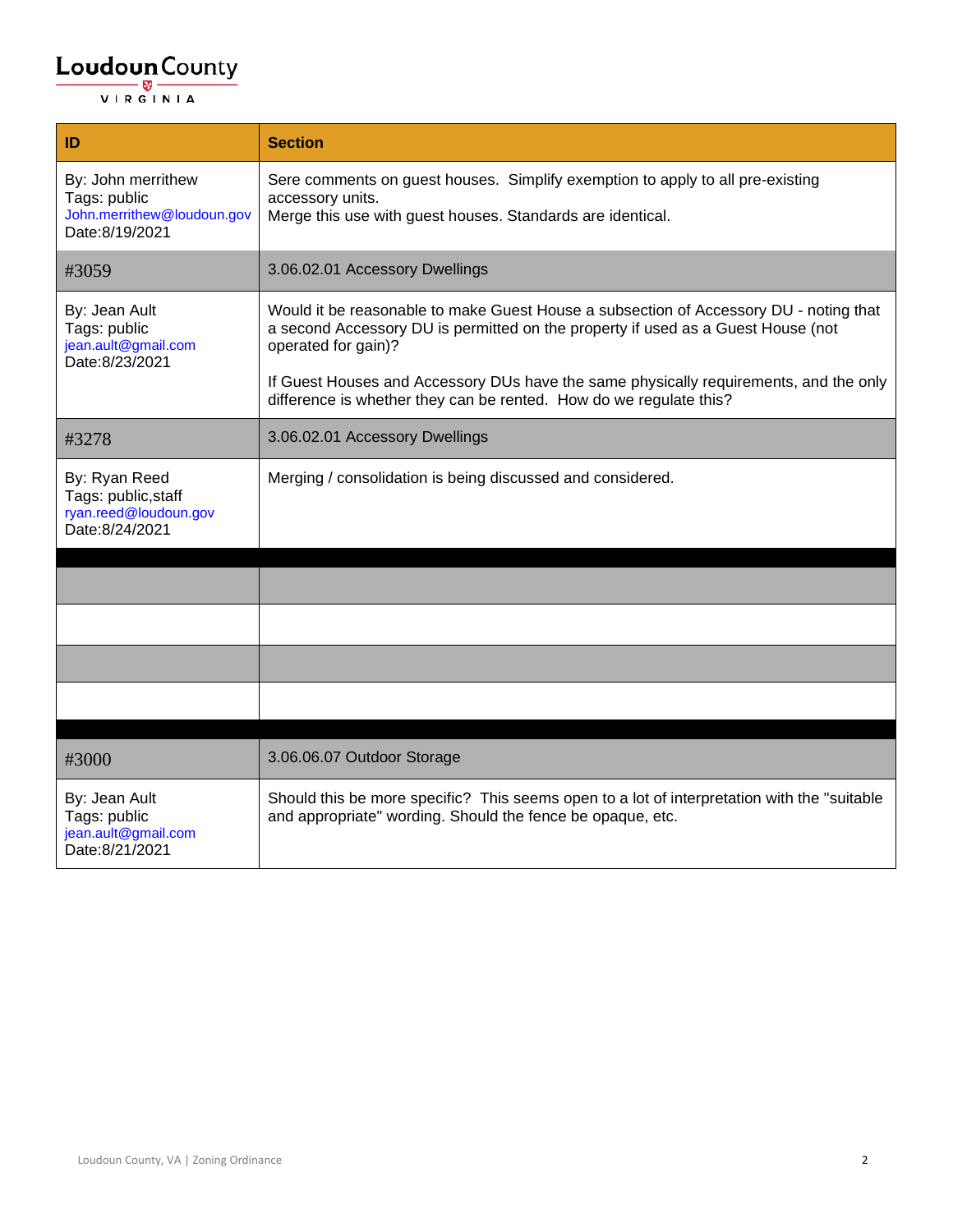#### **Section Comments**

| ID                                                                              | <b>Section</b>                                                                                                                                                                                                                           |
|---------------------------------------------------------------------------------|------------------------------------------------------------------------------------------------------------------------------------------------------------------------------------------------------------------------------------------|
| #3012                                                                           | 3.06.02.08 Tenant Dwellings                                                                                                                                                                                                              |
| By: John merrithew<br>Tags: public<br>Jm@loudoun.gov<br>Date:8/23/2021          | Why would tenant houses not have to meet the same standards as guest house? Suggest<br>they be consolidated.                                                                                                                             |
| #3295                                                                           | 3.06.02.08 Tenant Dwellings                                                                                                                                                                                                              |
| By: Ryan Reed<br>Tags: public, staff<br>ryan.reed@loudoun.gov<br>Date:8/24/2021 | agreed, consolidation is being considered.                                                                                                                                                                                               |
| #3011                                                                           | 3.06.02.04 Manufactured Homes                                                                                                                                                                                                            |
| By: John merrithew<br>Tags: public<br>Jm@loudoun.gov<br>Date:8/23/2021          | There is too much design here. These should be regulated with the same standards as a<br>SFD.                                                                                                                                            |
| #3284                                                                           | 3.06.02.04 Manufactured Homes                                                                                                                                                                                                            |
| By: Ryan Reed<br>Tags: public, staff<br>ryan.reed@loudoun.gov<br>Date:8/24/2021 | noted                                                                                                                                                                                                                                    |
| #2969                                                                           | 3.06.04.02 Antique Shop, Art Gallery, Studio or Craft Shop                                                                                                                                                                               |
| By: John merrithew<br>Tags: public<br>Jm@loudoun.gov<br>Date:8/20/2021          | Antique shop seems to be a very low impact use. Not sure why we can't live with normal<br>district standards.                                                                                                                            |
|                                                                                 | A number of standards simply refer to the relative sections of the ordinance that I assume<br>would apply anyway. Why not have one universal statement for noise, lighting and historic<br>structures, road access, parking and buffers. |
| #3332                                                                           | 3.06.04.02 Antique Shop, Art Gallery, Studio or Craft Shop                                                                                                                                                                               |
| By: Ryan Reed<br>Tags: public, staff<br>ryan.reed@loudoun.gov<br>Date:8/24/2021 | good point and being considered.                                                                                                                                                                                                         |
| #2968                                                                           | 3.06.04.02 Antique Shop, Art Gallery, Studio or Craft Shop                                                                                                                                                                               |

Loudoun County, VA | Zoning Ordinance 1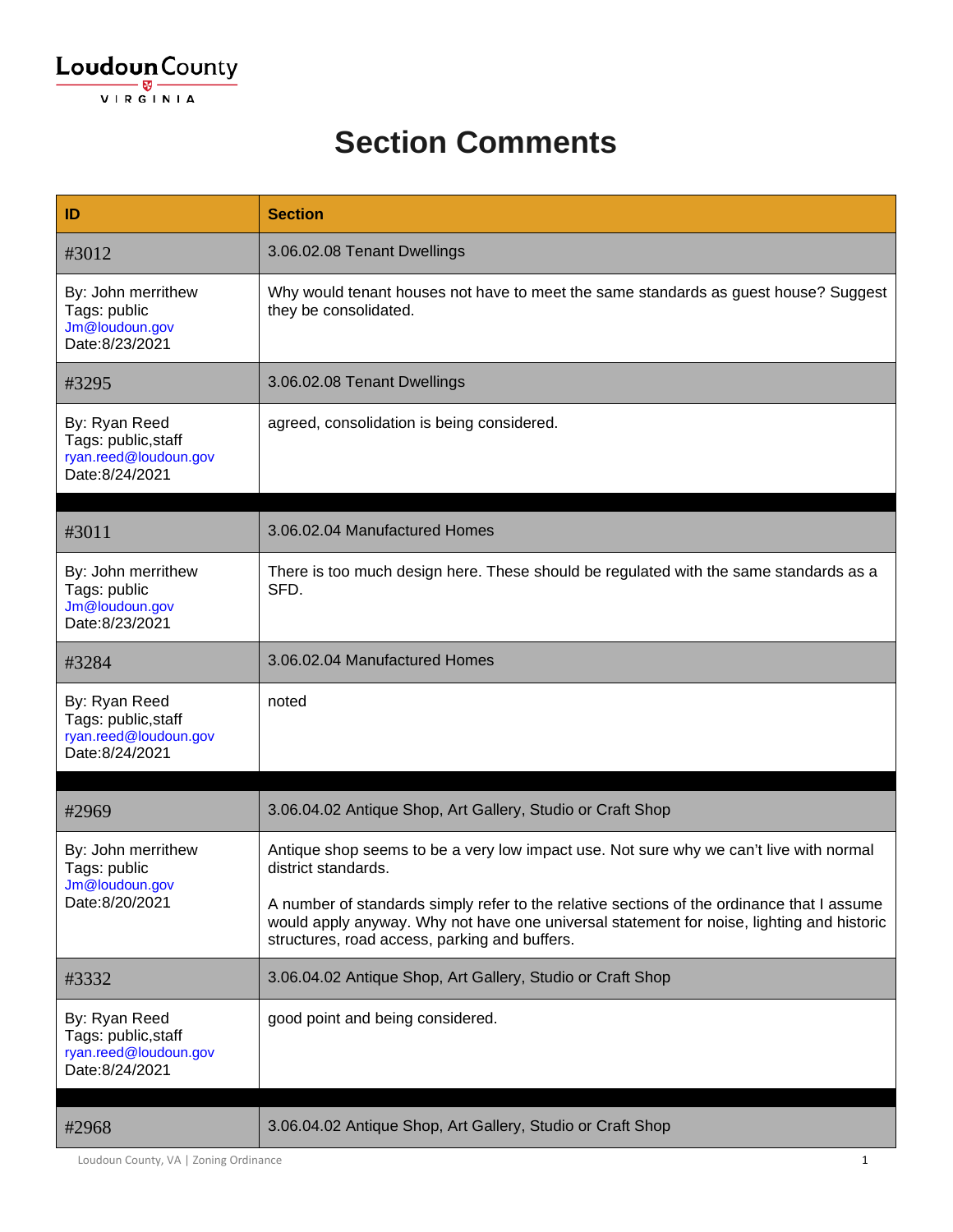| ID                                                                                 | <b>Section</b>                                                                                                                                                                                                                                                                         |
|------------------------------------------------------------------------------------|----------------------------------------------------------------------------------------------------------------------------------------------------------------------------------------------------------------------------------------------------------------------------------------|
| By: John merrithew<br>Tags: public<br>Jimerrithew@loudoun.gov<br>Date:8/20/2021    | Test                                                                                                                                                                                                                                                                                   |
| #3333                                                                              | 3.06.04.02 Antique Shop, Art Gallery, Studio or Craft Shop                                                                                                                                                                                                                             |
| By: Ryan Reed<br>Tags: public, staff<br>ryan.reed@loudoun.gov<br>Date:8/24/2021    | ing. 1-2-3.                                                                                                                                                                                                                                                                            |
| #2967                                                                              | 3.06.02.07 Seasonal Labor Dormitory                                                                                                                                                                                                                                                    |
| By: John merrithew<br>Tags: public<br>John.merrithew@loudoun.gov<br>Date:8/20/2021 | Try to consolidate group living like religious. Housing, seasonal dormitories, and others<br>under one set of standards. The activity is the same. Should not repeat the use definition<br>in the standards.                                                                           |
| #3293                                                                              | 3.06.02.07 Seasonal Labor Dormitory                                                                                                                                                                                                                                                    |
| By: Ryan Reed<br>Tags: public, staff<br>ryan.reed@loudoun.gov<br>Date:8/24/2021    | consolidation is being considered                                                                                                                                                                                                                                                      |
|                                                                                    |                                                                                                                                                                                                                                                                                        |
| #2966                                                                              | 3.06.02.06 Religious Housing                                                                                                                                                                                                                                                           |
| By: John merrithew<br>Tags: public<br>John.merrithew@loudoun.gov<br>Date:8/19/2021 | These are pretty incredible setbacks and standards. Why are there such stringent and<br>arduous standards? Also question why we need to refer to applicable standards in other<br>parts of the ordinance? Are these uses not subject to the whole ordinance unless noted<br>otherwise? |
| #3287                                                                              | 3.06.02.06 Religious Housing                                                                                                                                                                                                                                                           |
| By: Ryan Reed<br>Tags: public, staff<br>ryan.reed@loudoun.gov<br>Date:8/24/2021    | Setbacks and standards were taken from 5-656, Convent or Monastery. Can be adjusted<br>as appropriate, and yes, subject to the whole ordinance.                                                                                                                                        |
| #2958                                                                              | 3.06.02.01 Accessory Dwellings                                                                                                                                                                                                                                                         |
| By: John merrithew<br>Tags: public<br>John.merrithew@loudoun.gov<br>Date:8/19/2021 | Sere comments on guest houses. Simplify exemption to apply to all pre-existing<br>accessory units.<br>Merge this use with guest houses. Standards are identical.                                                                                                                       |
| #3059                                                                              | 3.06.02.01 Accessory Dwellings                                                                                                                                                                                                                                                         |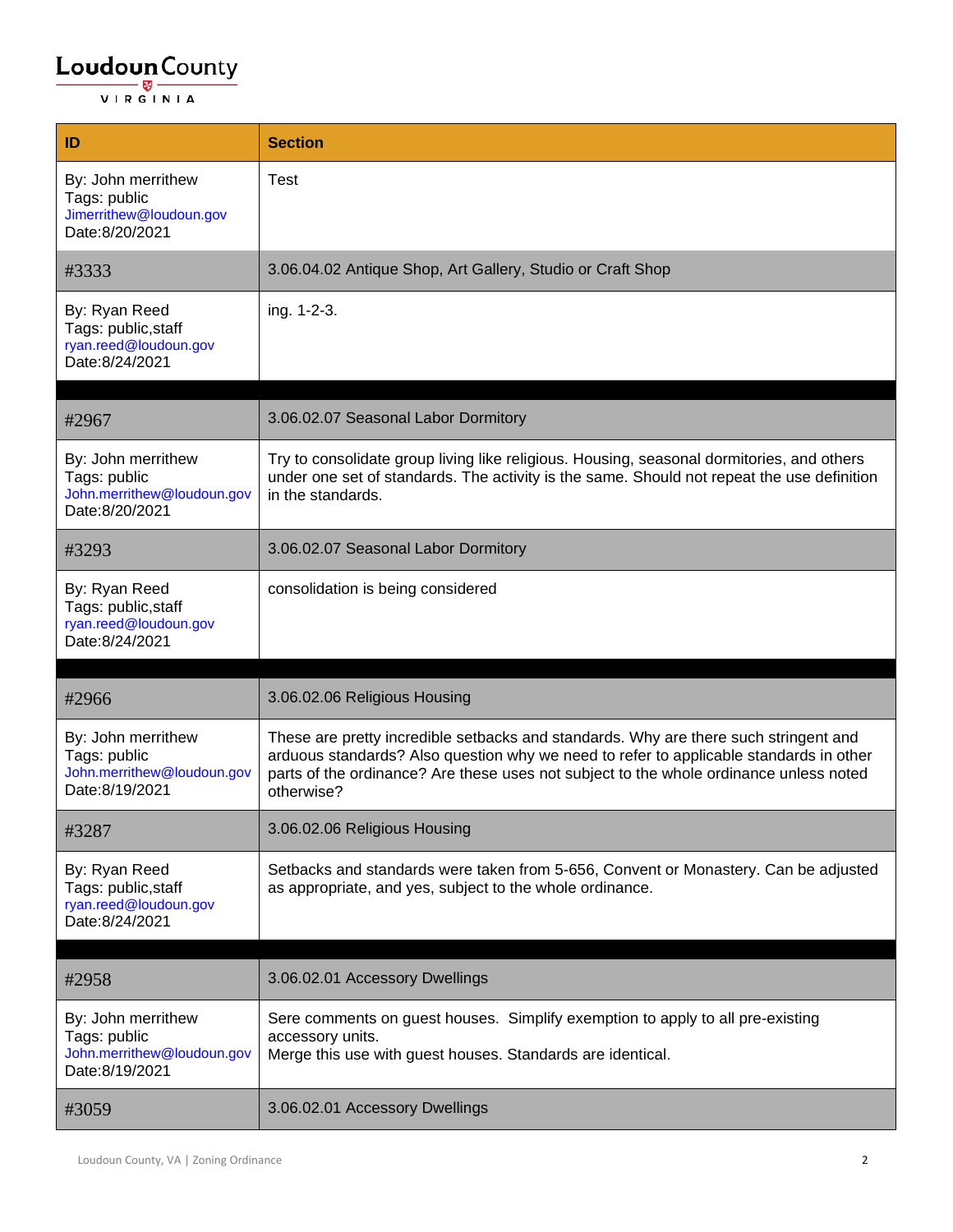| ID                                                                                 | <b>Section</b>                                                                                                                                                                                   |
|------------------------------------------------------------------------------------|--------------------------------------------------------------------------------------------------------------------------------------------------------------------------------------------------|
| By: Jean Ault<br>Tags: public<br>jean.ault@gmail.com<br>Date:8/23/2021             | Would it be reasonable to make Guest House a subsection of Accessory DU - noting that<br>a second Accessory DU is permitted on the property if used as a Guest House (not<br>operated for gain)? |
|                                                                                    | If Guest Houses and Accessory DUs have the same physically requirements, and the only<br>difference is whether they can be rented. How do we regulate this?                                      |
| #3278                                                                              | 3.06.02.01 Accessory Dwellings                                                                                                                                                                   |
| By: Ryan Reed<br>Tags: public, staff<br>ryan.reed@loudoun.gov<br>Date:8/24/2021    | Merging / consolidation is being discussed and considered.                                                                                                                                       |
| #2957                                                                              | 3.06.02.02 Guest Houses                                                                                                                                                                          |
| By: John Merrithew<br>Tags: public<br>John.Merrithew@loudoun.gov<br>Date:8/19/2021 | Recommend any pre-existing guest house be permitted without regard for the floor area<br>and footprint limits.                                                                                   |
| #3282                                                                              | 3.06.02.02 Guest Houses                                                                                                                                                                          |
| By: Ryan Reed<br>Tags: public, staff<br>ryan.reed@loudoun.gov<br>Date:8/24/2021    | noted                                                                                                                                                                                            |
| #2956                                                                              | 3.06.02.02 Guest Houses                                                                                                                                                                          |
| By: John merrithew<br>Tags: public<br>John.merrithew@loudoun.gov<br>Date:8/19/2021 | Guest houses are perfect STRR candidates. Allowing STRR might help protect some of<br>these historic properties.                                                                                 |
|                                                                                    | Paragraph E could simply say eligible or listed on the VLR or NRHP. All other<br>qualifications would meet the requirement.                                                                      |
| #3283                                                                              | 3.06.02.02 Guest Houses                                                                                                                                                                          |
| By: Ryan Reed<br>Tags: public, staff<br>ryan.reed@loudoun.gov<br>Date:8/24/2021    | noted                                                                                                                                                                                            |
|                                                                                    |                                                                                                                                                                                                  |
|                                                                                    |                                                                                                                                                                                                  |
|                                                                                    |                                                                                                                                                                                                  |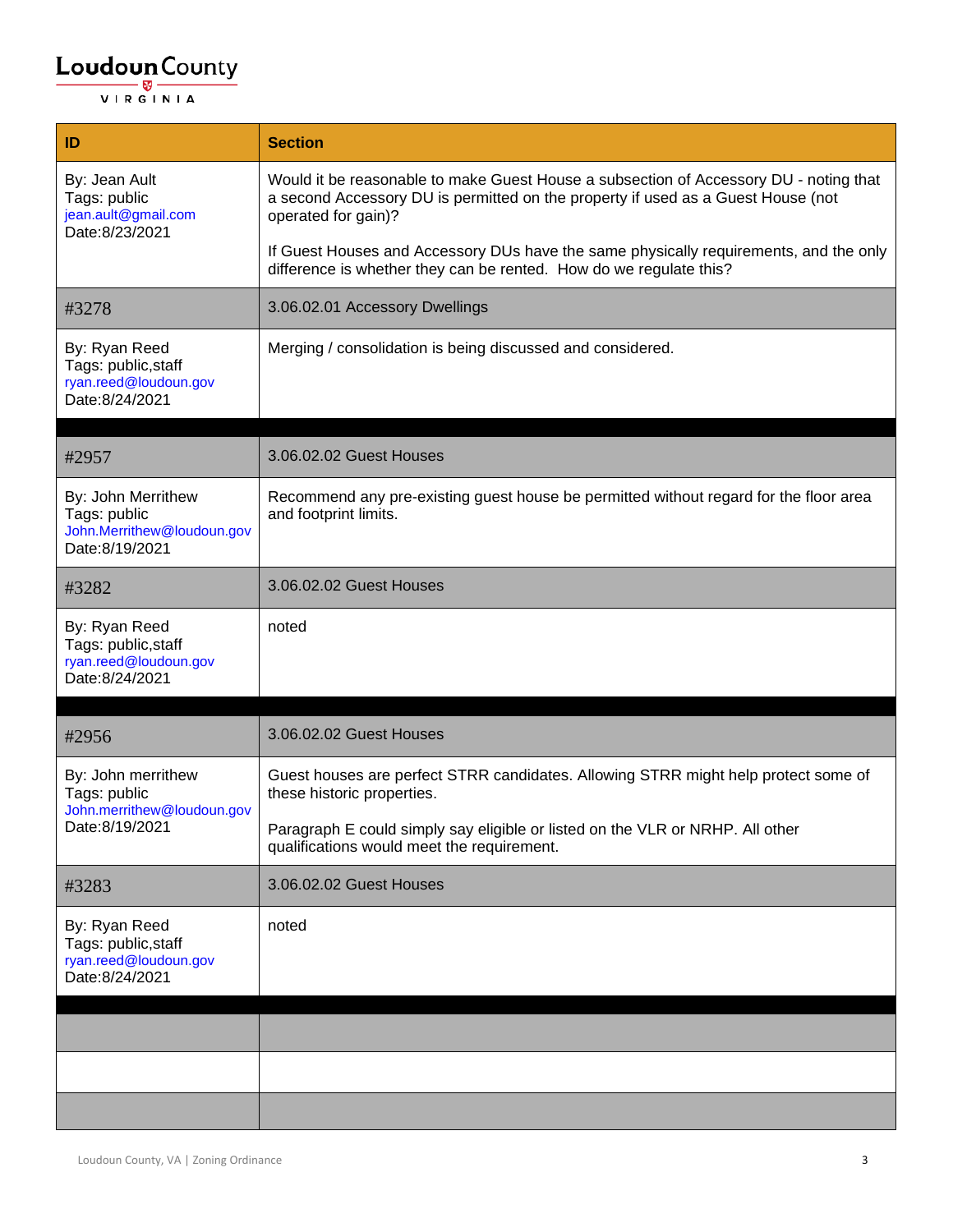

| $\vert$ ID | <b>Section</b> |
|------------|----------------|
|            |                |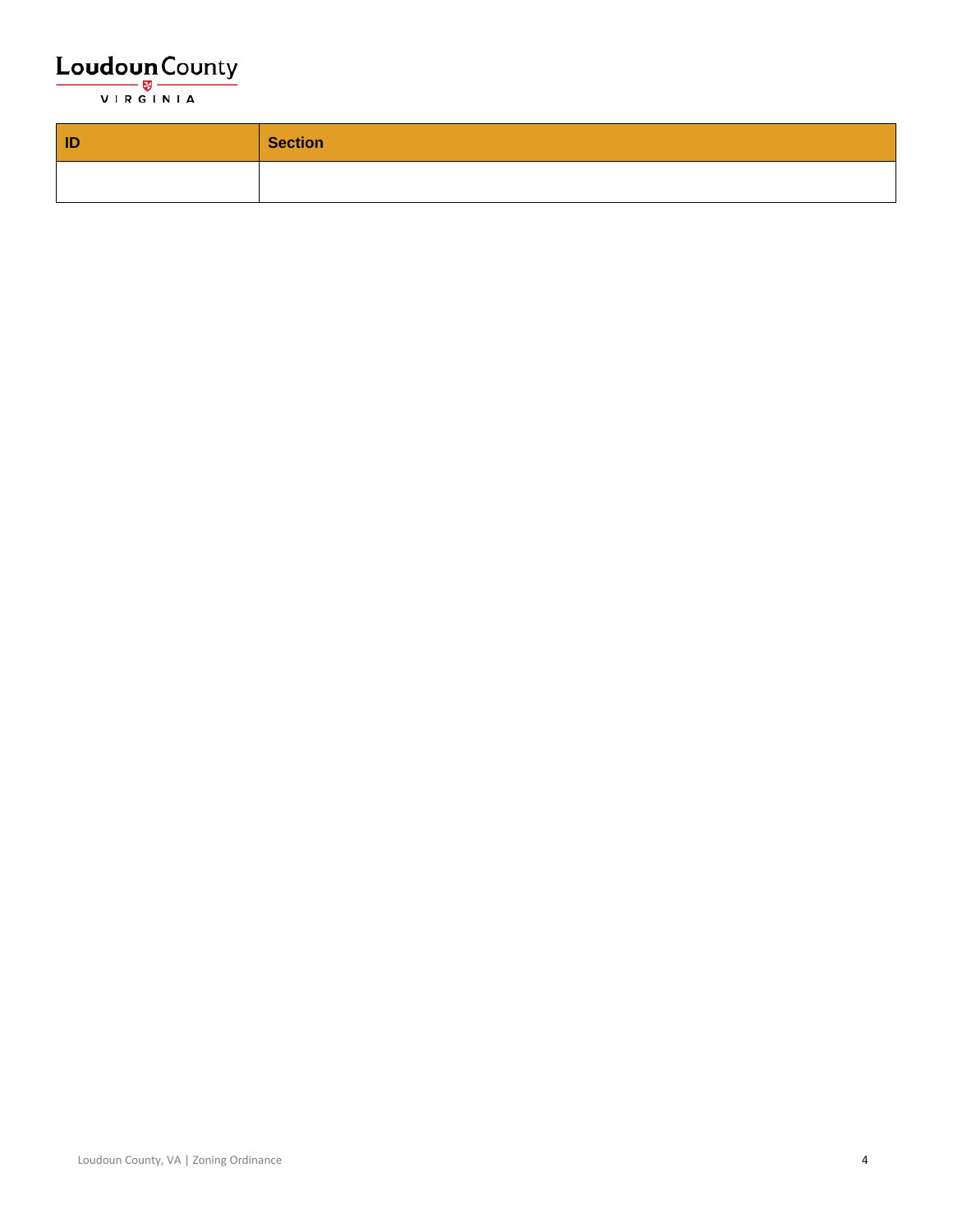#### **Section Comments**

| ID                                                                                     | <b>Section</b>                                                                                                                                                                                               |
|----------------------------------------------------------------------------------------|--------------------------------------------------------------------------------------------------------------------------------------------------------------------------------------------------------------|
| #2985                                                                                  | 3.06.08.05 Wayside Stands                                                                                                                                                                                    |
| By: Kevin Ruedisueli<br>Tags: public<br>kevinruedisueliZOC@gmail.com<br>Date:8/20/2021 | What distinguishes a Wayside Stand from a Farm Market?                                                                                                                                                       |
| #2984                                                                                  | 3.06.07.06 Stockpiling                                                                                                                                                                                       |
| By: Kevin Ruedisueli<br>Tags: public<br>kevinruedisueliZOC@gmail.com<br>Date:8/20/2021 | I don't understand the additional height description                                                                                                                                                         |
| #2983                                                                                  | 3.06.06.08 Sawmills                                                                                                                                                                                          |
| By: Kevin Ruedisueli<br>Tags: public<br>kevinruedisueliZOC@gmail.com<br>Date:8/20/2021 | Should there be additional standards relative to sawdust or wood chip pile? Area limit?                                                                                                                      |
| #2982                                                                                  | 3.06.06.02 Data Center                                                                                                                                                                                       |
| By: Kevin Ruedisueli<br>Tags: public<br>kevinruedisueliZOC@gmail.com<br>Date:8/20/2021 | Are the landscaping/buffering/screening requirements stricter than those found in<br>Tables 5.07? If so, are they stricter than any found in that section of the ordinance.<br>Why is this information here? |
| #2981                                                                                  | 3.06.05.21 Schools, Public (15 or Fewer Pupils)                                                                                                                                                              |
| By: Kevin Ruedisueli<br>Tags: public<br>kevinruedisueliZOC@gmail.com<br>Date:8/20/2021 | Are there any public schools this small?                                                                                                                                                                     |
| #2980                                                                                  | 3.06.05.20 Schools, Public (Elementary, Middle or High)                                                                                                                                                      |
|                                                                                        |                                                                                                                                                                                                              |
| By: Kevin Ruedisueli<br>Tags: public<br>kevinruedisueliZOC@gmail.com<br>Date:8/20/2021 | Does site design belong in the FSM and not here?                                                                                                                                                             |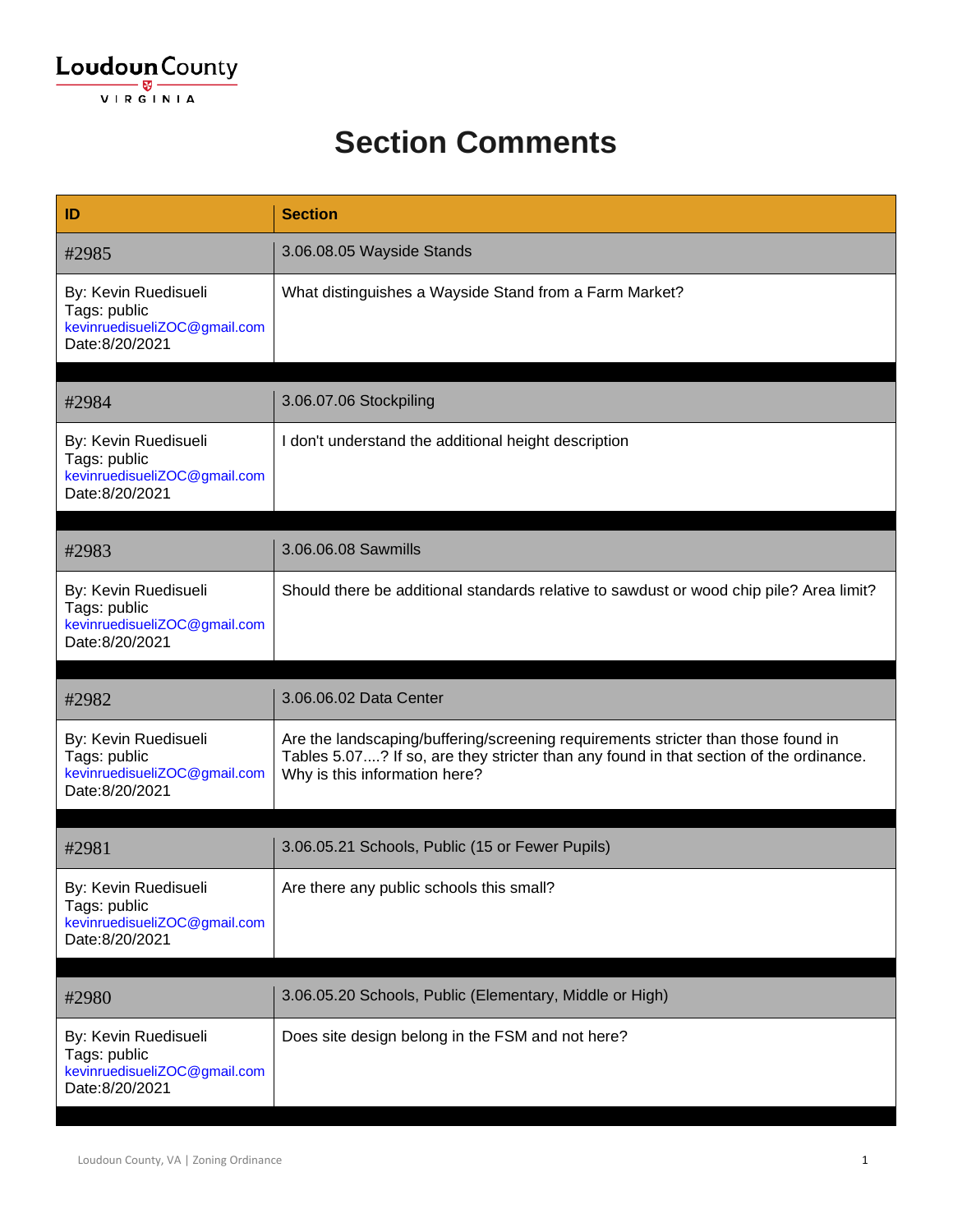| ID                                                                                     | <b>Section</b>                                                                                                                                                                                                                                             |
|----------------------------------------------------------------------------------------|------------------------------------------------------------------------------------------------------------------------------------------------------------------------------------------------------------------------------------------------------------|
| #2979                                                                                  | 3.06.05.20 Schools, Public (Elementary, Middle or High)                                                                                                                                                                                                    |
| By: Kevin Ruedisueli<br>Tags: public<br>kevinruedisueliZOC@gmail.com<br>Date:8/20/2021 | Setbacks seem backward. I'd expect more separation from residential uses to buffer the<br>residences. Not so important for commercial uses.                                                                                                                |
|                                                                                        |                                                                                                                                                                                                                                                            |
| #2978                                                                                  | 3.06.05.20 Schools, Public (Elementary, Middle or High)                                                                                                                                                                                                    |
| By: Kevin Ruedisueli<br>Tags: public<br>kevinruedisueliZOC@gmail.com<br>Date:8/20/2021 | If bicycle parking is relaxed in 5.05.04 for any reason, it could result in inadequate<br>bicycle parking at school sites Perhaps schools have their own special parking<br>requirements.                                                                  |
|                                                                                        |                                                                                                                                                                                                                                                            |
| #2977                                                                                  | 3.06.05.19 Rural Retreat                                                                                                                                                                                                                                   |
| By: Kevin Ruedisueli<br>Tags: public<br>kevinruedisueliZOC@gmail.com<br>Date:8/20/2021 | Why do the Performance Standards need to reference hazardous materials? I have not<br>noted that elsewhere for other uses that might be much more likely to handle hazardous<br>materials, or other similar uses that are just as unlikely to handle them. |
|                                                                                        |                                                                                                                                                                                                                                                            |
| #2976                                                                                  | 3.06.05.19 Rural Retreat                                                                                                                                                                                                                                   |
| By: Kevin Ruedisueli<br>Tags: public<br>kevinruedisueliZOC@gmail.com<br>Date:8/20/2021 | I do not find a definition for this use. Is it the same as Rural Resort?                                                                                                                                                                                   |
|                                                                                        |                                                                                                                                                                                                                                                            |
| #2975                                                                                  | 3.06.05.12 Funeral Homes                                                                                                                                                                                                                                   |
| By: Kevin Ruedisueli<br>Tags: public<br>kevinruedisueliZOC@gmail.com<br>Date:8/20/2021 | do not see Funeral Homes in the definitions. Is this the same as Funeral Services,<br>which is defined?                                                                                                                                                    |
|                                                                                        |                                                                                                                                                                                                                                                            |
| #2974                                                                                  | 3.06.05.08 Country Club                                                                                                                                                                                                                                    |
| By: Kevin Ruedisueli<br>Tags: public<br>kevinruedisueliZOC@gmail.com<br>Date:8/20/2021 | For this use, compared to others, the setbacks for structures seems quite small. Why so<br>lenient with this use? Or maybe be more lenient with others.                                                                                                    |
| #2973                                                                                  | 3.06.05.06 Cemetery, Mausoleum, Crematorium, Memorial Park                                                                                                                                                                                                 |
|                                                                                        |                                                                                                                                                                                                                                                            |
| By: Kevin Ruedisueli<br>Tags: public                                                   | Setbacks seem extreme for all but maybe the Crematorium use.                                                                                                                                                                                               |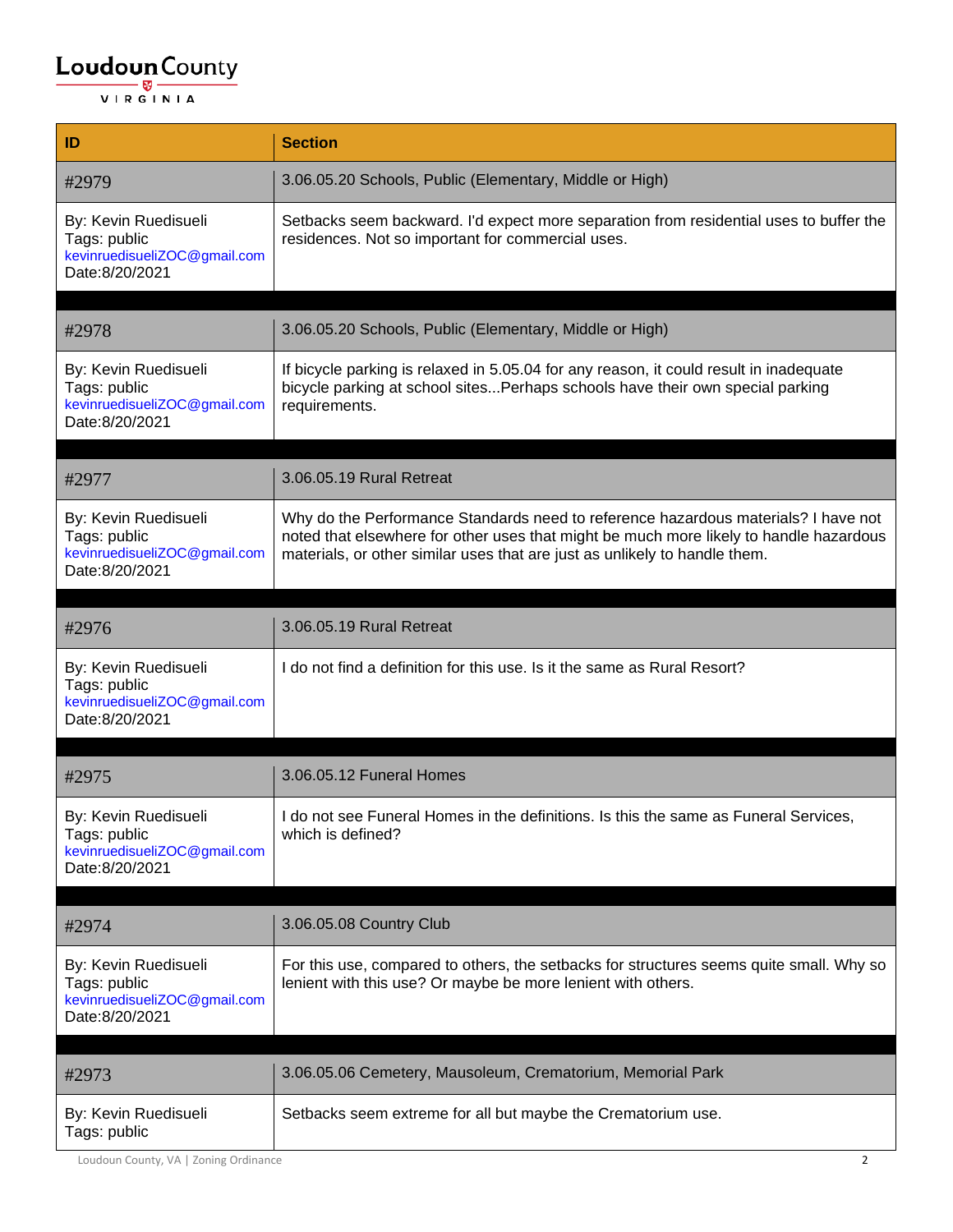| ID                                                                                     | <b>Section</b>                                                                                                                                                                                                   |
|----------------------------------------------------------------------------------------|------------------------------------------------------------------------------------------------------------------------------------------------------------------------------------------------------------------|
| kevinruedisueliZOC@gmail.com<br>Date:8/20/2021                                         |                                                                                                                                                                                                                  |
|                                                                                        |                                                                                                                                                                                                                  |
| #2972                                                                                  | 3.06.04.20 Vehicle Repair, Heavy with Accessory Motor Vehicle Sales                                                                                                                                              |
| By: Kevin Ruedisueli<br>Tags: public<br>kevinruedisueliZOC@gmail.com<br>Date:8/20/2021 | I don't understand the Outside Display. Sounds as if you can't do it. If not in a parking<br>area, where? In any case, why not? How is Outside Display of a vehicle different from a<br>vehicle parked in a lot? |
| #3381                                                                                  | 3.06.04.20 Vehicle Repair, Heavy with Accessory Motor Vehicle Sales                                                                                                                                              |
| By: Ryan Reed<br>Tags: public, staff<br>ryan.reed@loudoun.gov<br>Date:8/24/2021        | noted                                                                                                                                                                                                            |
|                                                                                        |                                                                                                                                                                                                                  |
| #2971                                                                                  | 3.06.04.18 Small Business, Agricultural and Rural                                                                                                                                                                |
| By: Kevin Ruedisueli<br>Tags: public<br>kevinruedisueliZOC@gmail.com<br>Date:8/20/2021 | setbacks for buildings should be no more restrictive than other buildings in a district.                                                                                                                         |
| #3378                                                                                  | 3.06.04.18 Small Business, Agricultural and Rural                                                                                                                                                                |
| By: Ryan Reed<br>Tags: public, staff<br>ryan.reed@loudoun.gov<br>Date:8/24/2021        | noted                                                                                                                                                                                                            |
|                                                                                        |                                                                                                                                                                                                                  |
| #2970                                                                                  | 3.06.04.17 Restaurant                                                                                                                                                                                            |
| By: Kevin Ruedisueli<br>Tags: public<br>kevinruedisueliZOC@gmail.com<br>Date:8/20/2021 | location on site needs to be flexible for adaptive reuse structures similar to site size and<br>FAR for such structures. Perhaps a SPEX or modification allowance.                                               |
| #3373                                                                                  | 3.06.04.17 Restaurant                                                                                                                                                                                            |
| By: Ryan Reed<br>Tags: public, staff<br>ryan.reed@loudoun.gov<br>Date:8/24/2021        | noted                                                                                                                                                                                                            |
| #2965                                                                                  | 3.06.04.04 Banquet/Event Facility                                                                                                                                                                                |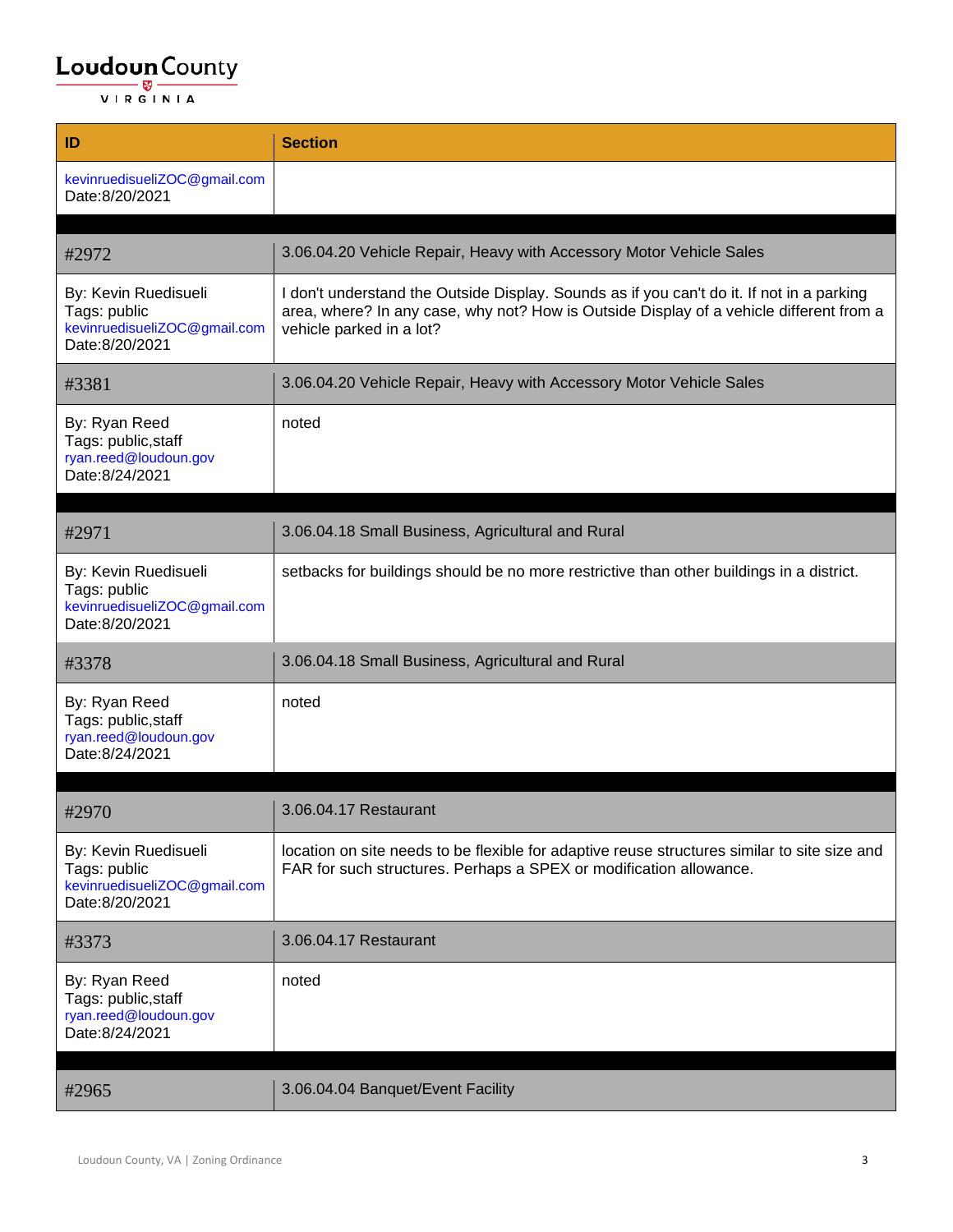| ID                                                                                     | <b>Section</b>                                                                                                                                                                                                                     |
|----------------------------------------------------------------------------------------|------------------------------------------------------------------------------------------------------------------------------------------------------------------------------------------------------------------------------------|
| By: Kevin Ruedisueli<br>Tags: public<br>kevinruedisueliZOC@gmail.com<br>Date:8/19/2021 | Number of attendees: an example, if you have 40 acres, can you have the math<br>calculated number of 240 attendees? If so, what is the point of the table? If not, what is<br>the point of providing rate listed above the table?  |
| #3343                                                                                  | 3.06.04.04 Banquet/Event Facility                                                                                                                                                                                                  |
| By: Ryan Reed<br>Tags: public, staff<br>ryan.reed@loudoun.gov<br>Date:8/24/2021        | noted                                                                                                                                                                                                                              |
| #2964                                                                                  | 3.06.04.02 Antique Shop, Art Gallery, Studio or Craft Shop                                                                                                                                                                         |
| By: Kevin Ruedisueli<br>Tags: public<br>kevinruedisueliZOC@gmail.com<br>Date:8/19/2021 | Why are art galleries, etc. limited in size to 3,000 while an antique shop may be 10,000<br>sf? Seems the same standards should apply.                                                                                             |
| #3334                                                                                  | 3.06.04.02 Antique Shop, Art Gallery, Studio or Craft Shop                                                                                                                                                                         |
| By: Ryan Reed<br>Tags: public, staff<br>ryan.reed@loudoun.gov<br>Date:8/24/2021        | noted                                                                                                                                                                                                                              |
| #2963                                                                                  | 3.06.03.05 Hotel/Motel                                                                                                                                                                                                             |
| By: Kevin Ruedisueli<br>Tags: public<br>kevinruedisueliZOC@gmail.com<br>Date:8/19/2021 | Question whether the standard of 30 sf per room for mtg/conf is a reasonable standard.<br>A 100 room hotel would be required to have 30,000 for such use, which may not<br>actually be needed. Is there some other way to do this? |
| #3325                                                                                  | 3.06.03.05 Hotel/Motel                                                                                                                                                                                                             |
| By: Ryan Reed<br>Tags: public, staff<br>ryan.reed@loudoun.gov<br>Date:8/24/2021        | Carry over language from 5-611. we will revisit this standard.                                                                                                                                                                     |
| #2962                                                                                  | 3.06.03.03 Campgrounds                                                                                                                                                                                                             |
| By: Kevin Ruedisueli<br>Tags: public<br>kevinruedisueliZOC@gmail.com<br>Date:8/19/2021 | D. 1. Size of use: it is not clear whether this is referring to individual structures or the<br>total of all structures.                                                                                                           |
| #3321                                                                                  | 3.06.03.03 Campgrounds                                                                                                                                                                                                             |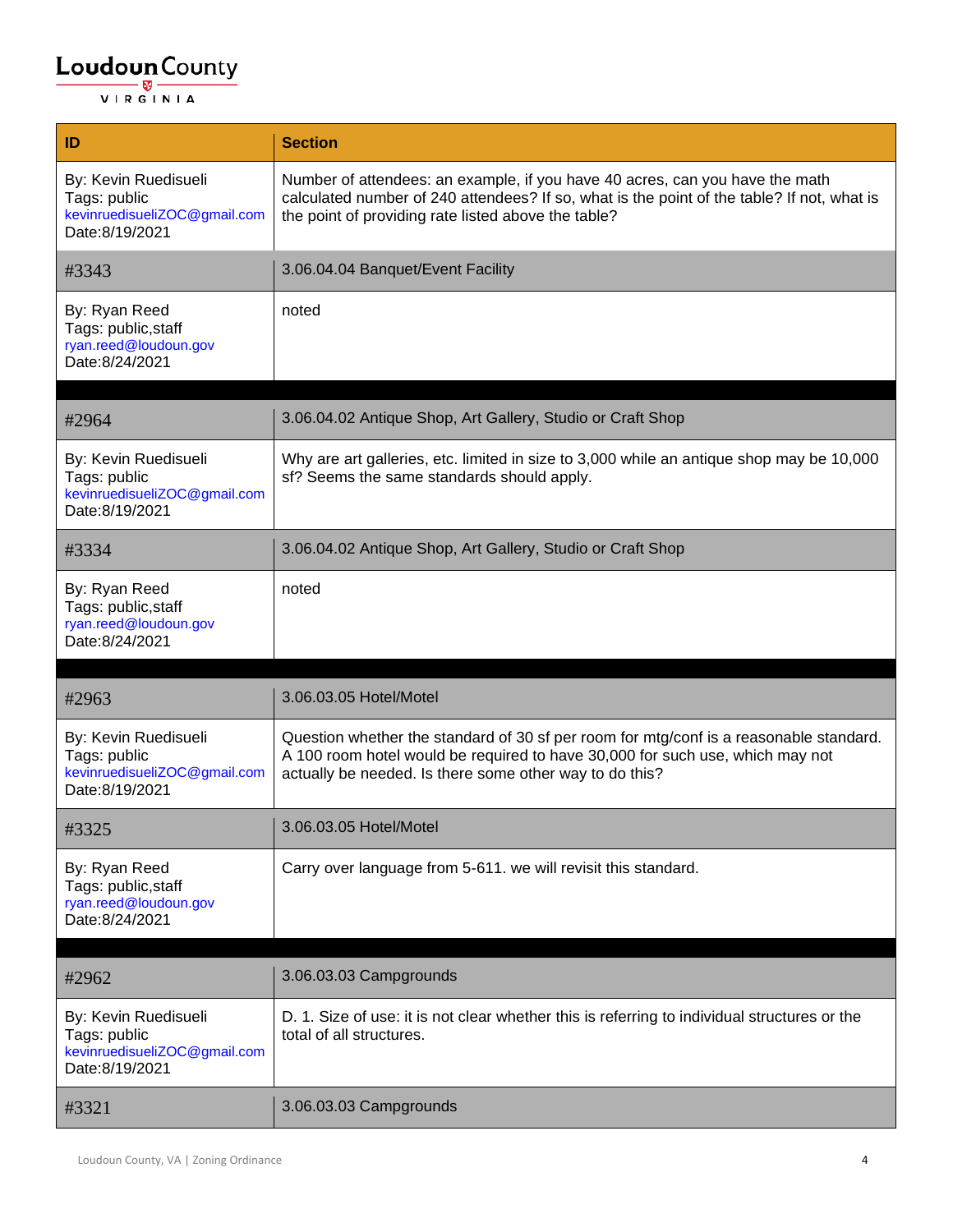| ID                                                                                     | <b>Section</b>                                                                                                                                                                              |
|----------------------------------------------------------------------------------------|---------------------------------------------------------------------------------------------------------------------------------------------------------------------------------------------|
| By: Ryan Reed<br>Tags: public, staff<br>ryan.reed@loudoun.gov<br>Date:8/24/2021        | noted. we will clarify                                                                                                                                                                      |
|                                                                                        |                                                                                                                                                                                             |
| #2961                                                                                  | 3.06.03.02 Camp, Day and Boarding                                                                                                                                                           |
| By: Kevin Ruedisueli<br>Tags: public<br>kevinruedisueliZOC@gmail.com<br>Date:8/19/2021 | 3.06.03.02 C. stipulates a minimum of 20 acres for less than 15 campers, yet requires<br>only 15 acres for up to 30 campers. Something is wrong here.                                       |
| #3315                                                                                  | 3.06.03.02 Camp, Day and Boarding                                                                                                                                                           |
| By: Ryan Reed<br>Tags: public, staff<br>ryan.reed@loudoun.gov<br>Date:8/24/2021        | noted. will standardize and consider appropriate size as with comment #3130                                                                                                                 |
|                                                                                        |                                                                                                                                                                                             |
|                                                                                        |                                                                                                                                                                                             |
| #2960                                                                                  | 3.06.02.08 Tenant Dwellings                                                                                                                                                                 |
| By: Kevin Ruedisueli<br>Tags: public<br>kevinruedisueliZOC@gmail.com<br>Date:8/19/2021 | Similar to my question on Accessory Dwellings, why the 25-acre increment instead of<br>an increment related to zoning district lot sizes? This 25-acre figure was also listed<br>elsewhere. |
|                                                                                        |                                                                                                                                                                                             |
| #2959                                                                                  | 3.06.02.01 Accessory Dwellings                                                                                                                                                              |
| By: Kevin Ruedisueli<br>Tags: public<br>kevinruedisueliZOC@gmail.com<br>Date:8/19/2021 | 3.06.02.01 C. Why are additional units allowed one per 25 acres instead of 20 acres?                                                                                                        |
| #3279                                                                                  | 3.06.02.01 Accessory Dwellings                                                                                                                                                              |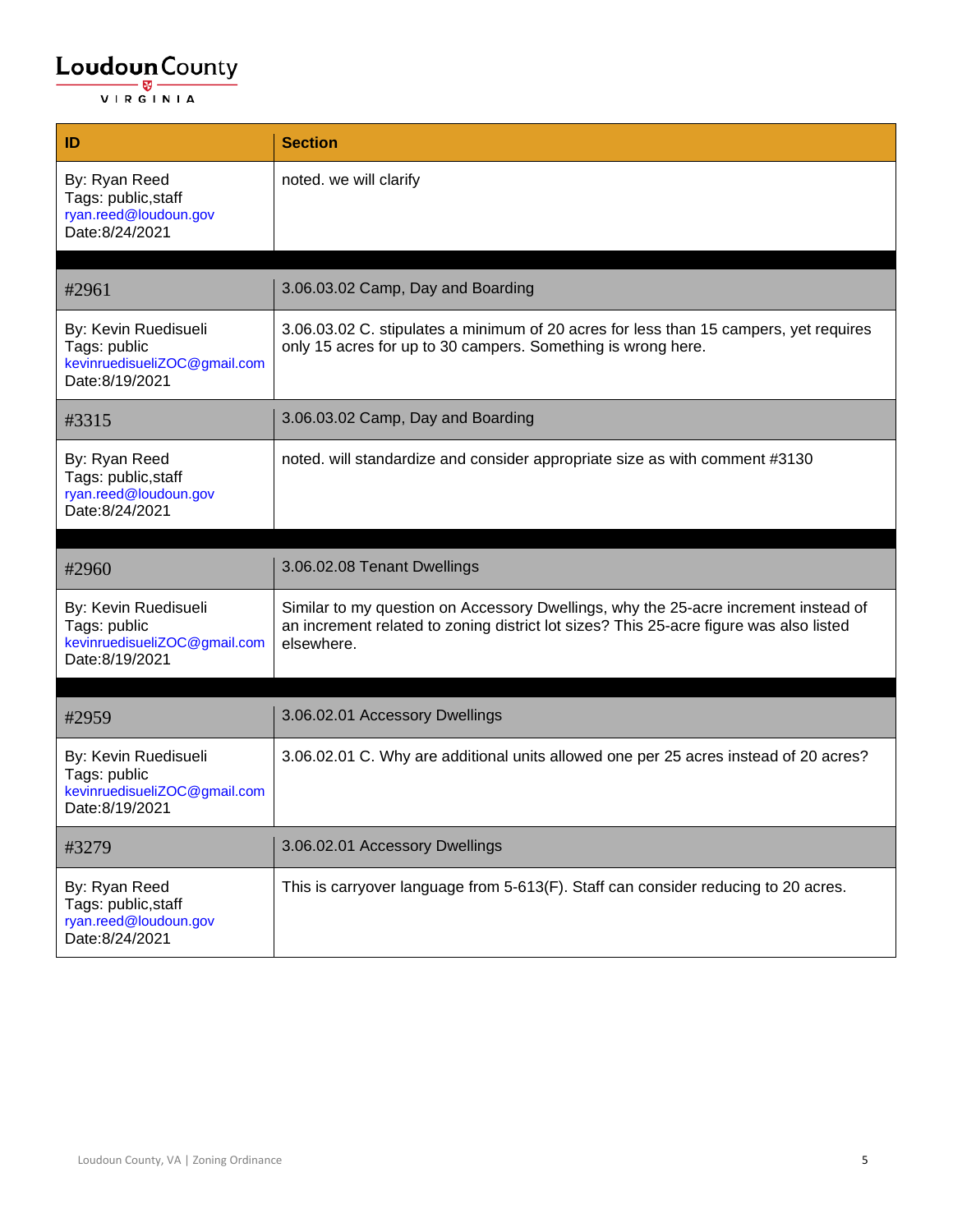### **Section Comments**

| ID                                                                                                       | <b>Section</b>                                                                                                                                                                                                                                                                                                                                                                                                                                                                                                                                                                                                                                                                                                                                                                                                                                                                                                                                                                                                                                                                                                                                                  |
|----------------------------------------------------------------------------------------------------------|-----------------------------------------------------------------------------------------------------------------------------------------------------------------------------------------------------------------------------------------------------------------------------------------------------------------------------------------------------------------------------------------------------------------------------------------------------------------------------------------------------------------------------------------------------------------------------------------------------------------------------------------------------------------------------------------------------------------------------------------------------------------------------------------------------------------------------------------------------------------------------------------------------------------------------------------------------------------------------------------------------------------------------------------------------------------------------------------------------------------------------------------------------------------|
| #3158                                                                                                    | 3.06.04.19 Snack or Beverage Bars                                                                                                                                                                                                                                                                                                                                                                                                                                                                                                                                                                                                                                                                                                                                                                                                                                                                                                                                                                                                                                                                                                                               |
| By: Maura Walsh-<br>Copeland<br>Tags: public<br>Maura@Walsh-<br>CopelandConsulting.com<br>Date:8/23/2021 | 3.06.04.19 SNACK OR BEVERAGE BARS: Why is there no noise provisions for this<br>use? Apply Section 5.12B if it is similar to old 5.652B.                                                                                                                                                                                                                                                                                                                                                                                                                                                                                                                                                                                                                                                                                                                                                                                                                                                                                                                                                                                                                        |
| #3379                                                                                                    | 3.06.04.19 Snack or Beverage Bars                                                                                                                                                                                                                                                                                                                                                                                                                                                                                                                                                                                                                                                                                                                                                                                                                                                                                                                                                                                                                                                                                                                               |
| By: Ryan Reed<br>Tags: public, staff<br>ryan.reed@loudoun.gov<br>Date:8/24/2021                          | agreed. we may look to reorganize and avoid the redundancy of referencing the noise<br>standards in each individual standard here.                                                                                                                                                                                                                                                                                                                                                                                                                                                                                                                                                                                                                                                                                                                                                                                                                                                                                                                                                                                                                              |
|                                                                                                          |                                                                                                                                                                                                                                                                                                                                                                                                                                                                                                                                                                                                                                                                                                                                                                                                                                                                                                                                                                                                                                                                                                                                                                 |
| #3157                                                                                                    | 3.06.04.18 Small Business, Agricultural and Rural                                                                                                                                                                                                                                                                                                                                                                                                                                                                                                                                                                                                                                                                                                                                                                                                                                                                                                                                                                                                                                                                                                               |
| By: Maura Walsh-<br>Copeland<br>Tags: public<br>Maura@Walsh-<br>CopelandConsulting.com<br>Date:8/23/2021 | 3.06.04.18 SMALL BUSINESS, AGRICULTURAL & RURAL. Need better parameters,<br>such as footprint of the business structures, storage, etc. A single owner contractor could<br>clear large parking and storage areas for supplies, equipment, etc. How will "small" be<br>defined?                                                                                                                                                                                                                                                                                                                                                                                                                                                                                                                                                                                                                                                                                                                                                                                                                                                                                  |
| #3374                                                                                                    | 3.06.04.18 Small Business, Agricultural and Rural                                                                                                                                                                                                                                                                                                                                                                                                                                                                                                                                                                                                                                                                                                                                                                                                                                                                                                                                                                                                                                                                                                               |
| By: Ryan Reed<br>Tags: public, staff<br>ryan.reed@loudoun.gov<br>Date:8/24/2021                          | current definition:<br>Small Business: A business or service which may be conducted in a private residence that<br>is considered temporary for the purpose of starting a new business and operates<br>according to the restrictions and standards established by this Ordinance. For the<br>purposes of this definition the following terms have the meaning herein ascribed to them:<br>а.<br>Structure. A structure used for a small business.<br>b.<br>Business vehicles. Automobiles, vans, pick-up trucks, motorcycles, and other similar<br>vehicles requiring Department of Motor Vehicle tags and designed and primarily used to<br>transport people.<br>c.<br>Employees. Persons, other than members of the household permanently residing on the<br>premises, who are engaged onsite in the operation of the small business on a regular or<br>occasional basis.<br>d.<br>Heavy equipment. Bulldozers, fork lifts, compactors, paving cutters, backhoes, skid<br>loaders, and any other motorized or similar equipment which is primarily used to perform<br>heavy work activities, and not used to transport passengers, and which do not require or |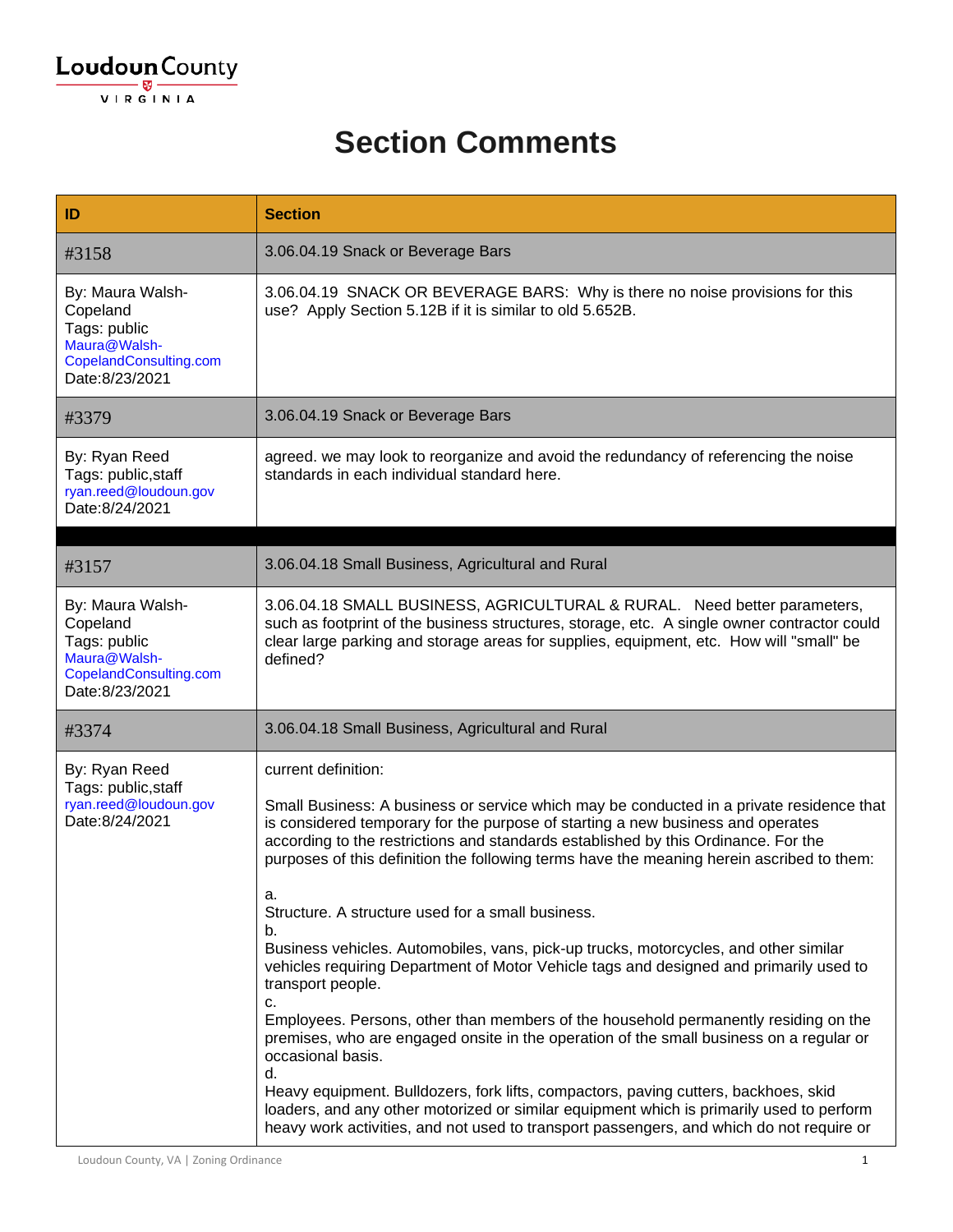| ID                                                                                                       | <b>Section</b>                                                                                                                                                                                                                                                                                                                                                                                                                                                                                                                                                                                                                                                                                                                                                                                                                                                                                                                                                           |
|----------------------------------------------------------------------------------------------------------|--------------------------------------------------------------------------------------------------------------------------------------------------------------------------------------------------------------------------------------------------------------------------------------------------------------------------------------------------------------------------------------------------------------------------------------------------------------------------------------------------------------------------------------------------------------------------------------------------------------------------------------------------------------------------------------------------------------------------------------------------------------------------------------------------------------------------------------------------------------------------------------------------------------------------------------------------------------------------|
|                                                                                                          | use Department of Motor Vehicle tags; and dump trucks requiring 26,000 pounds gross<br>vehicle weight; and passenger and tour buses, excluding school buses and 16-seat<br>commuter vans; and vans and large pick-up trucks modified for heavy work, all of which<br>are used for off-site income producing purposes.<br>Any heavy equipment used principally for agricultural uses onsite may be used offsite for<br>small business uses listed in Section 5-614(D). The term "heavy equipment" includes all<br>vehicles not classified as "business vehicles", as defined above, which are associated with<br>the small business. Additionally, trailers used for transporting heavy equipment are<br>considered accessory to the heavy equipment.<br>е.<br>Storage yard. An outdoor space accessory to a permissible use and used for the purpose<br>of storing equipment, vehicles, construction materials and similar items necessary to a<br>permissible business. |
| #3156                                                                                                    | 3.06.04.18 Small Business, Agricultural and Rural                                                                                                                                                                                                                                                                                                                                                                                                                                                                                                                                                                                                                                                                                                                                                                                                                                                                                                                        |
| By: Maura Walsh-<br>Copeland<br>Tags: public<br>Maura@Walsh-<br>CopelandConsulting.com<br>Date:8/23/2021 | "03.06.04.18 SMALL BUSINESS, AGRICULTURAL AND RURAL. ""A. Adaptive Re-use of<br>Farm Structures. This Section provides for the adaptive re-use of farm structures for home<br>occupations and small businesses.""<br>ADD TEXT: ""Adaptive Reuse must be performed to the Secretary of the Interior (NPS)<br>Standards for historic preservation projects."" "                                                                                                                                                                                                                                                                                                                                                                                                                                                                                                                                                                                                            |
| #3376                                                                                                    | 3.06.04.18 Small Business, Agricultural and Rural                                                                                                                                                                                                                                                                                                                                                                                                                                                                                                                                                                                                                                                                                                                                                                                                                                                                                                                        |
| By: Ryan Reed<br>Tags: public, staff<br>ryan.reed@loudoun.gov<br>Date:8/24/2021                          | noted                                                                                                                                                                                                                                                                                                                                                                                                                                                                                                                                                                                                                                                                                                                                                                                                                                                                                                                                                                    |
|                                                                                                          |                                                                                                                                                                                                                                                                                                                                                                                                                                                                                                                                                                                                                                                                                                                                                                                                                                                                                                                                                                          |
| #3155                                                                                                    | 3.06.04.18 Small Business, Agricultural and Rural                                                                                                                                                                                                                                                                                                                                                                                                                                                                                                                                                                                                                                                                                                                                                                                                                                                                                                                        |
| By: Maura Walsh-<br>Copeland<br>Tags: public<br>Maura@Walsh-<br>CopelandConsulting.com<br>Date:8/23/2021 | "3.06.04.18 SMALL BUSINESS, AGRICULTURAL AND RURAL.<br>E.3. Accessory Structures, Agriculture. ""An approved zoning/building permit IS<br>REQUIRED for the change in use"" vs. ""zoning/building permit shall be received for the<br>change of use.""<br>H. Parking. Additional regulations should be considered beyond compliance for 5.05.03<br>for the volume and type of vans and/or trucks in addition to employee and customer<br>vehicles.<br>I Exterior Lighting standards reference new Section 5.12.A.1-3; how do they differ from<br>current Section 5-652(A)?<br>J. Noise standards reference new Section 5.12.b; how do they differ from Section current<br>Section 5-652(B)?<br>Without review of the referred-to sections, review of this use should be considered ""in-<br>progress"" only, not final."                                                                                                                                                  |
| #3375                                                                                                    | 3.06.04.18 Small Business, Agricultural and Rural                                                                                                                                                                                                                                                                                                                                                                                                                                                                                                                                                                                                                                                                                                                                                                                                                                                                                                                        |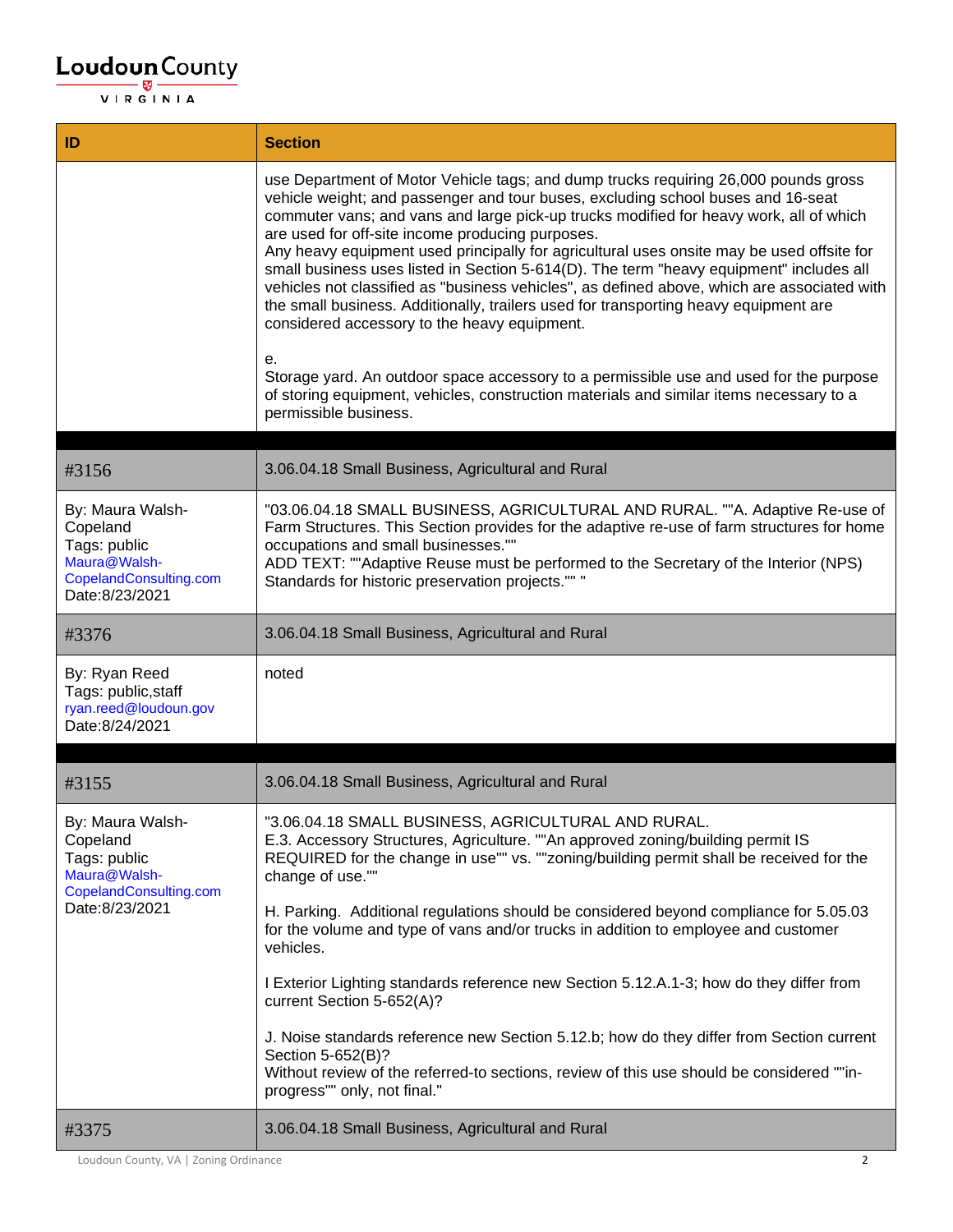| ID                                                                                                       | <b>Section</b>                                                                                                                                                                                                                                                                                                                                                                                                                                                                                                                                                                                                                                         |
|----------------------------------------------------------------------------------------------------------|--------------------------------------------------------------------------------------------------------------------------------------------------------------------------------------------------------------------------------------------------------------------------------------------------------------------------------------------------------------------------------------------------------------------------------------------------------------------------------------------------------------------------------------------------------------------------------------------------------------------------------------------------------|
| By: Ryan Reed<br>Tags: public, staff<br>ryan.reed@loudoun.gov<br>Date:8/24/2021                          | noted & Though Chapter 5: Development Standards are still being drafted, the current<br>language in 5-652.B has been copied into the new 5.12                                                                                                                                                                                                                                                                                                                                                                                                                                                                                                          |
| #3154                                                                                                    | 3.06.04.17 Restaurant                                                                                                                                                                                                                                                                                                                                                                                                                                                                                                                                                                                                                                  |
| By: Maura Walsh-<br>Copeland                                                                             | "3.06.04.17 RESTAURANT:<br>D.3. Location site/dimension standards. Is 100 feet for up to 1,500 sqft GFA sufficient?                                                                                                                                                                                                                                                                                                                                                                                                                                                                                                                                    |
| Tags: public<br>Maura@Walsh-<br>CopelandConsulting.com<br>Date:8/23/2021                                 | H. Exterior Lighting standards reference new Section 5.12.A.; how do they differ from<br>current Section 5-652(A)?<br>No noise regulation noted. Section 5.12B should be applied if it is similar to old 5.652B. "                                                                                                                                                                                                                                                                                                                                                                                                                                     |
| #3369                                                                                                    | 3.06.04.17 Restaurant                                                                                                                                                                                                                                                                                                                                                                                                                                                                                                                                                                                                                                  |
| By: Ryan Reed<br>Tags: public, staff<br>ryan.reed@loudoun.gov<br>Date:8/24/2021                          | Though Chapter 5: Development Standards are still being drafted, the current language in<br>5-652.B has been copied into the new 5.12                                                                                                                                                                                                                                                                                                                                                                                                                                                                                                                  |
|                                                                                                          |                                                                                                                                                                                                                                                                                                                                                                                                                                                                                                                                                                                                                                                        |
| #3153                                                                                                    | 3.06.04.17 Restaurant                                                                                                                                                                                                                                                                                                                                                                                                                                                                                                                                                                                                                                  |
| By: Maura Walsh-<br>Copeland<br>Tags: public<br>Maura@Walsh-<br>CopelandConsulting.com<br>Date:8/23/2021 | "3.06.04.17.B RESTAURANT. B. APPROVAL. RESTAURANT vs. FARM Restaurant<br>(now combined). If the result from ZOAM-2015-0006 was to have ONE regulation to<br>describe the same Use (Restaurant) regardless of location, why would they not both still<br>require the same minor special exception review and approval for the health, safety and<br>welfare of patrons? Appears inconsistent otherwise.                                                                                                                                                                                                                                                 |
|                                                                                                          | At the Nov. 1, 2016, BOS Meeting, (ZOAM)-2015-0006, Rural Uses and Historic<br>Structures was approved, with direction to prepare amendments to include "Restaurant"<br>uses in open space.                                                                                                                                                                                                                                                                                                                                                                                                                                                            |
|                                                                                                          | April 19, 2018 BOS Item 10a further described the ZOAM purpose to: Rename<br>'Restaurant" under the agriculture support and service directly related to on-going<br>agriculture, horticulture and animal husbandry activity, on-site use category to "Farm<br>Restaurant" in the AR zoning districts. Currently, "Restaurant" is listed twice in both the<br>AR-1 and AR-2 districts, as a permitted use under the agriculture support and service<br>directly related to on-going agriculture, horticulture and animal husbandry activity, on-site<br>use category and as a minor special use under the commercial food and beverage use<br>category. |
|                                                                                                          | Amendment provides a clearer distinction between the two types of restaurants (farm<br>support vs. commercial) currently allowed in the AR districts and avoids future<br>misunderstandings by renaming the permitted "Restaurant" under the agriculture support<br>and service directly related to on-going agriculture, horticulture, and animal husbandry<br>activity, on-site use category to "Farm Restaurant.""                                                                                                                                                                                                                                  |
| #3370                                                                                                    | 3.06.04.17 Restaurant                                                                                                                                                                                                                                                                                                                                                                                                                                                                                                                                                                                                                                  |
| By: Ryan Reed<br>Tags: public, staff<br>ryan.reed@loudoun.gov                                            | noted                                                                                                                                                                                                                                                                                                                                                                                                                                                                                                                                                                                                                                                  |

Loudoun County, VA | Zoning Ordinance 3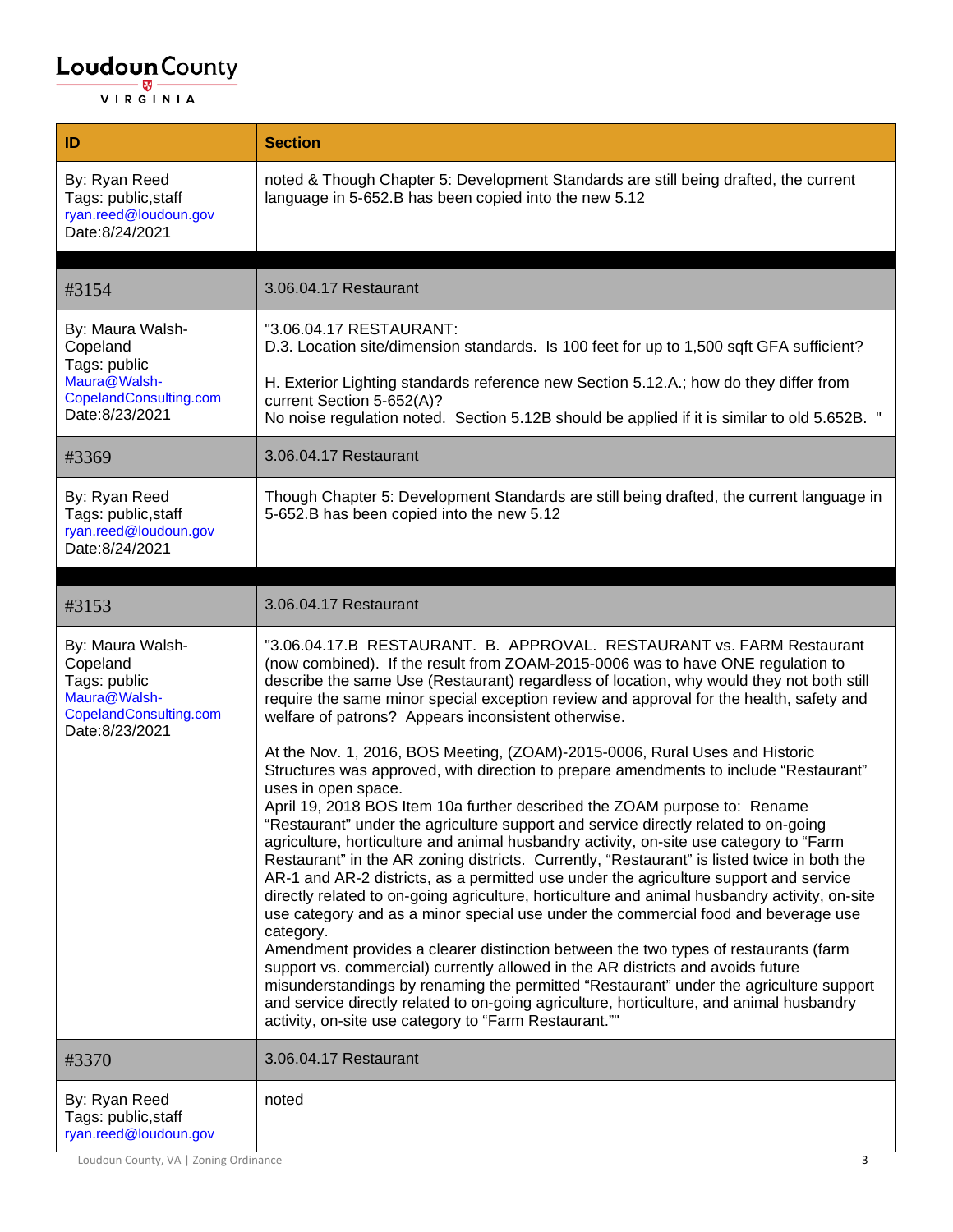| ID                                                                                                       | <b>Section</b>                                                                                                                                                                                                                                                                                                                                                                                                                                                     |
|----------------------------------------------------------------------------------------------------------|--------------------------------------------------------------------------------------------------------------------------------------------------------------------------------------------------------------------------------------------------------------------------------------------------------------------------------------------------------------------------------------------------------------------------------------------------------------------|
| Date:8/24/2021                                                                                           |                                                                                                                                                                                                                                                                                                                                                                                                                                                                    |
| #3152                                                                                                    | 3.06.04.15 Mobile Vendor                                                                                                                                                                                                                                                                                                                                                                                                                                           |
| By: Maura Walsh-<br>Copeland<br>Tags: public<br>Maura@Walsh-<br>CopelandConsulting.com<br>Date:8/23/2021 | "3.06.04.15 MOBILE VENDOR (a.k.a. Food Trucks). Was this one of the Draft Text<br>Sections that was leaked and then escalated to Supervisors via complaint, thereby<br>delaying the ZOC meetings by a week?<br>If so, then Staff should restate the process by which Draft Text input should and will be<br>provided, through the identified Focus Groups and Advisory Groups, and confirm that no<br>""new"" pathways for input after 18 months will be allowed." |
| #3367                                                                                                    | 3.06.04.15 Mobile Vendor                                                                                                                                                                                                                                                                                                                                                                                                                                           |
| By: Ryan Reed<br>Tags: public, staff<br>ryan.reed@loudoun.gov<br>Date:8/24/2021                          | The initial draft text of 3.06 - Use-Specific Standards was distributed beyond its intended<br>audience. The "rough draft" nature of the initial text has been reiterated to staff. The ZOC<br>remains the first public distribution of draft text in the process.                                                                                                                                                                                                 |
| #3151                                                                                                    | 3.06.04.13 Farm Markets                                                                                                                                                                                                                                                                                                                                                                                                                                            |
| By: Maura Walsh-<br>Copeland<br>Tags: public<br>Maura@Walsh-<br>CopelandConsulting.com<br>Date:8/23/2021 | 3.06.04.13. FARM MARKETS. Defer to REDC ZOR-AdHoc Committee input                                                                                                                                                                                                                                                                                                                                                                                                  |
| #3360                                                                                                    | 3.06.04.13 Farm Markets                                                                                                                                                                                                                                                                                                                                                                                                                                            |
| By: Ryan Reed<br>Tags: public, staff<br>ryan.reed@loudoun.gov<br>Date:8/24/2021                          | REDC comments sent to ZOC 8/24/2021                                                                                                                                                                                                                                                                                                                                                                                                                                |
| #3150                                                                                                    | 3.06.04.11 Drive-through Facilities Associated With Banks, Financial Institutions and<br>Pharmacies                                                                                                                                                                                                                                                                                                                                                                |
| By: Maura Walsh-<br>Copeland<br>Tags: public<br>Maura@Walsh-<br>CopelandConsulting.com<br>Date:8/23/2021 | 3.06.04.11.C DRIVE-THROUGH FACILITIES. You're leaving us in suspense! "and an<br>escape lane shall" ?                                                                                                                                                                                                                                                                                                                                                              |
| #3357                                                                                                    | 3.06.04.11 Drive-through Facilities Associated With Banks, Financial Institutions and<br>Pharmacies                                                                                                                                                                                                                                                                                                                                                                |
| By: Ryan Reed<br>Tags: public, staff<br>ryan.reed@loudoun.gov                                            | we're keeping you on your toes! noted                                                                                                                                                                                                                                                                                                                                                                                                                              |

Loudoun County, VA | Zoning Ordinance 4 and 2008 and 2008 and 2008 and 2008 and 2008 and 2008 and 2008 and 200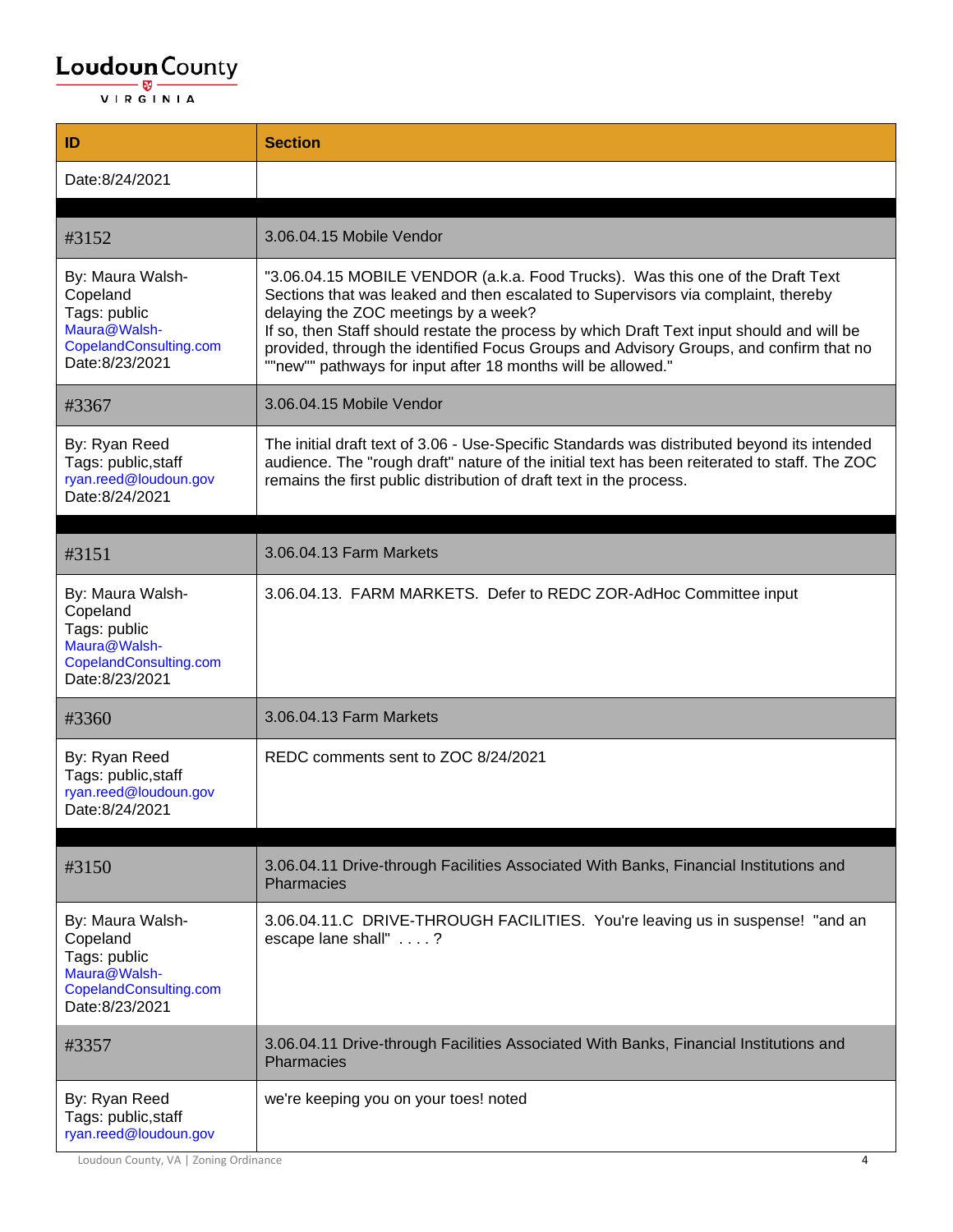| ID                                                                                                       | <b>Section</b>                                                                                                                                                                                                                              |
|----------------------------------------------------------------------------------------------------------|---------------------------------------------------------------------------------------------------------------------------------------------------------------------------------------------------------------------------------------------|
| Date:8/24/2021                                                                                           |                                                                                                                                                                                                                                             |
|                                                                                                          |                                                                                                                                                                                                                                             |
| #3149                                                                                                    | 3.06.04.10 Craft Beverage Manufacturing                                                                                                                                                                                                     |
| By: Maura Walsh-<br>Copeland<br>Tags: public<br>Maura@Walsh-<br>CopelandConsulting.com<br>Date:8/23/2021 | 3.06.04.10.B.1.b CRAFT BEVERAGE MANUFACTURING: Setback of 50 feet may or<br>may not be adequate. Needs review as created.                                                                                                                   |
| #3352                                                                                                    | 3.06.04.10 Craft Beverage Manufacturing                                                                                                                                                                                                     |
| By: Ryan Reed<br>Tags: public, staff<br>ryan.reed@loudoun.gov<br>Date:8/24/2021                          | carry-over language from 5-668. open to discussion on adequate setbacks / current issues<br>experienced.                                                                                                                                    |
| #3148                                                                                                    | 3.06.04.10 Craft Beverage Manufacturing                                                                                                                                                                                                     |
| By: Maura Walsh-<br>Copeland<br>Tags: public<br>Maura@Walsh-<br>CopelandConsulting.com<br>Date:8/23/2021 | 3.06.04.10 CRAFT BEVERAGE MANUFACTURING: Noise regulation (Section 5.12B if<br>similar to old 5.652B) needs to be applied.                                                                                                                  |
| #3353                                                                                                    | 3.06.04.10 Craft Beverage Manufacturing                                                                                                                                                                                                     |
| By: Ryan Reed<br>Tags: public, staff<br>ryan.reed@loudoun.gov<br>Date:8/24/2021                          | Though Chapter 5: Development Standards are still being drafted, the current language in<br>5-652.B has been copied into the new 5.12                                                                                                       |
| #3147                                                                                                    | 3.06.04.10 Craft Beverage Manufacturing                                                                                                                                                                                                     |
| By: Maura Walsh-<br>Copeland<br>Tags: public<br>Maura@Walsh-<br>CopelandConsulting.com<br>Date:8/23/2021 | 3.06.04.10 CRAFT BEVERAGE MANUFACTURING. As a Use with outdoor tasting<br>rooms and activities as well as alcohol, food and exterior lighting, this use should be made<br>CONSISTENT with defined Hours of Operation. Suggest 11am to 11pm. |
| #3354                                                                                                    | 3.06.04.10 Craft Beverage Manufacturing                                                                                                                                                                                                     |
| By: Ryan Reed<br>Tags: public, staff<br>ryan.reed@loudoun.gov<br>Date:8/24/2021                          | agreed                                                                                                                                                                                                                                      |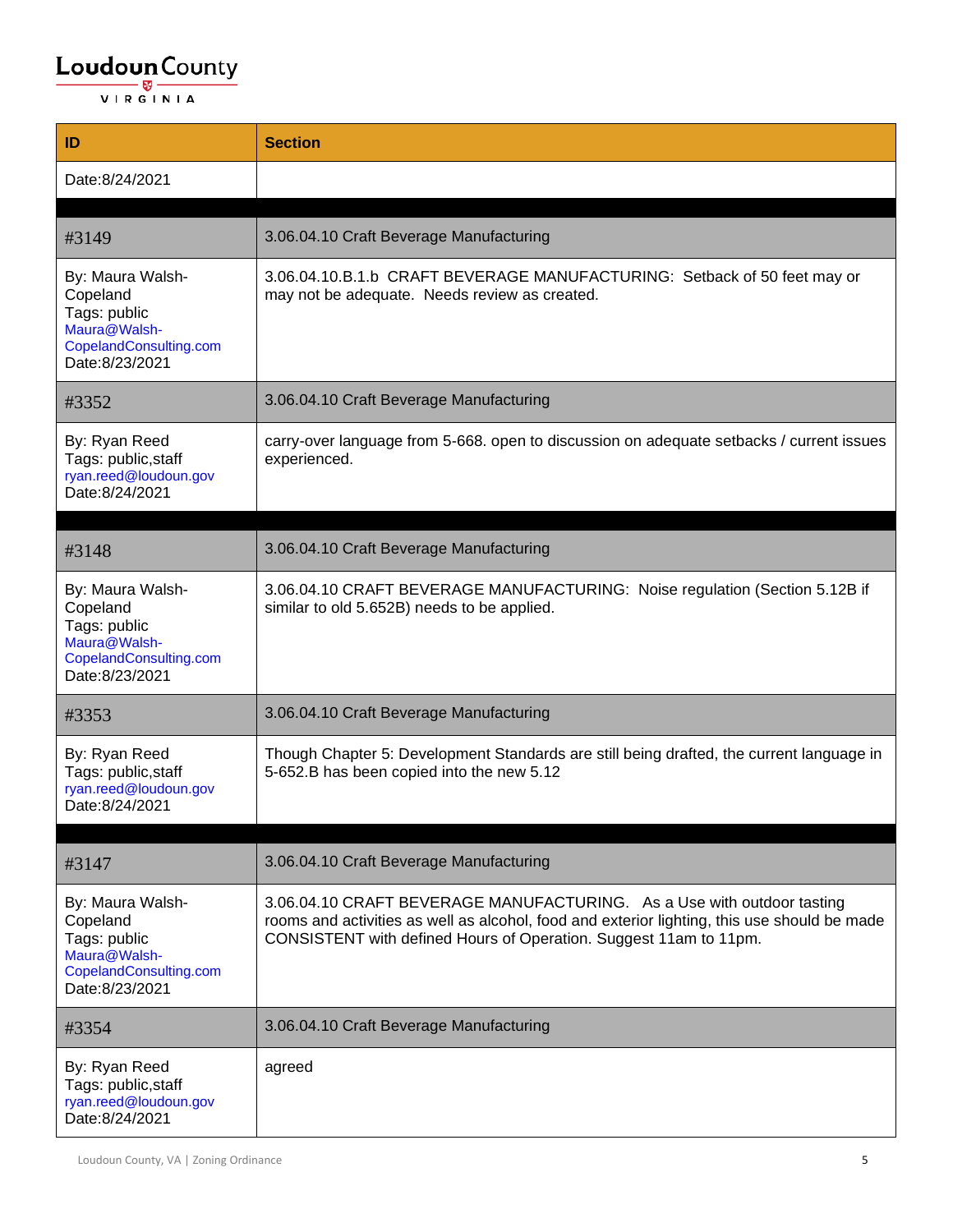| ID                                                                                                       | <b>Section</b>                                                                                                                                                                                                                                                                                                           |
|----------------------------------------------------------------------------------------------------------|--------------------------------------------------------------------------------------------------------------------------------------------------------------------------------------------------------------------------------------------------------------------------------------------------------------------------|
|                                                                                                          |                                                                                                                                                                                                                                                                                                                          |
| #3146                                                                                                    | 3.06.04.09 Convenience Stores                                                                                                                                                                                                                                                                                            |
| By: Maura Walsh-<br>Copeland<br>Tags: public<br>Maura@Walsh-<br>CopelandConsulting.com<br>Date:8/23/2021 | 3.06.04.09.F CONVENIENCE STORES NOISE: Section 5.12B should be applied if it is<br>similar to old 5.652B. Open until 5.12B reviewed                                                                                                                                                                                      |
| #3350                                                                                                    | 3.06.04.09 Convenience Stores                                                                                                                                                                                                                                                                                            |
| By: Ryan Reed<br>Tags: public, staff<br>ryan.reed@loudoun.gov<br>Date:8/24/2021                          | Though Chapter 5: Development Standards are still being drafted, the current language in<br>5-652.B has been copied into the new 5.12                                                                                                                                                                                    |
|                                                                                                          |                                                                                                                                                                                                                                                                                                                          |
| #3145                                                                                                    | 3.06.04.07 Child Day Care                                                                                                                                                                                                                                                                                                |
| By: Maura Walsh-<br>Copeland<br>Tags: public<br>Maura@Walsh-<br>CopelandConsulting.com<br>Date:8/23/2021 | 3.06.04.07. CHILD DAY CARE. It's been a while since reviewing the prior ZOAM for Child<br>Day Care centers, but can you refresh my memory why "written notice of Zoning Permit<br>application" is or cannot be also mailed to HOA Boards with KNOWN address and/or<br>management? (i.e., primarily HOAs in TPA and SPA)? |
|                                                                                                          | <b>Needs Followup</b>                                                                                                                                                                                                                                                                                                    |
| #3346                                                                                                    | 3.06.04.07 Child Day Care                                                                                                                                                                                                                                                                                                |
| By: Ryan Reed<br>Tags: public, staff<br>ryan.reed@loudoun.gov<br>Date:8/24/2021                          | tabling for follow-up                                                                                                                                                                                                                                                                                                    |
|                                                                                                          |                                                                                                                                                                                                                                                                                                                          |
| #3144                                                                                                    | 3.06.04.04 Banquet/Event Facility                                                                                                                                                                                                                                                                                        |
| By: Maura Walsh-<br>Copeland<br>Tags: public<br>Maura@Walsh-<br>CopelandConsulting.com<br>Date:8/23/2021 | 3.06.04.04.B4b BANQUET/EVENT FACILITY: Setback should be a minimum of 200 feet<br>from property line to buffer neighbors                                                                                                                                                                                                 |
| #3339                                                                                                    | 3.06.04.04 Banquet/Event Facility                                                                                                                                                                                                                                                                                        |
| By: Ryan Reed<br>Tags: public, staff<br>ryan.reed@loudoun.gov<br>Date:8/24/2021                          | noted                                                                                                                                                                                                                                                                                                                    |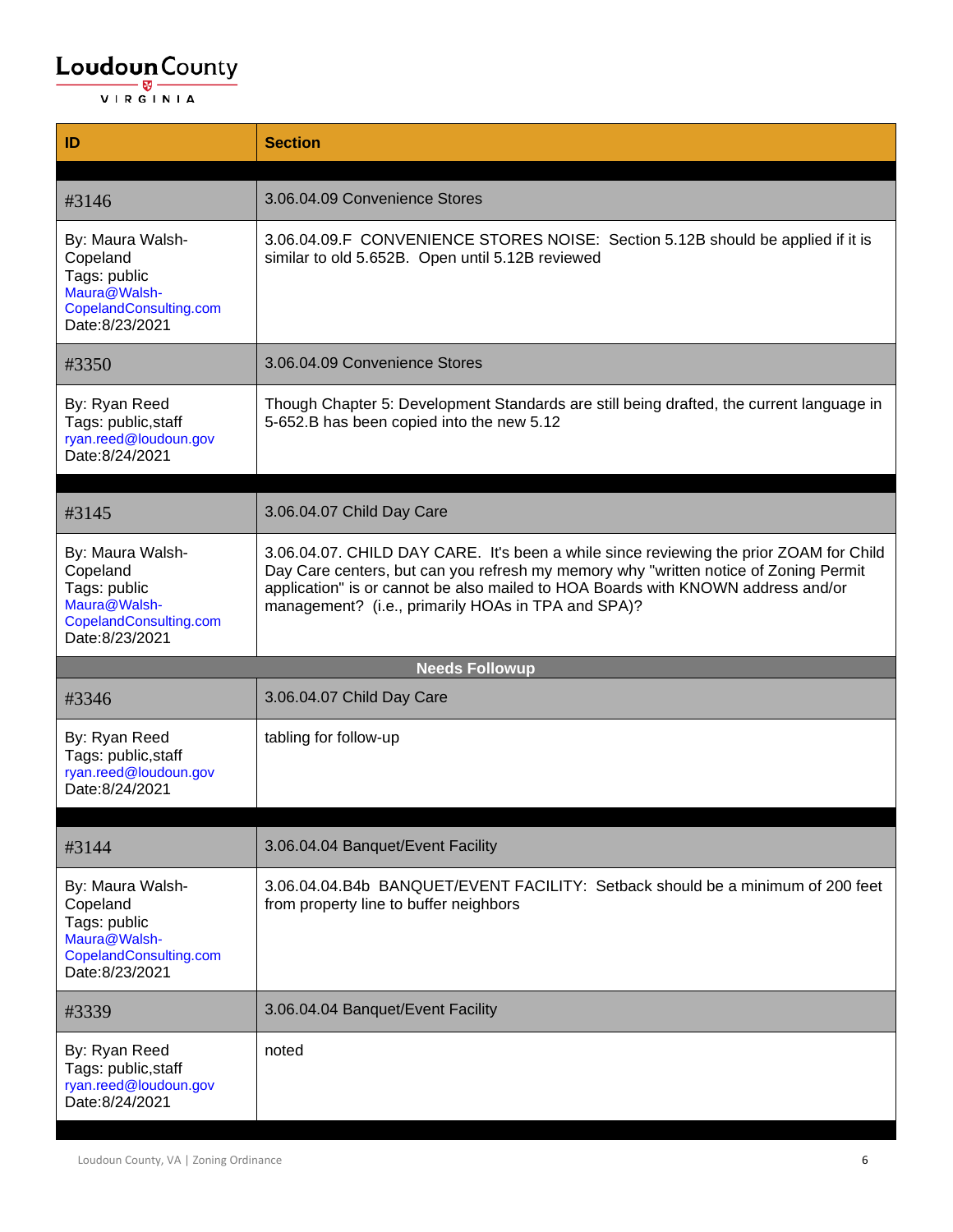| ID                                                                                                       | <b>Section</b>                                                                                                                                                                                                                                                                                                                                                                                                                                                                                                                                                                                                         |
|----------------------------------------------------------------------------------------------------------|------------------------------------------------------------------------------------------------------------------------------------------------------------------------------------------------------------------------------------------------------------------------------------------------------------------------------------------------------------------------------------------------------------------------------------------------------------------------------------------------------------------------------------------------------------------------------------------------------------------------|
| #3143                                                                                                    | 3.06.04.04 Banquet/Event Facility                                                                                                                                                                                                                                                                                                                                                                                                                                                                                                                                                                                      |
| By: Maura Walsh-<br>Copeland<br>Tags: public<br>Maura@Walsh-<br>CopelandConsulting.com<br>Date:8/23/2021 | 3.06.04.04 BANQUET/EVENT FACILITY. Should not be allowed in MDODs. If allowed in<br>MDODs, must be by Special Exception, and must, at a minimum, meet all permit and<br>operation criteria established for Brewery, Limited                                                                                                                                                                                                                                                                                                                                                                                            |
| #3340                                                                                                    | 3.06.04.04 Banquet/Event Facility                                                                                                                                                                                                                                                                                                                                                                                                                                                                                                                                                                                      |
| By: Ryan Reed<br>Tags: public, staff<br>ryan.reed@loudoun.gov<br>Date:8/24/2021                          | tabling for 'Overlay District' consideration. agree the intensity of use may be similar to a<br>brewery, limited.                                                                                                                                                                                                                                                                                                                                                                                                                                                                                                      |
| #3142                                                                                                    | 3.06.04.04 Banquet/Event Facility                                                                                                                                                                                                                                                                                                                                                                                                                                                                                                                                                                                      |
| By: Maura Walsh-<br>Copeland<br>Tags: public<br>Maura@Walsh-<br>CopelandConsulting.com<br>Date:8/23/2021 | "3.06.04.04. BANQUET EVENT FACILITY.<br>C.1. ROAD/ACCESS standards now reference the new Section 5.13. To determine<br>agreement, please provide DRAFT text for this section to determine what differences, if<br>any, apply from Section 5-654.<br>E EXTERIOR LIGHTING standards reference new Section 5.12.A.1-3; how do they differ<br>from current Section 5-652(A)?<br>F. NOISE standards reference new Section 5.12.b; how do they differ from Section current<br>Section 5-652(B)?<br>Without review of the referred-to sections, review of this use should be considered ""in-<br>progress"" only, not final." |
| #3341                                                                                                    | 3.06.04.04 Banquet/Event Facility                                                                                                                                                                                                                                                                                                                                                                                                                                                                                                                                                                                      |
| By: Ryan Reed<br>Tags: public, staff<br>ryan.reed@loudoun.gov<br>Date:8/24/2021                          | The draft language in these sections is identical to the existing ZO.                                                                                                                                                                                                                                                                                                                                                                                                                                                                                                                                                  |
| #3141                                                                                                    | 3.06.04.03 Auction House                                                                                                                                                                                                                                                                                                                                                                                                                                                                                                                                                                                               |
| By: Maura Walsh-<br>Copeland<br>Tags: public<br>Maura@Walsh-<br>CopelandConsulting.com<br>Date:8/23/2021 | 3.06.04.03.I AUCTION HOUSE. NOISE: Section 5.12B should be applied if it is similar<br>to old 5-652B. Open until 5.12B can be reviewed.                                                                                                                                                                                                                                                                                                                                                                                                                                                                                |
| #3336                                                                                                    | 3.06.04.03 Auction House                                                                                                                                                                                                                                                                                                                                                                                                                                                                                                                                                                                               |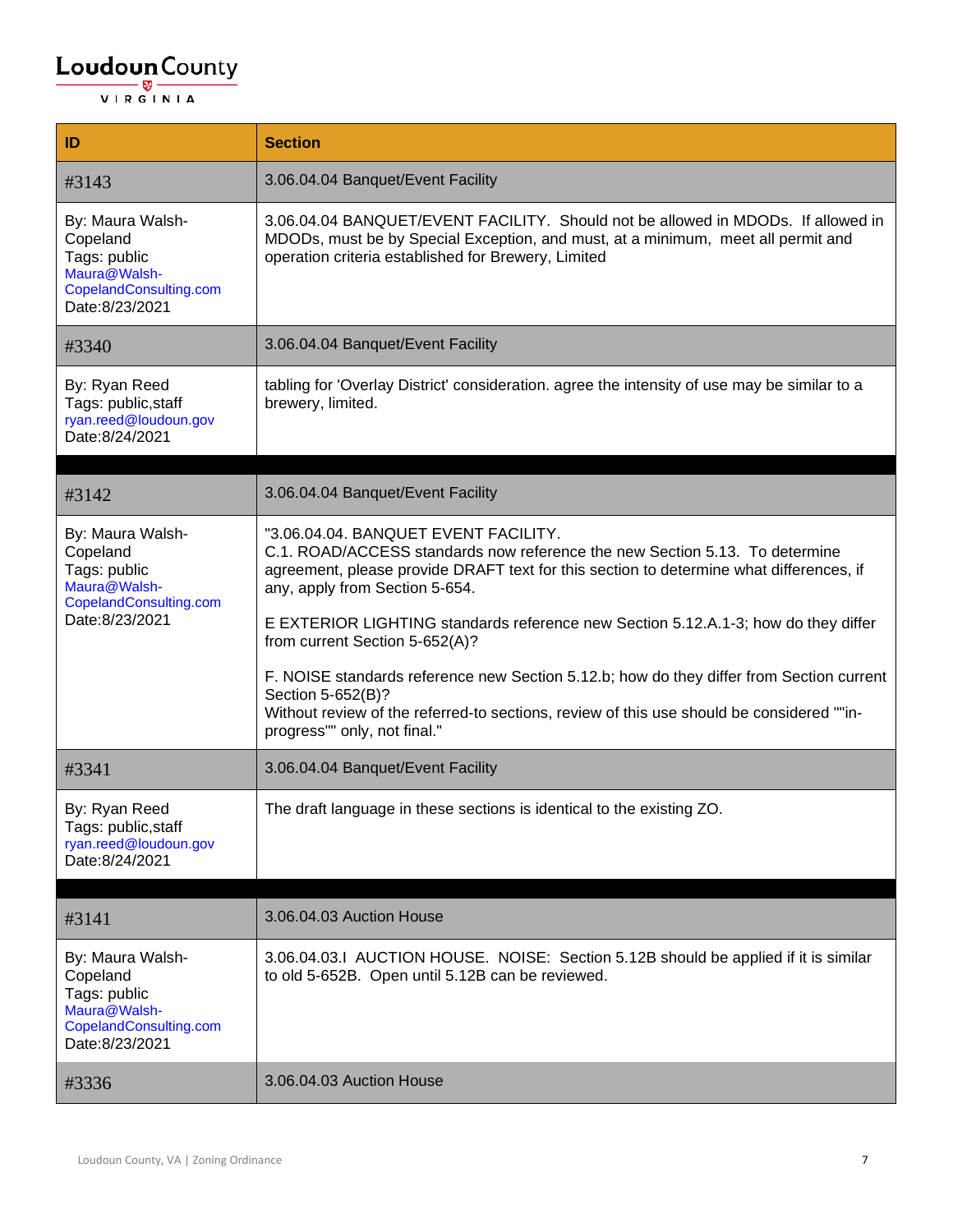| ID                                                                                                       | <b>Section</b>                                                                                                                        |
|----------------------------------------------------------------------------------------------------------|---------------------------------------------------------------------------------------------------------------------------------------|
| By: Ryan Reed<br>Tags: public, staff<br>ryan.reed@loudoun.gov<br>Date:8/24/2021                          | Though Chapter 5: Development Standards are still being drafted, the current language in<br>5-652.B has been copied into the new 5.12 |
| #3140                                                                                                    | 3.06.04.03 Auction House                                                                                                              |
|                                                                                                          |                                                                                                                                       |
| By: Maura Walsh-<br>Copeland<br>Tags: public<br>Maura@Walsh-<br>CopelandConsulting.com<br>Date:8/23/2021 | 3.06.04.03.D AUCTION HOUSE: Setback should be a minimum of 200 feet from<br>property line to properly buffer neighboring areas.       |
| #3337                                                                                                    | 3.06.04.03 Auction House                                                                                                              |
| By: Ryan Reed<br>Tags: public, staff<br>ryan.reed@loudoun.gov<br>Date:8/24/2021                          | noted                                                                                                                                 |
|                                                                                                          |                                                                                                                                       |
| #3139                                                                                                    | 3.06.04.02 Antique Shop, Art Gallery, Studio or Craft Shop                                                                            |
| By: Maura Walsh-<br>Copeland<br>Tags: public<br>Maura@Walsh-<br>CopelandConsulting.com<br>Date:8/23/2021 | 3.06.04.01.I ANTIQUE SHOP/ART GALLERY NOISE: Section 5.12B should be applied if<br>it is similar to old 5.652B. Open until reviewed.  |
| #3328                                                                                                    | 3.06.04.02 Antique Shop, Art Gallery, Studio or Craft Shop                                                                            |
| By: Ryan Reed<br>Tags: public,staff<br>ryan.reed@loudoun.gov<br>Date:8/24/2021                           | Though Chapter 5: Development Standards are still being drafted, the current language in<br>5-652.B has been copied into the new 5.12 |
| #3335                                                                                                    | 3.06.04.02 Antique Shop, Art Gallery, Studio or Craft Shop                                                                            |
| By: Ryan Reed<br>Tags: public, staff<br>ryan.reed@loudoun.gov<br>Date:8/24/2021                          | Though Chapter 5: Development Standards are still being drafted, the current language in<br>5-652.B has been copied into the new 5.12 |
|                                                                                                          |                                                                                                                                       |
| #3138                                                                                                    | 3.06.04 Commercial / Mixed-Use                                                                                                        |
| By: Maura Walsh-<br>Copeland<br>Tags: public                                                             | 3.06.04.01.G COMMERCIAL/MIXED USE NOISE: Section 5.12B should be applied if it<br>is similar to old 5.652B. Open until reviewed.      |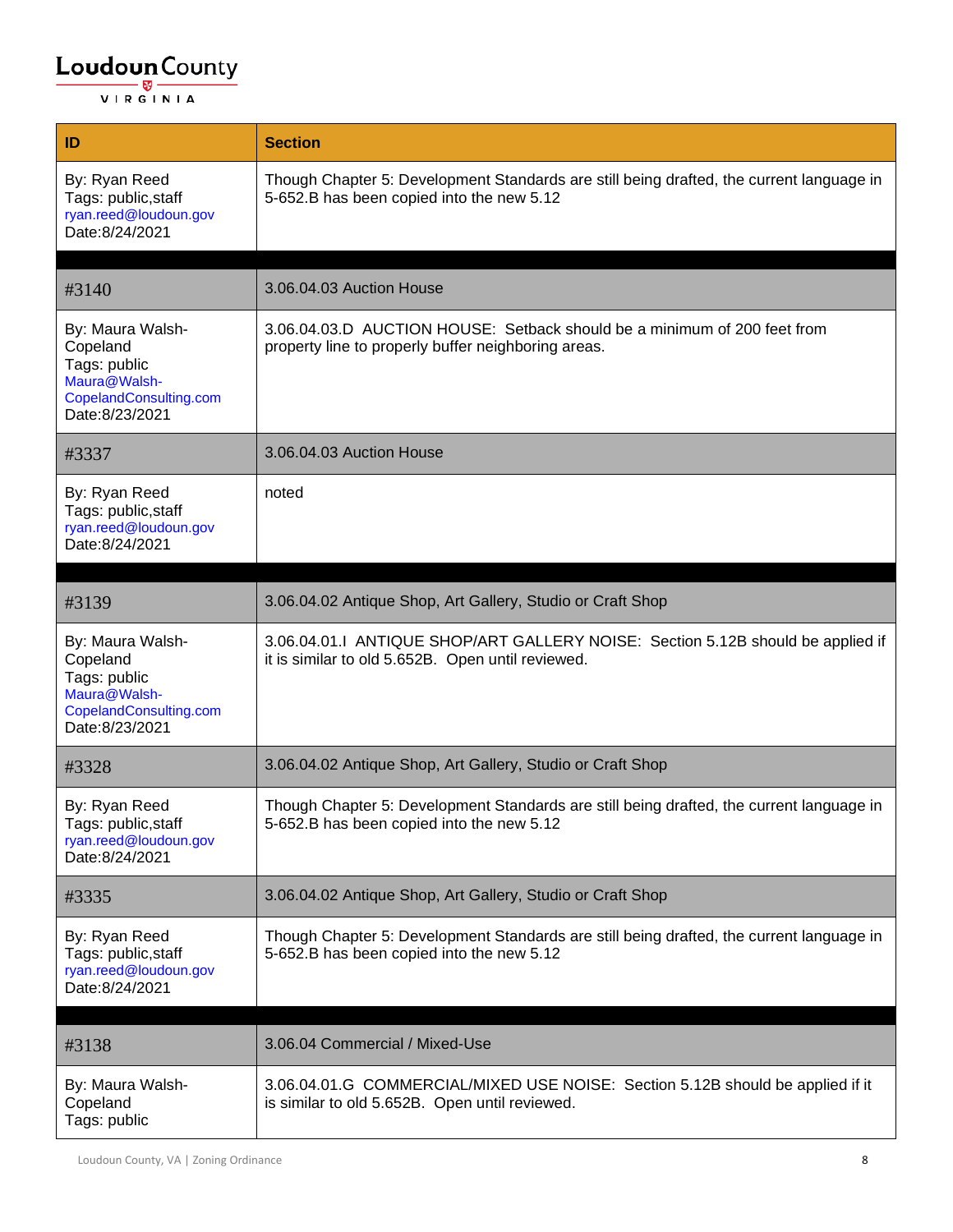| ID                                                                                                       | <b>Section</b>                                                                                                                                  |
|----------------------------------------------------------------------------------------------------------|-------------------------------------------------------------------------------------------------------------------------------------------------|
| Maura@Walsh-<br>CopelandConsulting.com<br>Date:8/23/2021                                                 |                                                                                                                                                 |
|                                                                                                          | 3.06.03.04 Guest Farm or Ranch                                                                                                                  |
| #3137                                                                                                    |                                                                                                                                                 |
| By: Maura Walsh-<br>Copeland<br>Tags: public<br>Maura@Walsh-<br>CopelandConsulting.com<br>Date:8/23/2021 | 3.06.03.04. GUEST FARM OR RANCH. Confirm definition of "FARM" as used for Guest<br>Farm                                                         |
| #3322                                                                                                    | 3.06.03.04 Guest Farm or Ranch                                                                                                                  |
| By: Ryan Reed<br>Tags: public, staff<br>ryan.reed@loudoun.gov<br>Date:8/24/2021                          | we will need to table this and ensure it is addressed in Definitions.                                                                           |
|                                                                                                          |                                                                                                                                                 |
| #3136                                                                                                    | 3.06.03.04 Guest Farm or Ranch                                                                                                                  |
| By: Maura Walsh-<br>Copeland<br>Tags: public<br>Maura@Walsh-<br>CopelandConsulting.com<br>Date:8/23/2021 | 3.06.03.04 GUEST FARM OR RANCH. How will this use be differentiated from<br>STRR/CWH rentals in applicability, permit approval and enforcement? |
| #3323                                                                                                    | 3.06.03.04 Guest Farm or Ranch                                                                                                                  |
| By: Ryan Reed<br>Tags: public, staff<br>ryan.reed@loudoun.gov<br>Date:8/24/2021                          | This use needs further defined and standards. This was a carryover from existing<br>definitions that had no additional standards. More to come. |
|                                                                                                          |                                                                                                                                                 |
| #3135                                                                                                    | 3.06.03.03 Campgrounds                                                                                                                          |
| By: Maura Walsh-<br>Copeland<br>Tags: public<br>Maura@Walsh-<br>CopelandConsulting.com<br>Date:8/23/2021 | 3.06.03.03.J CAMPGROUNDS. NOISE: Section 5.12B should be applied if it is similar to<br>old 5.652B. Open until added & reviewed                 |
| #3316                                                                                                    | 3.06.03.03 Campgrounds                                                                                                                          |
| By: Ryan Reed<br>Tags: public, staff<br>ryan.reed@loudoun.gov                                            | Though Chapter 5: Development Standards are still being drafted, the current language in<br>5-652.B has been copied into the new 5.12           |

Loudoun County, VA | Zoning Ordinance 9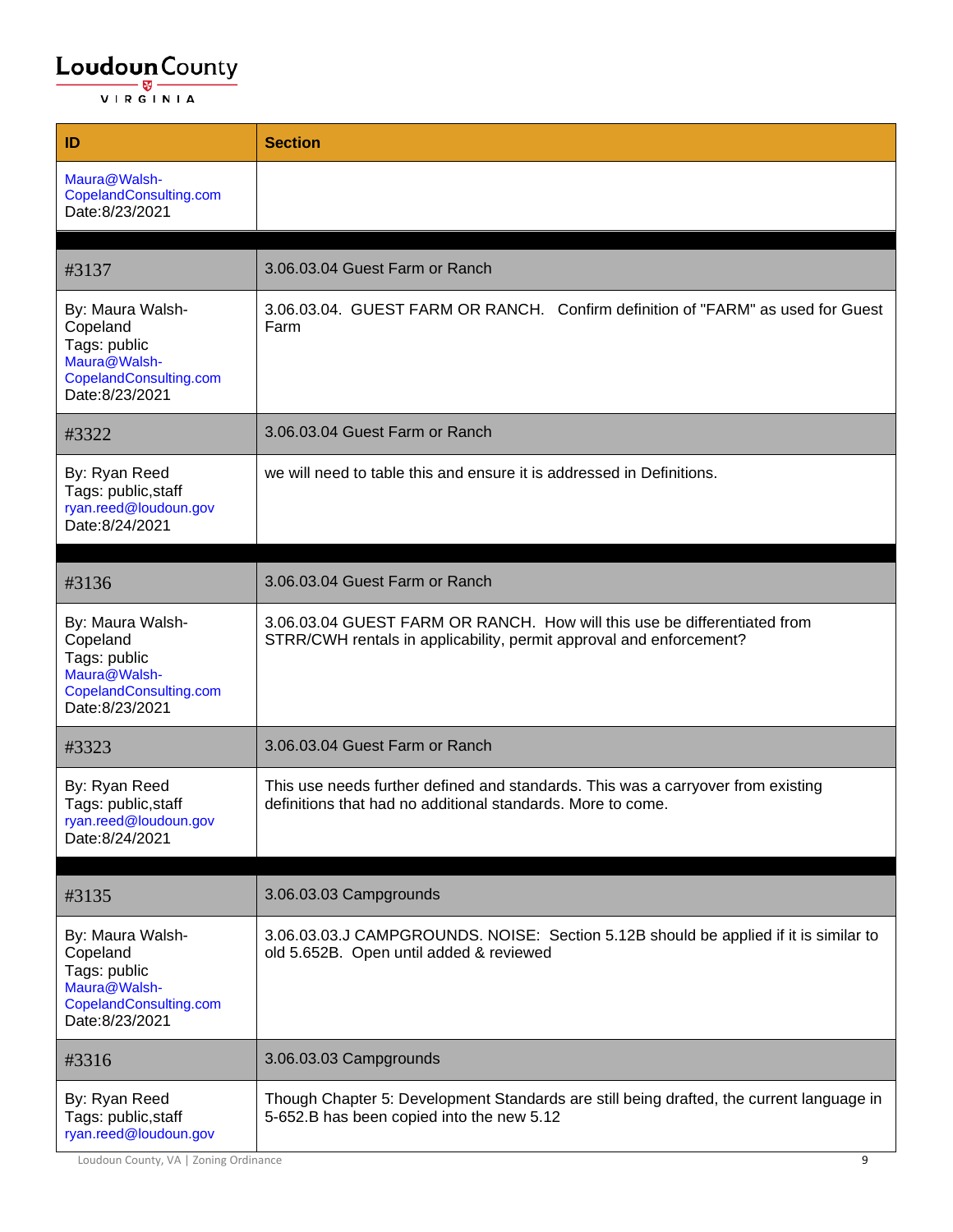| ID                                                                                                       | <b>Section</b>                                                                                                                                                                                                                                                                                                                             |
|----------------------------------------------------------------------------------------------------------|--------------------------------------------------------------------------------------------------------------------------------------------------------------------------------------------------------------------------------------------------------------------------------------------------------------------------------------------|
| Date:8/24/2021                                                                                           |                                                                                                                                                                                                                                                                                                                                            |
|                                                                                                          |                                                                                                                                                                                                                                                                                                                                            |
| #3134                                                                                                    | 3.06.03.03 Campgrounds                                                                                                                                                                                                                                                                                                                     |
| By: Maura Walsh-<br>Copeland<br>Tags: public<br>Maura@Walsh-<br>CopelandConsulting.com<br>Date:8/23/2021 | 3.06.03.03.E CAMPGROUNDS: Setbacks for Level 1 should be 250 feet, Level II should<br>be 300 feet, Level III should be 400 feet. The activity around a campground is such that<br>these much higher setbacks are required to buffer the neighboring properties.                                                                            |
| #3318                                                                                                    | 3.06.03.03 Campgrounds                                                                                                                                                                                                                                                                                                                     |
| By: Ryan Reed<br>Tags: public, staff<br>ryan.reed@loudoun.gov<br>Date:8/24/2021                          | noted                                                                                                                                                                                                                                                                                                                                      |
| #3133                                                                                                    | 3.06.03.03 Campgrounds                                                                                                                                                                                                                                                                                                                     |
| By: Maura Walsh-<br>Copeland<br>Tags: public<br>Maura@Walsh-<br>CopelandConsulting.com<br>Date:8/23/2021 | 3.06.03.03.C.b CAMPGROUNDS: The minimum lot size for Level 1 should be 50 acres,<br>Level 2 should be 100 acres. This allows for proper setbacks and proper layout of the<br>use.                                                                                                                                                          |
| #3319                                                                                                    | 3.06.03.03 Campgrounds                                                                                                                                                                                                                                                                                                                     |
| By: Ryan Reed<br>Tags: public, staff<br>ryan.reed@loudoun.gov<br>Date:8/24/2021                          | noted                                                                                                                                                                                                                                                                                                                                      |
| #3132                                                                                                    | 3.06.03.03 Campgrounds                                                                                                                                                                                                                                                                                                                     |
| By: Maura Walsh-<br>Copeland<br>Tags: public<br>Maura@Walsh-<br>CopelandConsulting.com<br>Date:8/23/2021 | "3.06.03.03. CAMPGROUNDS. In addition to ""service buildings,"" there should be<br>reference to other ""structures."" Specifically, is this use intended for ""tents (as<br>indicated/implied in D.1.a) or small cabins? If the latter, the line between ""campground""<br>and ""STRR"" could be easily crossed without better definition. |
|                                                                                                          | 3.06.03.03.C.2 CAMPGROUND: Maximum campground stay by camper should be listed<br>as no more than 30 days."                                                                                                                                                                                                                                 |
| #3320                                                                                                    | 3.06.03.03 Campgrounds                                                                                                                                                                                                                                                                                                                     |
| By: Ryan Reed<br>Tags: public, staff<br>ryan.reed@loudoun.gov                                            | good point. we will revise to avoid unintended consequences.                                                                                                                                                                                                                                                                               |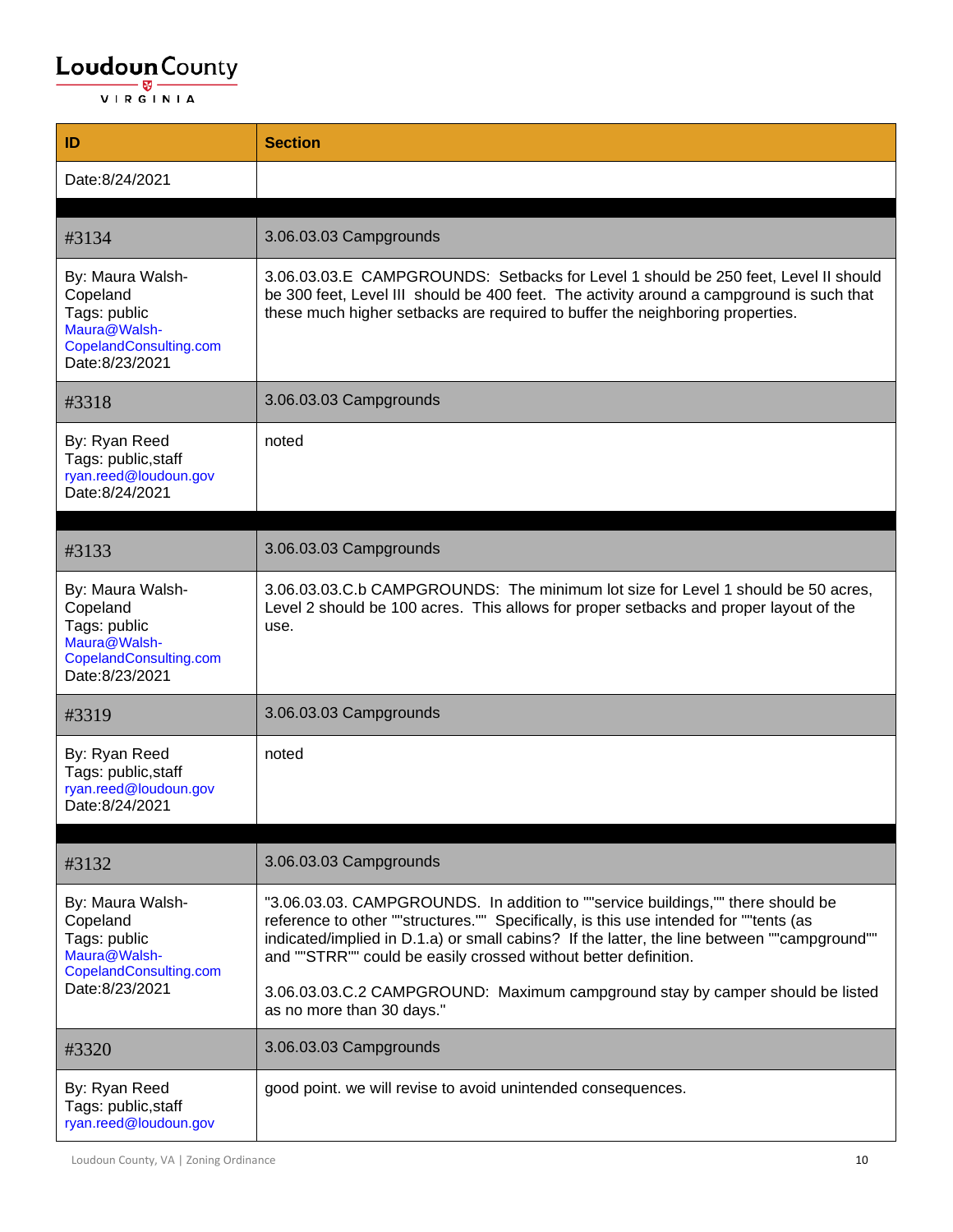| ID                                                                                                       | <b>Section</b>                                                                                                                             |
|----------------------------------------------------------------------------------------------------------|--------------------------------------------------------------------------------------------------------------------------------------------|
| Date:8/24/2021                                                                                           |                                                                                                                                            |
|                                                                                                          |                                                                                                                                            |
| #3131                                                                                                    | 3.06.03.02 Camp, Day and Boarding                                                                                                          |
| By: Maura Walsh-<br>Copeland<br>Tags: public<br>Maura@Walsh-<br>CopelandConsulting.com<br>Date:8/23/2021 | 3.06.03.02.G CAMP DAY AND BOARDING: Noise. Section 5.12B should be applied if it<br>is similar to old 5.652B. Open until added & reviewed. |
| #3312                                                                                                    | 3.06.03.02 Camp, Day and Boarding                                                                                                          |
| By: Ryan Reed<br>Tags: public, staff<br>ryan.reed@loudoun.gov<br>Date:8/24/2021                          | Though Chapter 5: Development Standards are still being drafted, the current language in<br>5-652.B has been copied into the new 5.12      |
| #3130                                                                                                    | 3.06.03.02 Camp, Day and Boarding                                                                                                          |
| By: Maura Walsh-<br>Copeland<br>Tags: public<br>Maura@Walsh-<br>CopelandConsulting.com<br>Date:8/23/2021 | 3.06.03.02.C CAMP DAY AND BOARDING: Lot areas of this type of camp should be 20<br>acres and not 15 to better handle the use               |
| #3313                                                                                                    | 3.06.03.02 Camp, Day and Boarding                                                                                                          |
| By: Ryan Reed<br>Tags: public, staff<br>ryan.reed@loudoun.gov<br>Date:8/24/2021                          | noted                                                                                                                                      |
|                                                                                                          |                                                                                                                                            |
| #3129                                                                                                    | 3.06.03.01 Bed and Breakfast Homestay, Bed and Breakfast Inn, Country Inn, and Rural<br><b>Resorts</b>                                     |
| By: Maura Walsh-<br>Copeland<br>Tags: public<br>Maura@Walsh-<br>CopelandConsulting.com<br>Date:8/23/2021 | 3.06.03.01.G6 RURAL RESORT: Can the Uses on open space be more limited to avoid<br>destroying purpose of open space?                       |
| #3299                                                                                                    | 3.06.03.01 Bed and Breakfast Homestay, Bed and Breakfast Inn, Country Inn, and Rural<br><b>Resorts</b>                                     |
| By: Ryan Reed<br>Tags: public, staff<br>ryan.reed@loudoun.gov                                            | noted                                                                                                                                      |

Loudoun County, VA | Zoning Ordinance 11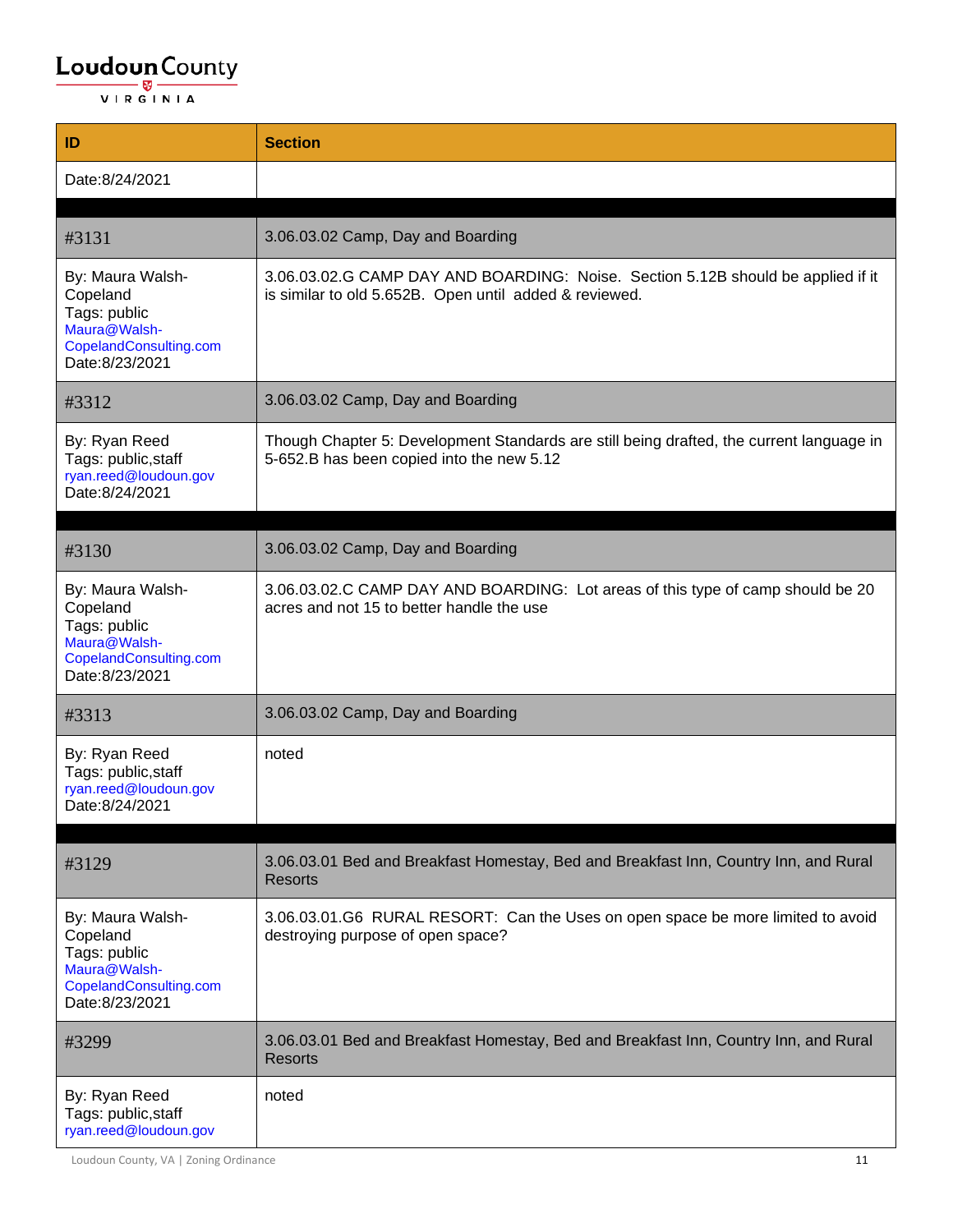| ID                                                                                                       | <b>Section</b>                                                                                                                                                                                                                                                                                                                                                       |
|----------------------------------------------------------------------------------------------------------|----------------------------------------------------------------------------------------------------------------------------------------------------------------------------------------------------------------------------------------------------------------------------------------------------------------------------------------------------------------------|
| Date:8/24/2021                                                                                           |                                                                                                                                                                                                                                                                                                                                                                      |
| #3128                                                                                                    | 3.06.03.01 Bed and Breakfast Homestay, Bed and Breakfast Inn, Country Inn, and Rural<br><b>Resorts</b>                                                                                                                                                                                                                                                               |
| By: Maura Walsh-<br>Copeland<br>Tags: public<br>Maura@Walsh-<br>CopelandConsulting.com<br>Date:8/23/2021 | 3.06.03.01.G RURAL RESORTS. IF Allowed in MDODs, minimum acreage must be 50<br>acres, and accommodations for up to 20 sleeping rooms only, regardless of acreage, so<br>as to preserve environmentally sensitive mountain forests. All permit application<br>requirements, set backs, buffering, lighting, Special Event regulations must be devised<br>accordingly. |
| #3300                                                                                                    | 3.06.03.01 Bed and Breakfast Homestay, Bed and Breakfast Inn, Country Inn, and Rural<br><b>Resorts</b>                                                                                                                                                                                                                                                               |
| By: Ryan Reed<br>Tags: public, staff<br>ryan.reed@loudoun.gov<br>Date:8/24/2021                          | Limitations noted. Is the suggestion to make it a SPEX use in the MDOD?                                                                                                                                                                                                                                                                                              |
|                                                                                                          |                                                                                                                                                                                                                                                                                                                                                                      |
| #3127                                                                                                    | 3.06.03.01 Bed and Breakfast Homestay, Bed and Breakfast Inn, Country Inn, and Rural<br><b>Resorts</b>                                                                                                                                                                                                                                                               |
| By: Maura Walsh-<br>Copeland<br>Tags: public<br>Maura@Walsh-<br>CopelandConsulting.com<br>Date:8/23/2021 | 3.06.03.01.F COUNTRY INN. The change to minor special exception review and<br>approval in ARN, ARS and A-3 is appropriate to ensure HS&W of residents and patrons.                                                                                                                                                                                                   |
| #3301                                                                                                    | 3.06.03.01 Bed and Breakfast Homestay, Bed and Breakfast Inn, Country Inn, and Rural<br><b>Resorts</b>                                                                                                                                                                                                                                                               |
| By: Ryan Reed<br>Tags: public, staff<br>ryan.reed@loudoun.gov<br>Date:8/24/2021                          | good                                                                                                                                                                                                                                                                                                                                                                 |
| #3126                                                                                                    | 3.06.03.01 Bed and Breakfast Homestay, Bed and Breakfast Inn, Country Inn, and Rural<br><b>Resorts</b>                                                                                                                                                                                                                                                               |
| By: Maura Walsh-<br>Copeland<br>Tags: public<br>Maura@Walsh-                                             | "3.06.03.01.D5 B&B HOMESTAY/B&B INN: Is the 5.12.B Noise section going to be<br>similar to the current 5-652.B Noise Section? If yes, section 5.12B should be added to<br>this area. The review of this section will remain open pending a review of 5.12B.                                                                                                          |
| CopelandConsulting.com<br>Date:8/23/2021                                                                 | 3.06.03.01.E5 B&B INN NOISE: Section 5.12B should be applied here if it is similar to old<br>5.652B. Open until added and reviewed                                                                                                                                                                                                                                   |
|                                                                                                          | 3.06.03.01.F6 COUNTRY INN. NOISE: Section 5.12B should be applied here if it is<br>similar to old 5.652B. Open until added and reviewed                                                                                                                                                                                                                              |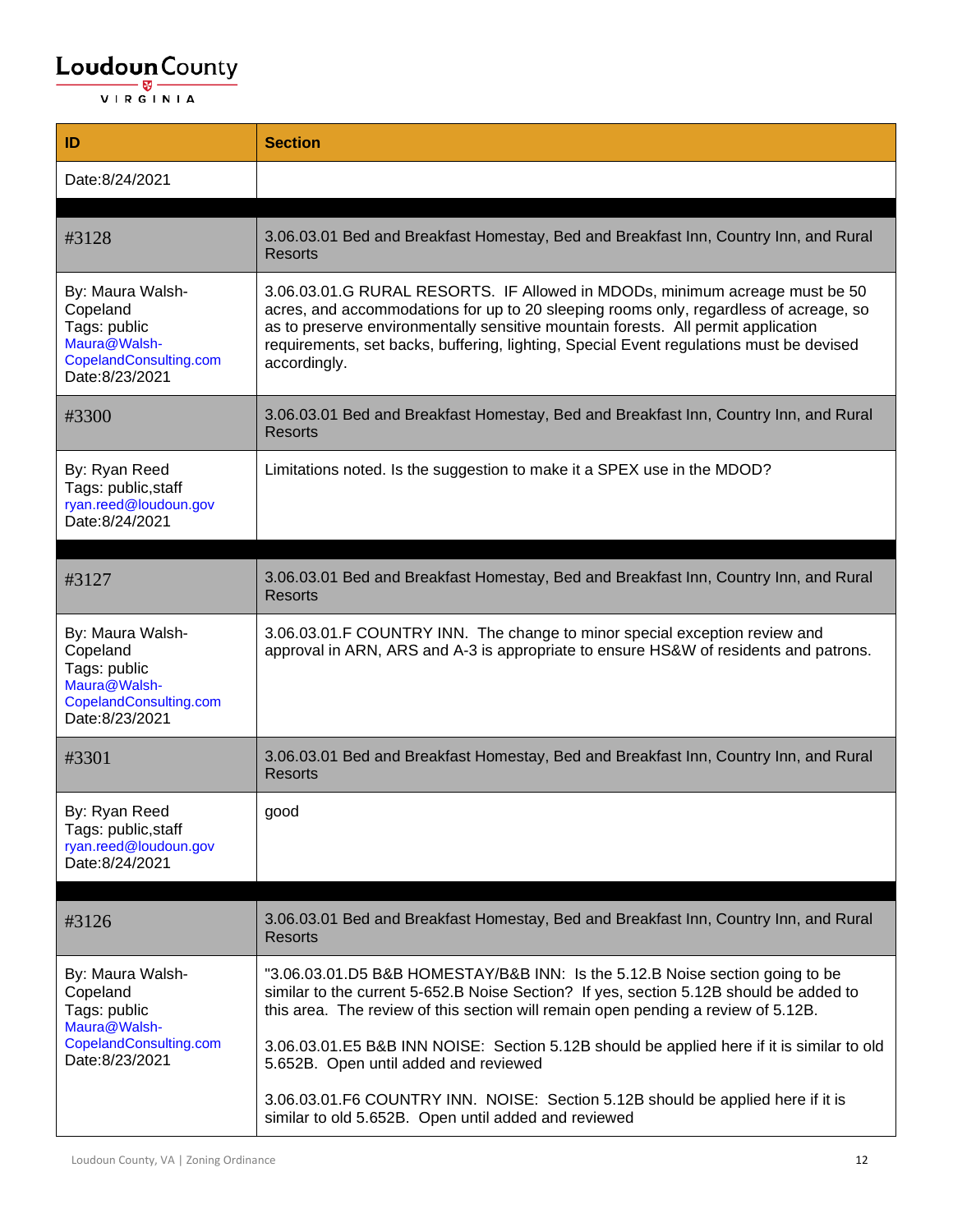| ID                                                                                                       | <b>Section</b>                                                                                                                                                                                                                                                                                                                                                                                                                                                                                                                                                                                                                                                                              |
|----------------------------------------------------------------------------------------------------------|---------------------------------------------------------------------------------------------------------------------------------------------------------------------------------------------------------------------------------------------------------------------------------------------------------------------------------------------------------------------------------------------------------------------------------------------------------------------------------------------------------------------------------------------------------------------------------------------------------------------------------------------------------------------------------------------|
|                                                                                                          | 3.06.03.01.G.8.g RURAL RESORTS NOISE: Section 5.12B should be applied here if it is<br>similar to old 5.652B. Open until added/reviewed"                                                                                                                                                                                                                                                                                                                                                                                                                                                                                                                                                    |
| #3302                                                                                                    | 3.06.03.01 Bed and Breakfast Homestay, Bed and Breakfast Inn, Country Inn, and Rural<br><b>Resorts</b>                                                                                                                                                                                                                                                                                                                                                                                                                                                                                                                                                                                      |
| By: Ryan Reed<br>Tags: public, staff<br>ryan.reed@loudoun.gov<br>Date:8/24/2021                          | noted                                                                                                                                                                                                                                                                                                                                                                                                                                                                                                                                                                                                                                                                                       |
| #3125                                                                                                    | 3.06.03.01 Bed and Breakfast Homestay, Bed and Breakfast Inn, Country Inn, and Rural<br><b>Resorts</b>                                                                                                                                                                                                                                                                                                                                                                                                                                                                                                                                                                                      |
| By: Maura Walsh-<br>Copeland<br>Tags: public<br>Maura@Walsh-<br>CopelandConsulting.com<br>Date:8/23/2021 | 3.06.03.01.B BED AND BREAKFAST HOMESTAY, INN, COUNTRY INN AND RURAL<br>RESORT LODGING. APPROVAL. Change from sketch plan to site plan is appropriate to<br>ensure the health, safety and welfare of residents and patrons. Thank you.                                                                                                                                                                                                                                                                                                                                                                                                                                                       |
| #3303                                                                                                    | 3.06.03.01 Bed and Breakfast Homestay, Bed and Breakfast Inn, Country Inn, and Rural<br><b>Resorts</b>                                                                                                                                                                                                                                                                                                                                                                                                                                                                                                                                                                                      |
| By: Ryan Reed<br>Tags: public, staff<br>ryan.reed@loudoun.gov<br>Date:8/24/2021                          | noted                                                                                                                                                                                                                                                                                                                                                                                                                                                                                                                                                                                                                                                                                       |
| #3123                                                                                                    | 3.06.03.01 Bed and Breakfast Homestay, Bed and Breakfast Inn, Country Inn, and Rural<br><b>Resorts</b>                                                                                                                                                                                                                                                                                                                                                                                                                                                                                                                                                                                      |
| By: Maura Walsh-<br>Copeland<br>Tags: public<br>Maura@Walsh-<br>CopelandConsulting.com<br>Date:8/23/2021 | "3.06.03.01.B BED AND BREAKFAST HOMESTAY, INN, COUNTRY INN AND RURAL<br>RESORT LODGING. Section needs to also add/define the PURPOSE (as lodging) before<br>Approval to avoid applications for B&B's filing to hold events vs. intent of lodging (as<br>lesser restriction ""path"" than Event Center).<br>Applications should verify (public information) or require affirmative oath with penalties if<br>statements are later found to be false and/or falsified by applicants. Bed and breakfast<br>Inn must be actively advertised, and records must be available to show that it is actively<br>being rented, not being used only to hold large events (e.g., weddings) and parties." |
| #3304                                                                                                    | 3.06.03.01 Bed and Breakfast Homestay, Bed and Breakfast Inn, Country Inn, and Rural<br><b>Resorts</b>                                                                                                                                                                                                                                                                                                                                                                                                                                                                                                                                                                                      |
| By: Ryan Reed<br>Tags: public, staff<br>ryan.reed@loudoun.gov<br>Date:8/24/2021                          | noted                                                                                                                                                                                                                                                                                                                                                                                                                                                                                                                                                                                                                                                                                       |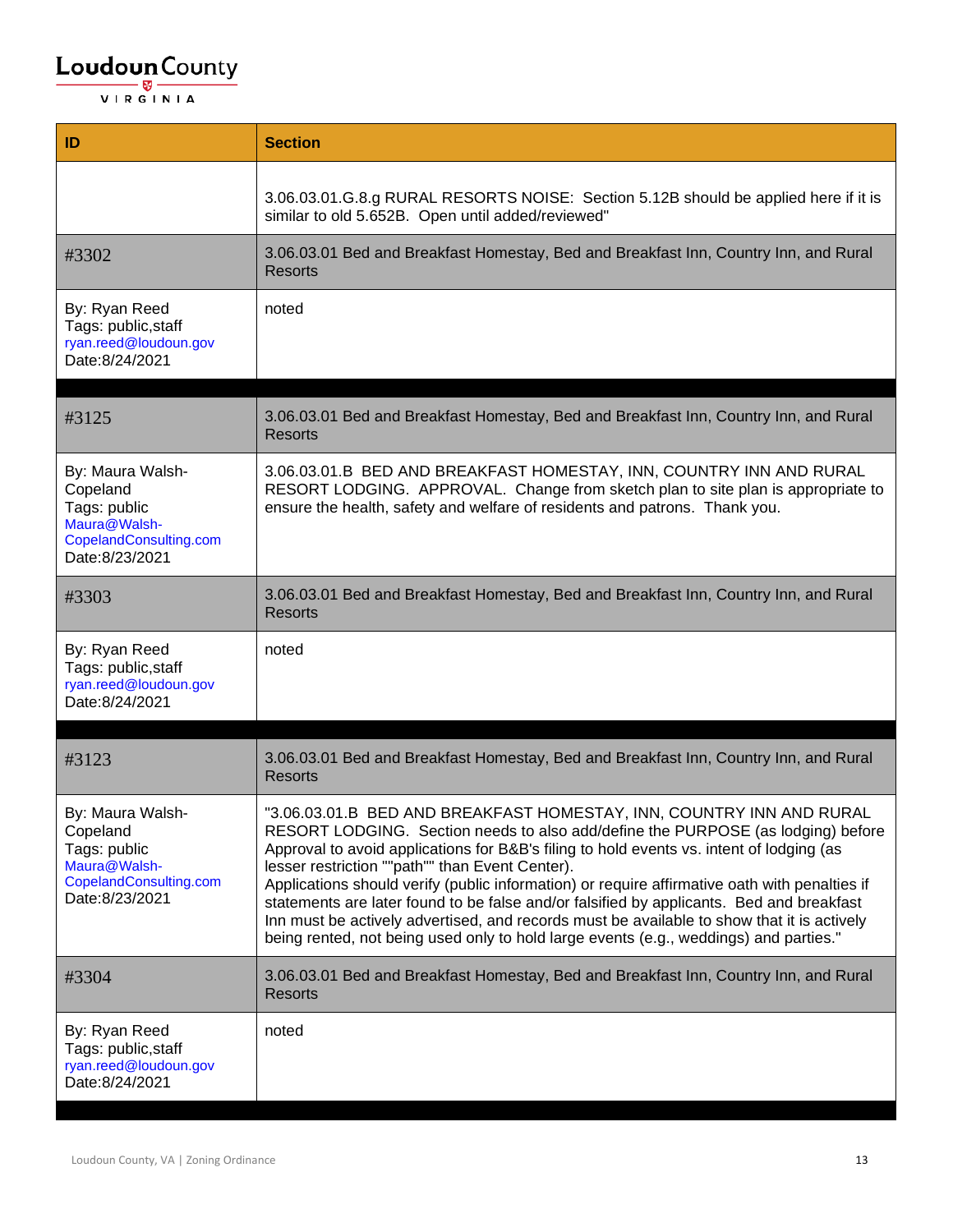| ID                                                                                                       | <b>Section</b>                                                                                                                                                                                                                                                                                                                                                                                                                                                                                                                                                                                                                                                                                                                                                                                                                                                                                                                                                                                                                                                                   |
|----------------------------------------------------------------------------------------------------------|----------------------------------------------------------------------------------------------------------------------------------------------------------------------------------------------------------------------------------------------------------------------------------------------------------------------------------------------------------------------------------------------------------------------------------------------------------------------------------------------------------------------------------------------------------------------------------------------------------------------------------------------------------------------------------------------------------------------------------------------------------------------------------------------------------------------------------------------------------------------------------------------------------------------------------------------------------------------------------------------------------------------------------------------------------------------------------|
| #3122                                                                                                    | 3.06.03.01 Bed and Breakfast Homestay, Bed and Breakfast Inn, Country Inn, and Rural<br><b>Resorts</b>                                                                                                                                                                                                                                                                                                                                                                                                                                                                                                                                                                                                                                                                                                                                                                                                                                                                                                                                                                           |
| By: Maura Walsh-<br>Copeland<br>Tags: public<br>Maura@Walsh-<br>CopelandConsulting.com<br>Date:8/23/2021 | "3.06.03.01.1 BED AND BREAKFAST PRIVATE PARTY CHART: The number of<br>attendees and number of private parties allowed for B&B Homestay and B&B Inns needs<br>to be expanded to allow for differences per acreage since the current chart allows for too<br>much use on smaller properties. Would recommend the following:<br>5 acres or less 21-75 attendees and 5 maximum private parties;<br>6-19 acres 21-100 attendees and 10 party maximum per year. "                                                                                                                                                                                                                                                                                                                                                                                                                                                                                                                                                                                                                      |
| #3305                                                                                                    | 3.06.03.01 Bed and Breakfast Homestay, Bed and Breakfast Inn, Country Inn, and Rural<br><b>Resorts</b>                                                                                                                                                                                                                                                                                                                                                                                                                                                                                                                                                                                                                                                                                                                                                                                                                                                                                                                                                                           |
| By: Ryan Reed<br>Tags: public, staff<br>ryan.reed@loudoun.gov<br>Date:8/24/2021                          | noted                                                                                                                                                                                                                                                                                                                                                                                                                                                                                                                                                                                                                                                                                                                                                                                                                                                                                                                                                                                                                                                                            |
|                                                                                                          |                                                                                                                                                                                                                                                                                                                                                                                                                                                                                                                                                                                                                                                                                                                                                                                                                                                                                                                                                                                                                                                                                  |
| #3121                                                                                                    | 3.06.03.01 Bed and Breakfast Homestay, Bed and Breakfast Inn, Country Inn, and Rural<br><b>Resorts</b>                                                                                                                                                                                                                                                                                                                                                                                                                                                                                                                                                                                                                                                                                                                                                                                                                                                                                                                                                                           |
| By: Maura Walsh-<br>Copeland<br>Tags: public<br>Maura@Walsh-<br>CopelandConsulting.com<br>Date:8/23/2021 | "3.06.03.01 BED AND BREAKFAST HOMESTAY. Item 7. This type of statement is listed<br>under each type of overnight accommodation: Historic Property. ""  Any expansion or<br>enlargement of structure shall not exceed 15% of the total floor area existing prior to<br>January 7, 2003, unless a greater expansion is approved by Minor Special Exception,<br>pursuant to Section 7.09.""<br>Can each ""Historic Property"" bullet point include this language: ""Alteration to the original<br>footprint of the historic structure must be relevant to the setting and context-sensitive in<br>design, such as structural additions to a country inn must utilize appropriate rural design,<br>in keeping with the surroundings whether rural in nature or located within an historic main<br>street village.""<br>(Also stated in 03.06.04.02 ANTIQUE SHOP, and in 03.06.04.02 AUCTION HOUSE, and<br>in 03.06.04.19 TEAHOUSE, and in 3.06.05.02 AGRICULTURAL CULTURAL CENTER,<br>3.06.05.04 ARBORETUM, 03.06.05.09 CROSS-COUNTRY SKI, 3.06.05.11 FARM<br><b>BASED TOURISM)"</b> |
| #3306                                                                                                    | 3.06.03.01 Bed and Breakfast Homestay, Bed and Breakfast Inn, Country Inn, and Rural<br><b>Resorts</b>                                                                                                                                                                                                                                                                                                                                                                                                                                                                                                                                                                                                                                                                                                                                                                                                                                                                                                                                                                           |
| By: Ryan Reed<br>Tags: public, staff<br>ryan.reed@loudoun.gov<br>Date:8/24/2021                          | noted                                                                                                                                                                                                                                                                                                                                                                                                                                                                                                                                                                                                                                                                                                                                                                                                                                                                                                                                                                                                                                                                            |
|                                                                                                          |                                                                                                                                                                                                                                                                                                                                                                                                                                                                                                                                                                                                                                                                                                                                                                                                                                                                                                                                                                                                                                                                                  |
| #3120                                                                                                    | 3.06.03 Lodging                                                                                                                                                                                                                                                                                                                                                                                                                                                                                                                                                                                                                                                                                                                                                                                                                                                                                                                                                                                                                                                                  |
| By: Maura Walsh-<br>Copeland<br>Tags: public<br>Maura@Walsh-<br>CopelandConsulting.com                   | 3.06.03 LODGING. NOISE regulations only stipulating hours of operation for outdoor<br>music/noise are insufficient for B&B's conducting weddings and large events. A noise<br>regulation standard -- that is enforceable -- should be included. There is a known lack of<br>clarity between noise regulations between Zoning Ordinances and Codified ordinance<br>(Sheriff enforcement). NOW IS THE TIME with ZOR to make this correction.                                                                                                                                                                                                                                                                                                                                                                                                                                                                                                                                                                                                                                       |

Loudoun County, VA | Zoning Ordinance 14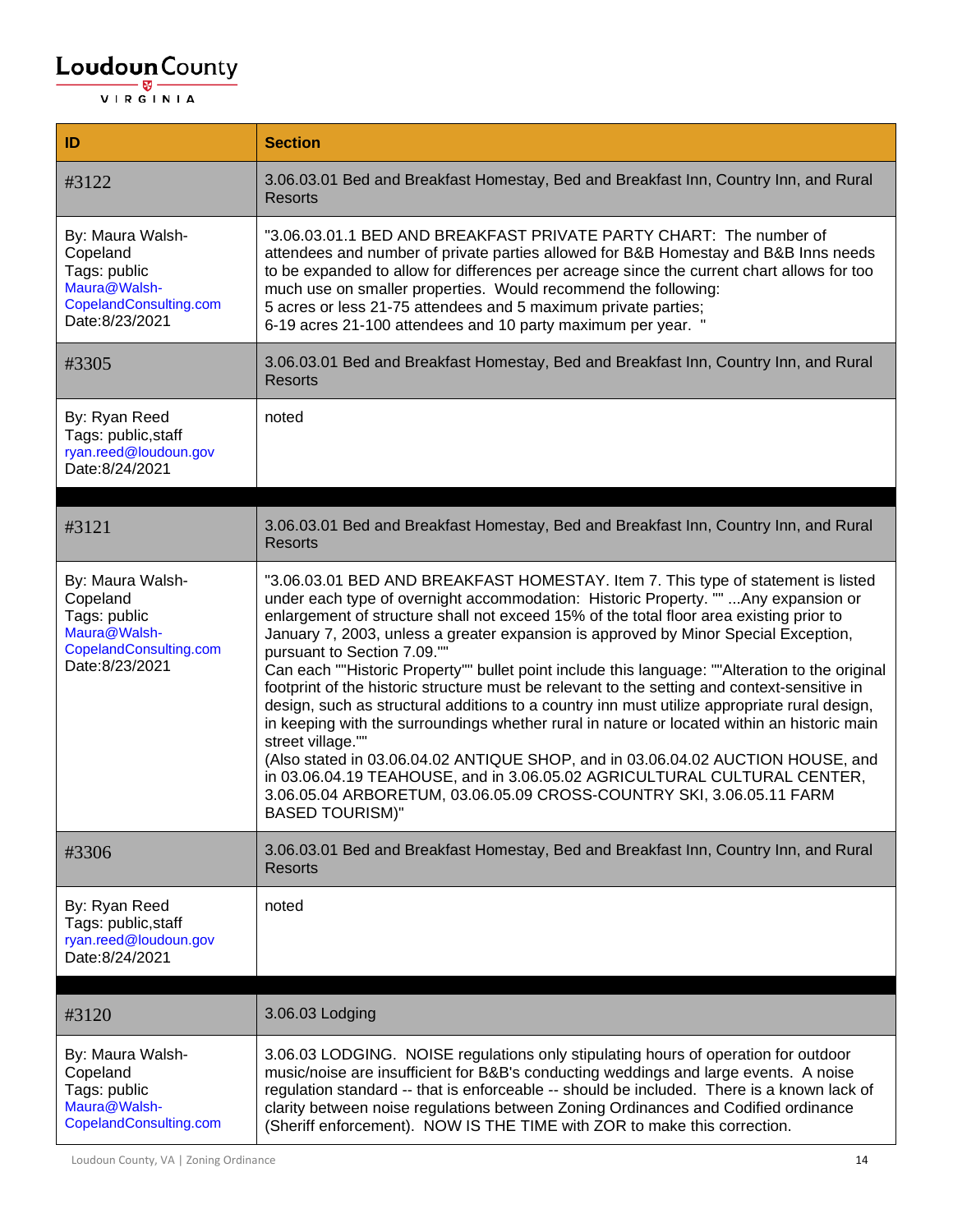| ID                                                                                                       | <b>Section</b>                                                                                                                                                                                                                                                                                                                                                                                                                                                                                                                                                                                                                           |
|----------------------------------------------------------------------------------------------------------|------------------------------------------------------------------------------------------------------------------------------------------------------------------------------------------------------------------------------------------------------------------------------------------------------------------------------------------------------------------------------------------------------------------------------------------------------------------------------------------------------------------------------------------------------------------------------------------------------------------------------------------|
| Date:8/23/2021                                                                                           |                                                                                                                                                                                                                                                                                                                                                                                                                                                                                                                                                                                                                                          |
| #3119                                                                                                    | 3.06.03 Lodging                                                                                                                                                                                                                                                                                                                                                                                                                                                                                                                                                                                                                          |
| By: Maura Walsh-<br>Copeland<br>Tags: public<br>Maura@Walsh-<br>CopelandConsulting.com<br>Date:8/23/2021 | "3.06.03 LODGING. LANDSCAPING/BUFFERING/SCREENING -- All. The statement<br>requiring ""outdoor private party areas shall screen outdoor private party areas,<br>regardless of the size of adjacent property."" Unless the new Section for<br>Landscaping/Buffering/Screening RETAINS this requirement it should be put back within<br>the use specific standards to address known issues with large events held at B&Bs.<br>All regulations for related to Special Events, set-backs, buffering, lighting, and site plans IF<br>ALLOWED IN THE MDODs, must be the same as Brewery, Limited."                                             |
| #3118                                                                                                    | 3.06.03 Lodging                                                                                                                                                                                                                                                                                                                                                                                                                                                                                                                                                                                                                          |
| By: Maura Walsh-<br>Copeland<br>Tags: public<br>Maura@Walsh-<br>CopelandConsulting.com<br>Date:8/23/2021 | "3.06.03 LODGING. Many Round 1 and Round 2 ZOR Focus Group and Zoning Audit<br>input requests were not included in the current ZOR DRAFT TEXT. As indicated to Staff<br>in Spring 2020 and Spring 2021 the input would be restated during ZOC review, and will<br>also be included in Round 3 if DRAFT Text is not revised.<br>Input was consolidated from numerous organizations, all currently published on the ZOR<br>LOLA public input site. If Staff or WSP Consultants require additional evidence, cases,<br>complaints submitted via LEx and other methods, copies can be sent to James David<br>and/or ZORewrite@loudoun.gov. " |
| #3117                                                                                                    | 3.06.02.08 Tenant Dwellings                                                                                                                                                                                                                                                                                                                                                                                                                                                                                                                                                                                                              |
| By: Maura Walsh-<br>Copeland<br>Tags: public<br>Maura@Walsh-<br>CopelandConsulting.com<br>Date:8/23/2021 | 3.06.02.08.B2 TENENT DWELLING: Placing tenant dwelling on open space should not<br>be a by right decision. It should require some type of approval by the county to avoid<br>harm to the open space purpose.                                                                                                                                                                                                                                                                                                                                                                                                                             |
| #3294                                                                                                    | 3.06.02.08 Tenant Dwellings                                                                                                                                                                                                                                                                                                                                                                                                                                                                                                                                                                                                              |
| By: Ryan Reed<br>Tags: public, staff<br>ryan.reed@loudoun.gov<br>Date:8/24/2021                          | noted                                                                                                                                                                                                                                                                                                                                                                                                                                                                                                                                                                                                                                    |
| #3116                                                                                                    | 3.06.02.07 Seasonal Labor Dormitory                                                                                                                                                                                                                                                                                                                                                                                                                                                                                                                                                                                                      |
| By: Maura Walsh-<br>Copeland<br>Tags: public<br>Maura@Walsh-<br>CopelandConsulting.com<br>Date:8/23/2021 | 3.06.02.07.B.3 SEASONAL LABOR DORMITORY & 3.06.02.08.B.7 TENANT<br>DWELLING. Why would "Sanitary and Bathing Facilities" requirement for Seasonal Labor<br>Dormitory (and Tenant Dwellings) be removed? Wouldn't that mean than an empty barn<br>could be used without confirming proper facilities?                                                                                                                                                                                                                                                                                                                                     |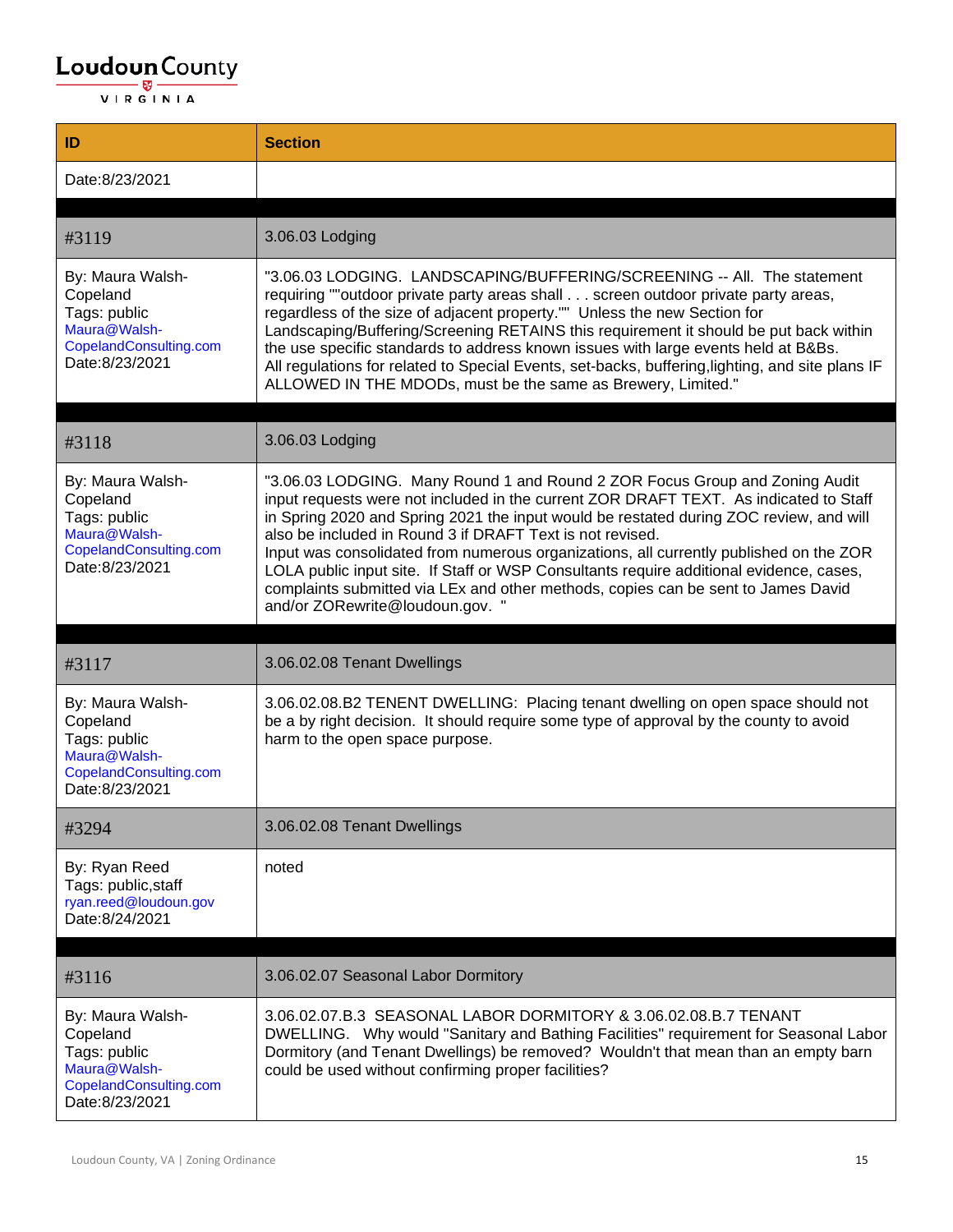| ID                                                                                                       | <b>Section</b>                                                                                                                                                                                                                                                                                                |
|----------------------------------------------------------------------------------------------------------|---------------------------------------------------------------------------------------------------------------------------------------------------------------------------------------------------------------------------------------------------------------------------------------------------------------|
| #3289                                                                                                    | 3.06.02.07 Seasonal Labor Dormitory                                                                                                                                                                                                                                                                           |
| By: Ryan Reed<br>Tags: public, staff<br>ryan.reed@loudoun.gov<br>Date:8/24/2021                          | Review by the County Attorney's Office suggested deletion because it was redundant to<br>the IBC regulations.                                                                                                                                                                                                 |
| #3115                                                                                                    | 3.06.02.07 Seasonal Labor Dormitory                                                                                                                                                                                                                                                                           |
| By: Maura Walsh-<br>Copeland<br>Tags: public                                                             | "3.06.02.07.B.3 SEASONAL LABOR DORMITORY. How will the requirement that<br>residents be employed be enforced or monitored?                                                                                                                                                                                    |
| Maura@Walsh-<br>CopelandConsulting.com<br>Date:8/23/2021                                                 | 3.06.02.07.D Seasonal Labor Dormitory: Should this area also adhere to 5.07.05? "                                                                                                                                                                                                                             |
| #3290                                                                                                    | 3.06.02.07 Seasonal Labor Dormitory                                                                                                                                                                                                                                                                           |
| By: Ryan Reed<br>Tags: public, staff<br>ryan.reed@loudoun.gov<br>Date:8/24/2021                          | If this section remains, yes, the parking will need to meet the landscaping and screening<br>requirements.                                                                                                                                                                                                    |
| #3114                                                                                                    | 3.06.02.04 Manufactured Homes                                                                                                                                                                                                                                                                                 |
| By: Maura Walsh-<br>Copeland<br>Tags: public                                                             | "3.06.02.04.A. MANUFACTURED HOMES. Why are manufactured homes in ARN, ARS,<br>A-3 and TLN not subject to the standards?                                                                                                                                                                                       |
| Maura@Walsh-<br>CopelandConsulting.com<br>Date:8/23/2021                                                 | 3.06.02.04.B1 MANUFACTURED HOMES: Did you wish to limit size just to 900 sf or did<br>you also want to limit to 19 feet wide?"                                                                                                                                                                                |
| #3189                                                                                                    | 3.06.02.04 Manufactured Homes                                                                                                                                                                                                                                                                                 |
| By: Mark Holland<br>Tags: staff<br>mark.holland@loudoun.gov<br>Date:8/23/2021                            | The applicability standard in A is language carried over from the current ordinance. The<br>districts have been updated to reflect the revised zoning district names. B.1. has been<br>revised to include "and a minimum of" 19 feet in width. This is also carryover language<br>from the current ordinance. |
| #3112                                                                                                    | 3.06.02.01 Accessory Dwellings                                                                                                                                                                                                                                                                                |
| By: Maura Walsh-<br>Copeland<br>Tags: public<br>Maura@Walsh-<br>CopelandConsulting.com<br>Date:8/23/2021 | 3.06.02.01.C ACCESSORY DWELLING. "Additional dwellings may be permitted by<br>Special Exception f." What is "f"?<br>3.06.02.01.G. ACCESSORY DWELLINGS. Text for "G" is blank                                                                                                                                  |
| #3160                                                                                                    | 3.06.02.01 Accessory Dwellings                                                                                                                                                                                                                                                                                |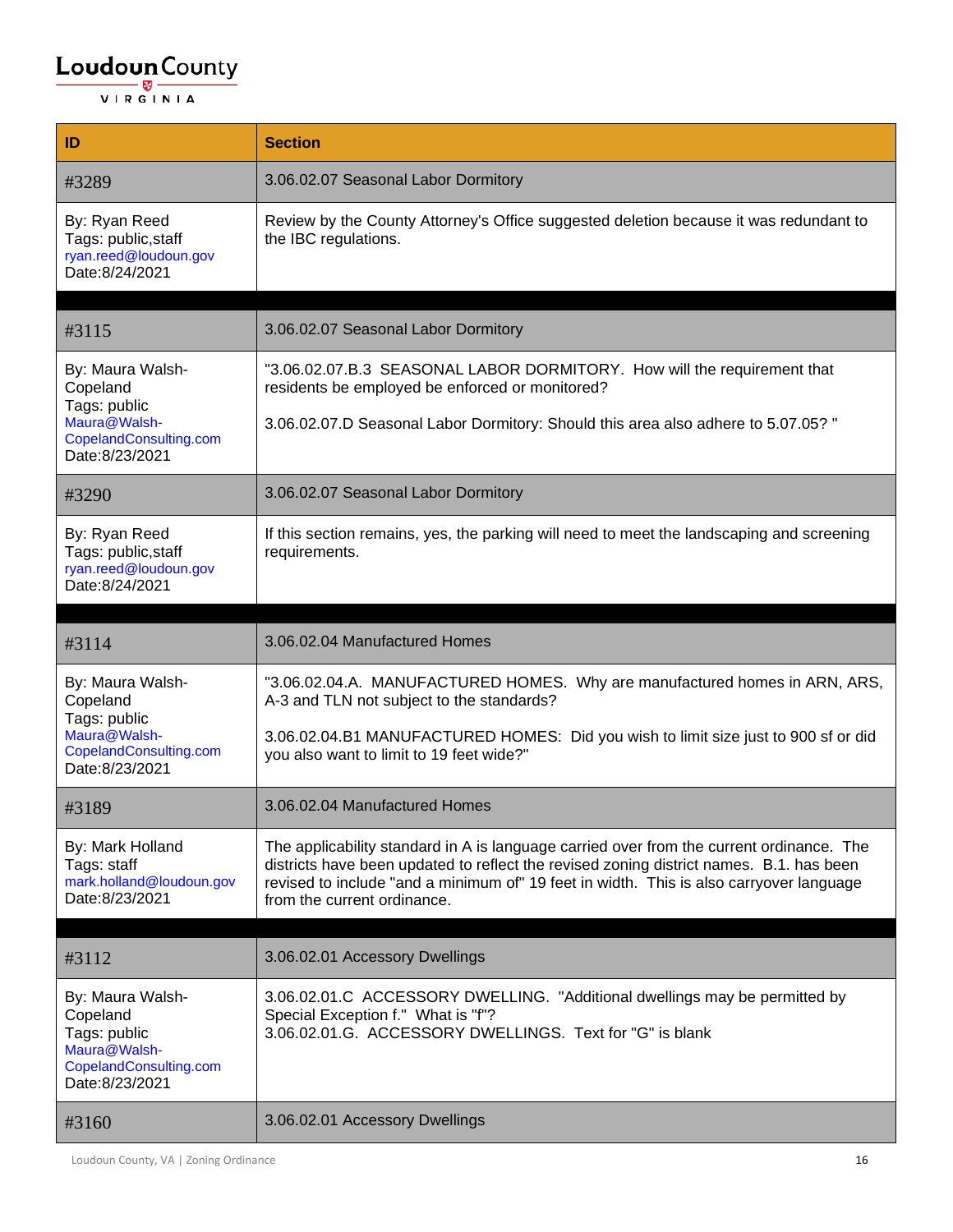| ID                                                                                                       | <b>Section</b>                                                                                                                                                                                                                                                                                                                          |
|----------------------------------------------------------------------------------------------------------|-----------------------------------------------------------------------------------------------------------------------------------------------------------------------------------------------------------------------------------------------------------------------------------------------------------------------------------------|
| By: Mark Holland<br>Tags: staff<br>mark.holland@loudoun.gov<br>Date:8/23/2021                            | "f" has been removed. G. references existing structures.                                                                                                                                                                                                                                                                                |
|                                                                                                          |                                                                                                                                                                                                                                                                                                                                         |
| #3111                                                                                                    | 3.06.02.01 Accessory Dwellings                                                                                                                                                                                                                                                                                                          |
| By: Maura Walsh-<br>Copeland<br>Tags: public<br>Maura@Walsh-<br>CopelandConsulting.com<br>Date:8/23/2021 | 3.06.02.01.E ACCESSORY DWELLING. A detached accessory dwelling is subject to all<br>yard requirements applicable to the building principle dwelling where it is located.                                                                                                                                                                |
| #3171                                                                                                    | 3.06.02.01 Accessory Dwellings                                                                                                                                                                                                                                                                                                          |
| By: Mark Holland<br>Tags: staff<br>mark.holland@loudoun.gov<br>Date:8/23/2021                            | This should reference attached accessory dwellings. An accessory dwelling when located<br>within or as part of the principal dwelling is subject to the same setbacks as that principal<br>dwelling.                                                                                                                                    |
| #3110                                                                                                    | 3.06.02.01 Accessory Dwellings                                                                                                                                                                                                                                                                                                          |
| By: Maura Walsh-<br>Copeland<br>Tags: public<br>Maura@Walsh-<br>CopelandConsulting.com<br>Date:8/23/2021 | 3.06.02.01.A.1. ACCESSORY DWELLINGS. The district name in the Use Matrix was<br>changed/corrected to be "Agricultural Rural." Will this change be made consistent<br>throughout this section?                                                                                                                                           |
| #3277                                                                                                    | 3.06.02.01 Accessory Dwellings                                                                                                                                                                                                                                                                                                          |
| By: Ryan Reed<br>Tags: public, staff<br>ryan.reed@loudoun.gov<br>Date:8/24/2021                          | Terminology will be standardized throughout.                                                                                                                                                                                                                                                                                            |
|                                                                                                          |                                                                                                                                                                                                                                                                                                                                         |
| #3109                                                                                                    | 3.06.01 Purpose and Applicability                                                                                                                                                                                                                                                                                                       |
| By: Maura Walsh-<br>Copeland<br>Tags: public<br>Maura@Walsh-<br>CopelandConsulting.com<br>Date:8/23/2021 | "3.06.01.A PURPOSE AND APPLICABILITY: Add 'environmental' to the list of items<br>being protected, with notation such as: "" and to protect the County's unique/sensitive<br>environments"" as the General Plan dedicates Chapter 2 to those goals.<br>Does a 'restrictive covenant' clause need to be included as a conformance item?" |
| #3273                                                                                                    | 3.06.01 Purpose and Applicability                                                                                                                                                                                                                                                                                                       |
| By: Ryan Reed                                                                                            | agreed. We will add the appropriate language in here.                                                                                                                                                                                                                                                                                   |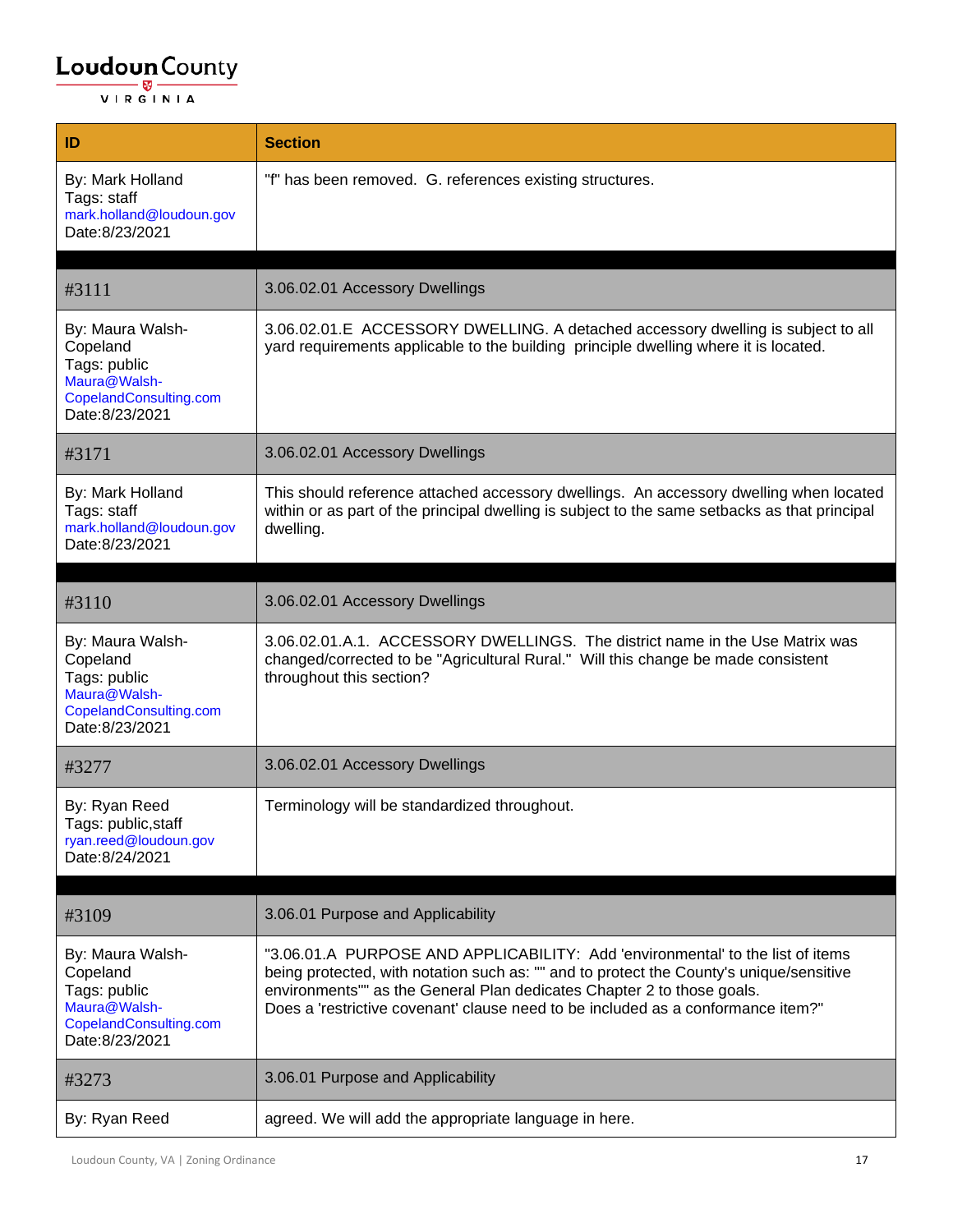| ID                                                            | <b>Section</b> |
|---------------------------------------------------------------|----------------|
| Tags: public,staff<br>ryan.reed@loudoun.gov<br>Date:8/24/2021 |                |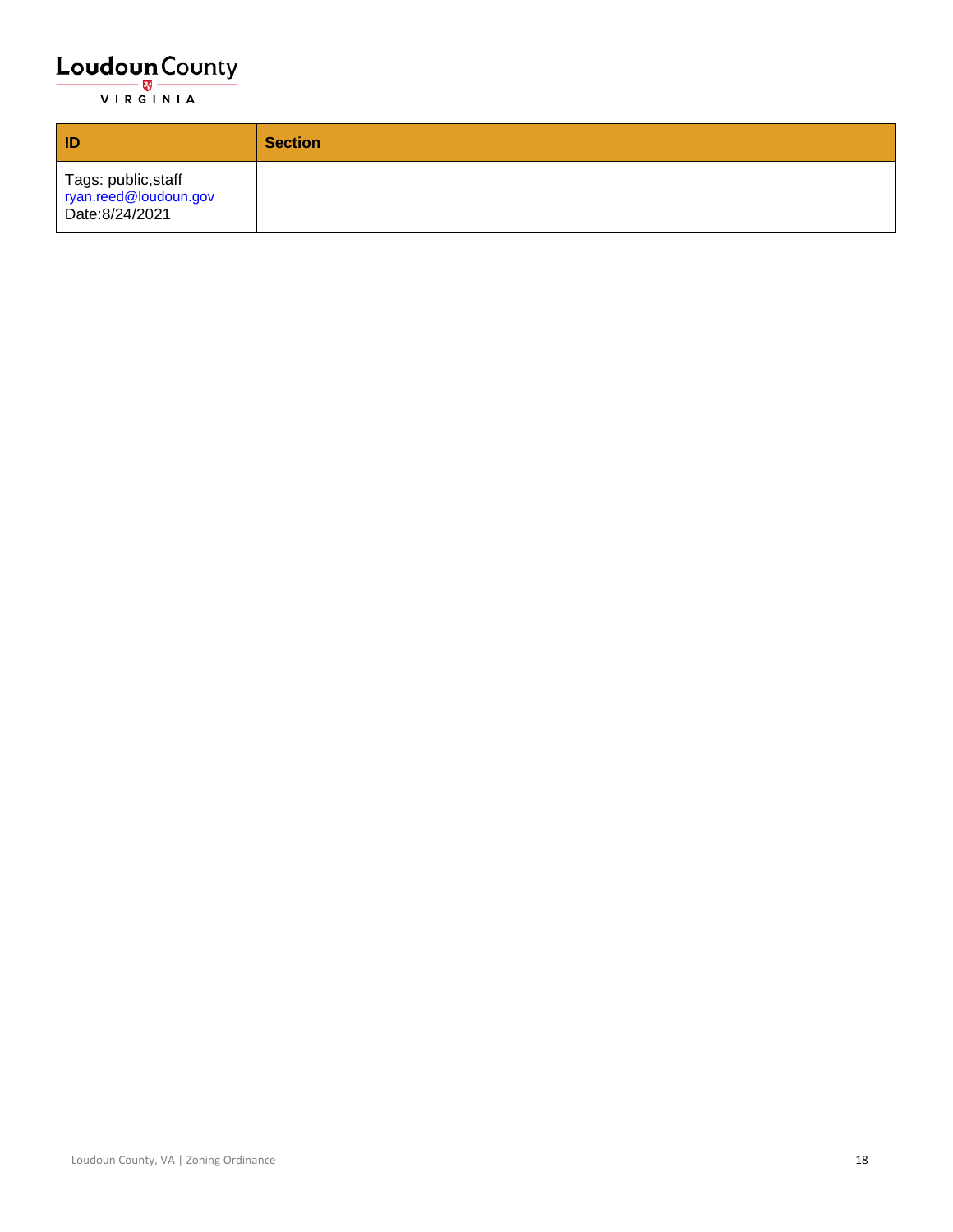#### **Section Comments**

| ID                                                                                  | <b>Section</b>                                                                                                                                                                                                                                                                                                                                                                                                                                                                                                                                                                                                                                                                                                                                                                                                                                                                                                                                                                                                       |
|-------------------------------------------------------------------------------------|----------------------------------------------------------------------------------------------------------------------------------------------------------------------------------------------------------------------------------------------------------------------------------------------------------------------------------------------------------------------------------------------------------------------------------------------------------------------------------------------------------------------------------------------------------------------------------------------------------------------------------------------------------------------------------------------------------------------------------------------------------------------------------------------------------------------------------------------------------------------------------------------------------------------------------------------------------------------------------------------------------------------|
| #3057                                                                               | 3.06.01 Purpose and Applicability                                                                                                                                                                                                                                                                                                                                                                                                                                                                                                                                                                                                                                                                                                                                                                                                                                                                                                                                                                                    |
| By: Rich Brittingham<br>Tags: public<br>rbrittingham@dewberry.com<br>Date:8/23/2021 | - This language needs to be included: "Unless otherwise specified, the following additional<br>regulations may be modified by Minor Special Exception"<br>- Maybe addressed elsewhere in the ZO but how will these standards be applied to large<br>site in the course of a SPAM? Will standards apply to only the areas of disturbance, or will<br>site be required to all come into conformance with new use regulation standards which will<br>become legal non-conforming with the adoption of the new ZO?                                                                                                                                                                                                                                                                                                                                                                                                                                                                                                       |
| #3274                                                                               | 3.06.01 Purpose and Applicability                                                                                                                                                                                                                                                                                                                                                                                                                                                                                                                                                                                                                                                                                                                                                                                                                                                                                                                                                                                    |
| By: Ryan Reed<br>Tags: public, staff<br>ryan.reed@loudoun.gov<br>Date:8/24/2021     | We will look into both of these points.                                                                                                                                                                                                                                                                                                                                                                                                                                                                                                                                                                                                                                                                                                                                                                                                                                                                                                                                                                              |
|                                                                                     |                                                                                                                                                                                                                                                                                                                                                                                                                                                                                                                                                                                                                                                                                                                                                                                                                                                                                                                                                                                                                      |
| #3051                                                                               | 3.06.06.02 Data Center                                                                                                                                                                                                                                                                                                                                                                                                                                                                                                                                                                                                                                                                                                                                                                                                                                                                                                                                                                                               |
| By: Rich Brittingham<br>Tags: public<br>rbrittingham@dewberry.com<br>Date:8/23/2021 | - Where substation is proposed on-site, adjacent buffering must meet requirements of<br>Section 3.06.07.08<br>- Or just require Type C buffer on all sites for Data Centers<br>- Berm slope should be revised to 3:1 to be consistent with security and maintenance<br>standards                                                                                                                                                                                                                                                                                                                                                                                                                                                                                                                                                                                                                                                                                                                                     |
|                                                                                     |                                                                                                                                                                                                                                                                                                                                                                                                                                                                                                                                                                                                                                                                                                                                                                                                                                                                                                                                                                                                                      |
| #3045                                                                               | 3.06.07.08 Utility Substations                                                                                                                                                                                                                                                                                                                                                                                                                                                                                                                                                                                                                                                                                                                                                                                                                                                                                                                                                                                       |
| By: Rich Brittingham<br>Tags: public<br>rbrittingham@dewberry.com<br>Date:8/23/2021 | - Sec D: Add language "A Commission Permit is required unless the utility substation is<br>specially delineated in the Comprehensive Plan or shown on Concept Development Plan<br>approved by Board of Supervisors"<br>- Sec E: Need additional consistency and clarification on buffer requirements along<br>roadways. Do Road corridor buffer supersede this requirements or does Type C buffer<br>supersede?<br>- Sec E: Additional clarification and consistency when Substation is located within property<br>developed for data center uses. Safety and security concerns make any buffer plantings<br>impractical around internal substations perimeter directly adjacent to Data Center buildings<br>on-site. Additionally, Data Centers often require different buffer yards. ZO should allow for<br>simple adjustments when existing buffer is installed (or shown on approved site plan) rather<br>then a retrofit which results in complex SPAM process simply to slightly increase plant<br>quantities. |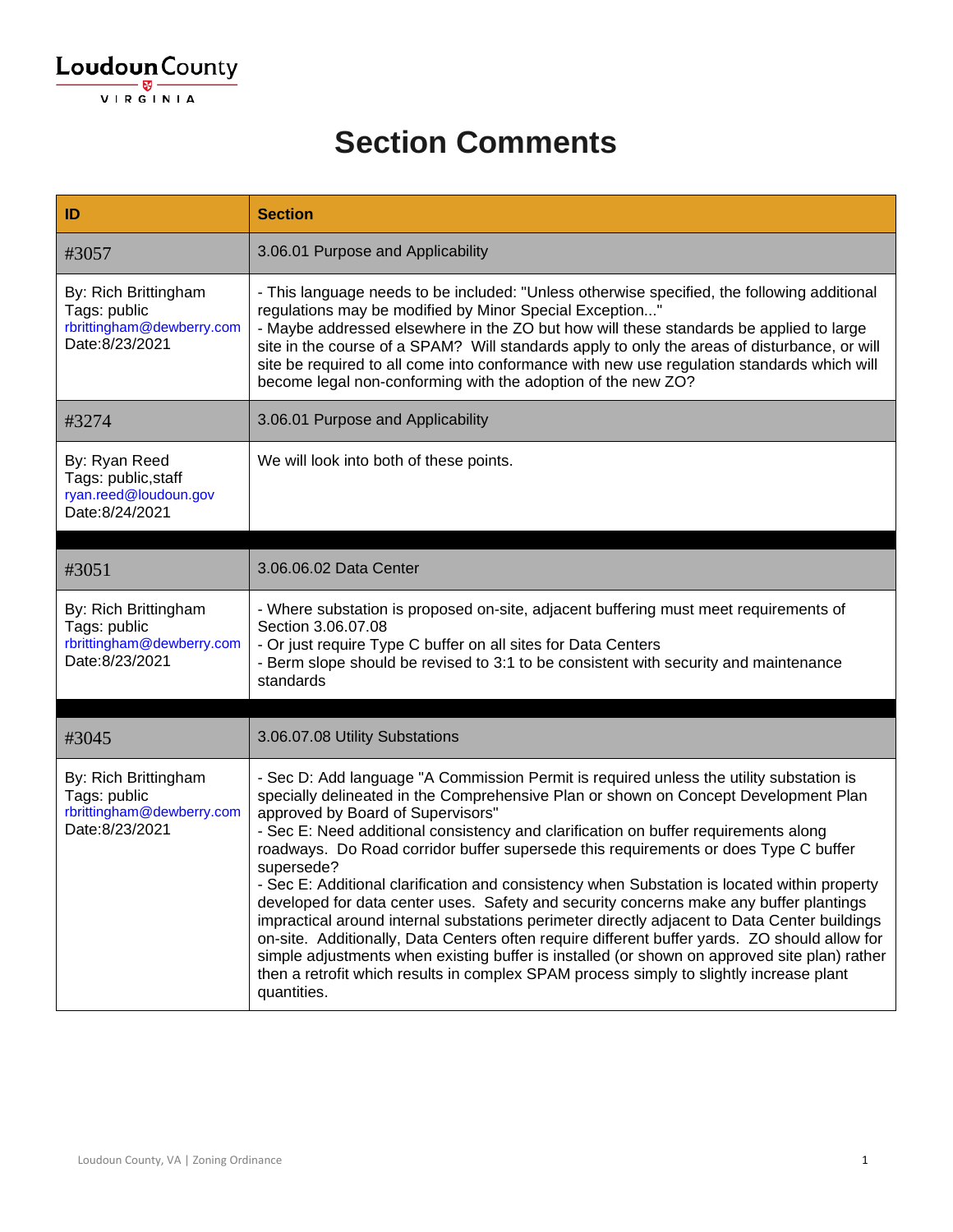

### **ZOC Comments - Use-Specific Standards Section 3.06 8/18/21-8/23/21**

| ID                                                                                 | <b>Section</b>                                                                                                                                                                                                                                                                                                       |
|------------------------------------------------------------------------------------|----------------------------------------------------------------------------------------------------------------------------------------------------------------------------------------------------------------------------------------------------------------------------------------------------------------------|
| #3197                                                                              | 3.06.07.07 Telecommunications Facility                                                                                                                                                                                                                                                                               |
| By: Charles Houston<br>Tags: public<br>CharlesHouston3@yahoo.com<br>Date:8/23/2021 | Input from people involved in stopping AT&T's plans on Short Hill: "The top of a<br>monopole or antenna should not exceed the elevation of the ridgeline."<br>Thus the pole must be put further downslope.<br>I concur.                                                                                              |
| #3108                                                                              | 3.06.05.05 Assembly                                                                                                                                                                                                                                                                                                  |
| By: Charles Houston<br>Tags: public<br>CharlesHouston3@yahoo.com<br>Date:8/23/2021 | 3.06.05.05 Assembly<br>Since a SPEX is required, I have no comments. I favor as much legislative overview as<br>possible, and that sort of approval means it is not necessary to foretell the future (when<br>some uses may become an irritant) or to cover every detail and eventuality in the zoning<br>ordinance. |
|                                                                                    |                                                                                                                                                                                                                                                                                                                      |
| #3107                                                                              | 3.06.05.03 Agricultural Education or Research                                                                                                                                                                                                                                                                        |
| By: Charles Houston<br>Tags: public<br>CharlesHouston3@yahoo.com<br>Date:8/23/2021 | 3.06.05.02 Agricultural education and research<br>This speaks of customers and visitors, yet the definition implies a focus on education,<br>presumably of individuals. This is inconsistent. Moreover, why is this here; is it needed?<br>Perhaps the simplest correction is to require a SPEX.                     |
| #3106                                                                              | 3.06.05.02 Agricultural Cultural Center                                                                                                                                                                                                                                                                              |
| By: Charles Houston<br>Tags: public<br>CharlesHouston3@yahoo.com<br>Date:8/23/2021 | 3.06.05.02 Agricultural cultural center<br>Why is this here? Suggest deleting this use.                                                                                                                                                                                                                              |
| #3105                                                                              | 3.06.05.01 Amphitheater                                                                                                                                                                                                                                                                                              |
| By: Charles Houston<br>Tags: public<br>CharlesHouston3@yahoo.com<br>Date:8/23/2021 | 3.06.05.01 Amphitheater<br>Suggest limiting hours of operation. No other comments since a SPEX is required and<br>I'm satisfied that applications will thus be scrutinized.                                                                                                                                          |
| #3104                                                                              | 3.06.04.19 Snack or Beverage Bars                                                                                                                                                                                                                                                                                    |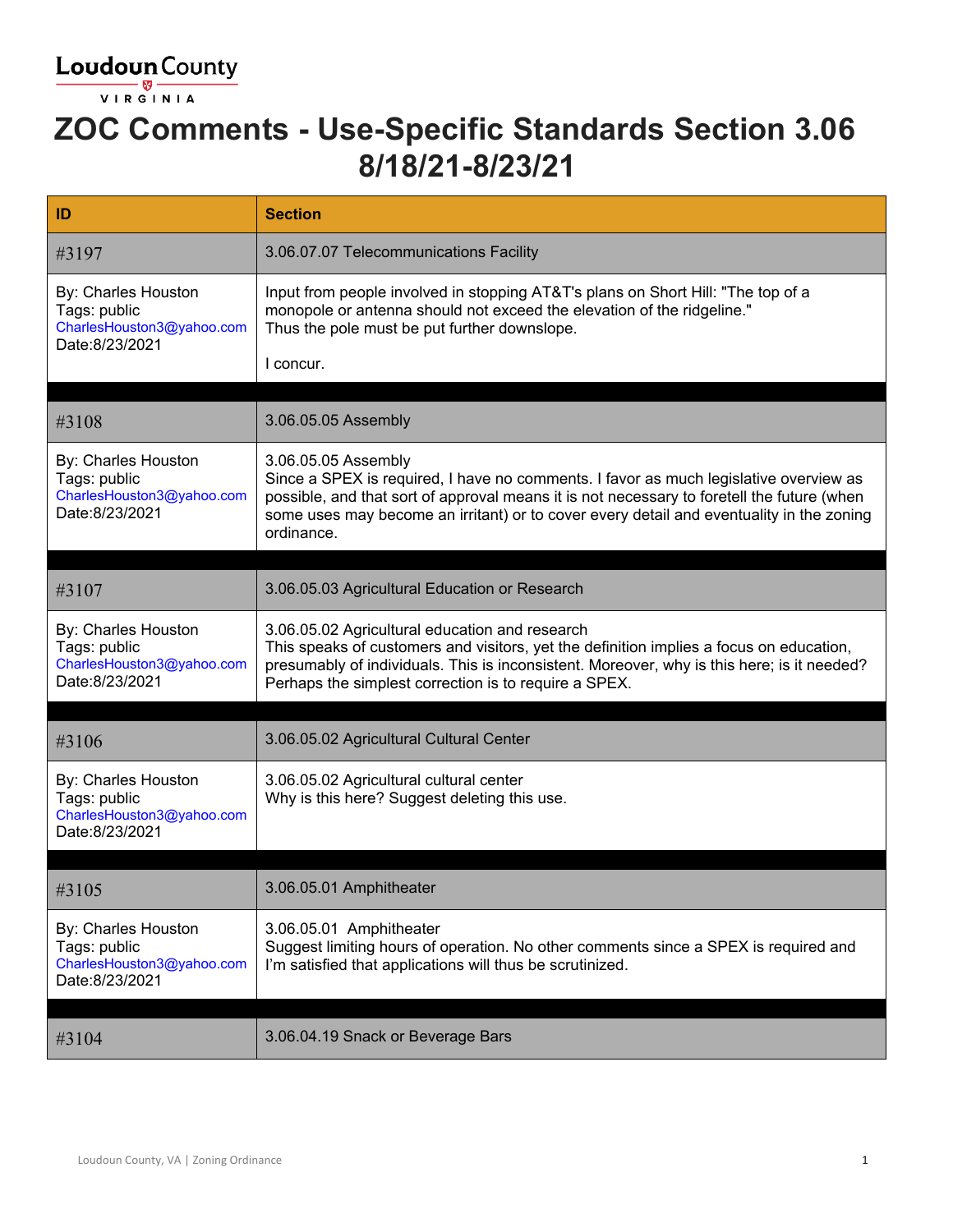| By: Charles Houston<br>Tags: public<br>CharlesHouston3@yahoo.com<br>Date:8/23/2021 | 3.06.04.19 Snack bars<br>As defined, this could include major chain operations, especially Starbucks, to open<br>anywhere in the RPA on a by-right basis. Addressing this might best be done in the<br>Definitions section, by saying franchises and chains are not included. To reinforce this,<br>change the name of the use to "Snack bars - Locally owned." I would also suggest that a<br>snack bar require a SPEX. |
|------------------------------------------------------------------------------------|--------------------------------------------------------------------------------------------------------------------------------------------------------------------------------------------------------------------------------------------------------------------------------------------------------------------------------------------------------------------------------------------------------------------------|
| #3380                                                                              | 3.06.04.19 Snack or Beverage Bars                                                                                                                                                                                                                                                                                                                                                                                        |
| By: Ryan Reed<br>Tags: public, staff<br>ryan.reed@loudoun.gov<br>Date:8/24/2021    | noted                                                                                                                                                                                                                                                                                                                                                                                                                    |
| #3103                                                                              | 3.06.04.18 Small Business, Agricultural and Rural                                                                                                                                                                                                                                                                                                                                                                        |
| By: Charles Houston<br>Tags: public<br>CharlesHouston3@yahoo.com<br>Date:8/23/2021 | 3.06.04.18 Small Business<br>D. 3 & 4. Repair businesses and contractors could be problematic. Suggest treating<br>them differently, with beefed-up screening, limits on outdoor storage, perhaps<br>addressing noxious odors, etc.                                                                                                                                                                                      |
| #3377                                                                              | 3.06.04.18 Small Business, Agricultural and Rural                                                                                                                                                                                                                                                                                                                                                                        |
| By: Ryan Reed<br>Tags: public, staff<br>ryan.reed@loudoun.gov                      | noted                                                                                                                                                                                                                                                                                                                                                                                                                    |
| Date:8/24/2021                                                                     |                                                                                                                                                                                                                                                                                                                                                                                                                          |
| #3102                                                                              | 3.06.04.17 Restaurant                                                                                                                                                                                                                                                                                                                                                                                                    |
| By: Charles Houston<br>Tags: public<br>CharlesHouston3@yahoo.com<br>Date:8/23/2021 | Restrict heights to one story (In fact, the performance standards for just about every use<br>should specify a height limit, which could vary between zoning districts.)                                                                                                                                                                                                                                                 |
| #3371                                                                              | 3.06.04.17 Restaurant                                                                                                                                                                                                                                                                                                                                                                                                    |
| By: Ryan Reed<br>Tags: public, staff<br>ryan.reed@loudoun.gov<br>Date:8/24/2021    | noted                                                                                                                                                                                                                                                                                                                                                                                                                    |
| #3101                                                                              | 3.06.04.17 Restaurant                                                                                                                                                                                                                                                                                                                                                                                                    |
| By: Charles Houston<br>Tags: public<br>CharlesHouston3@yahoo.com<br>Date:8/23/2021 | 3.06.04.17 Restaurant<br>The Uses table has sit-down restaurants and take-oy restaurants. Why aren't there<br>separate performance standards here?<br>C. Limit hours to 10 PM on weekdays.                                                                                                                                                                                                                               |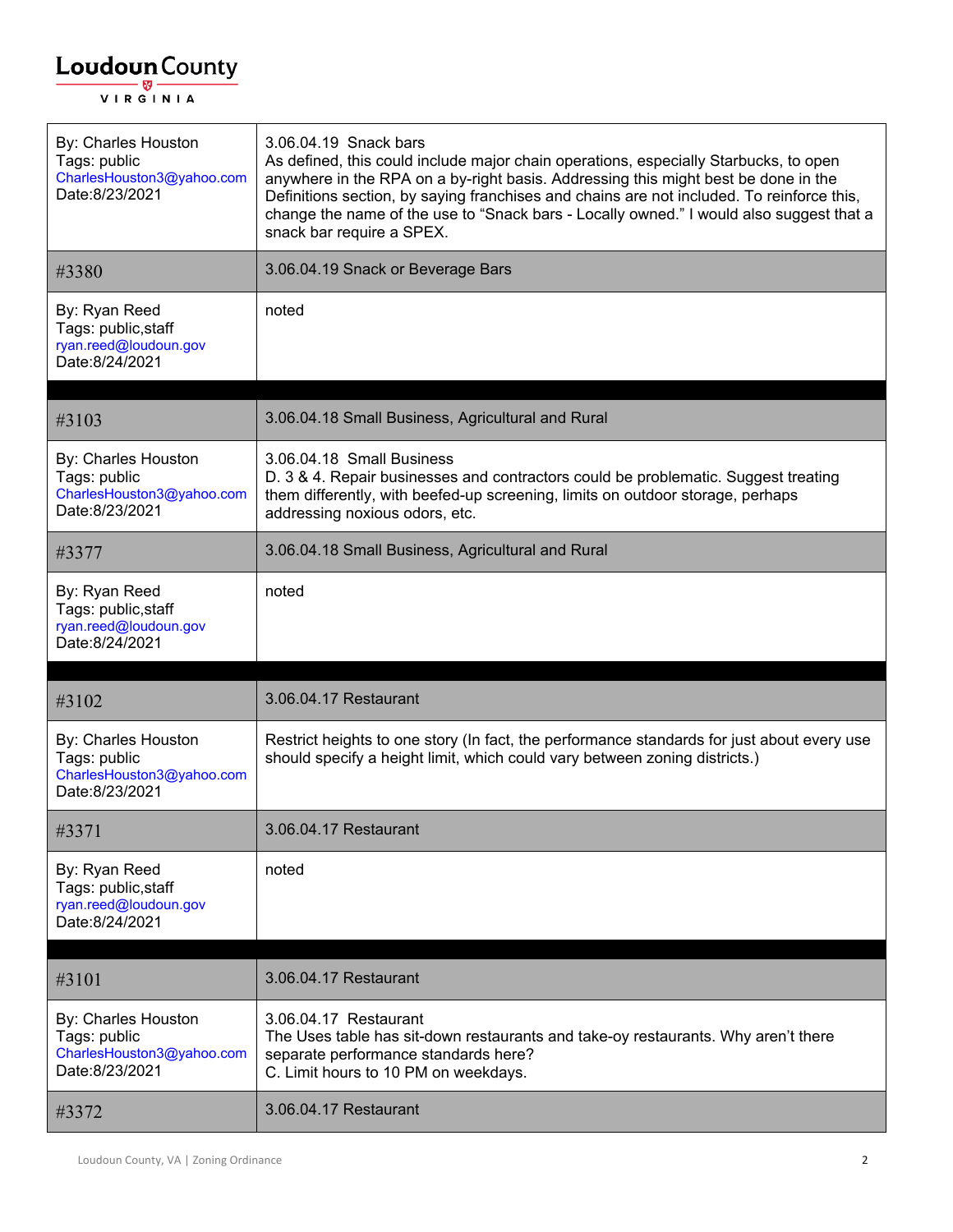| By: Ryan Reed<br>Tags: public, staff<br>ryan.reed@loudoun.gov<br>Date:8/24/2021    | noted. will work to align standards with use tables.                                                                                                                                                                                                                                                                                                                                           |
|------------------------------------------------------------------------------------|------------------------------------------------------------------------------------------------------------------------------------------------------------------------------------------------------------------------------------------------------------------------------------------------------------------------------------------------------------------------------------------------|
| #3100                                                                              | 3.06.04.16 Personal Services                                                                                                                                                                                                                                                                                                                                                                   |
| By: Charles Houston<br>Tags: public<br>CharlesHouston3@yahoo.com<br>Date:8/23/2021 | 3.06.04.16 Personal Services<br>Shouldn't this also include hair salons, barber shops, spas? Shouldn't the performance<br>standards include size limits?                                                                                                                                                                                                                                       |
| #3368                                                                              | 3.06.04.16 Personal Services                                                                                                                                                                                                                                                                                                                                                                   |
| By: Ryan Reed<br>Tags: public, staff<br>ryan.reed@loudoun.gov<br>Date:8/24/2021    | The proposed "personal services" definition will include those uses as well. This existed<br>in Article 8 - Definitions previously and contained standards that needed to be removed<br>from definitions. Size limits and other standards are open for discussion.                                                                                                                             |
| #3099                                                                              | 3.06.04.14 Kennels/Indoor Kennels                                                                                                                                                                                                                                                                                                                                                              |
| By: Charles Houston<br>Tags: public<br>CharlesHouston3@yahoo.com<br>Date:8/23/2021 | 3.06.04.15 Kennels<br>B.1. Many kennels have "dog doors" opening into very small outside enclosures, with<br>wire walls and roofs. This seems reasonable but would be forbidden by this section.<br>Much more importantly, there should be a maximum size, either number of animals or<br>square footage.                                                                                      |
| #3364                                                                              | 3.06.04.14 Kennels/Indoor Kennels                                                                                                                                                                                                                                                                                                                                                              |
| By: Ryan Reed<br>Tags: public, staff<br>ryan.reed@loudoun.gov<br>Date:8/24/2021    | noted                                                                                                                                                                                                                                                                                                                                                                                          |
| #3098                                                                              | 3.06.04.13 Farm Markets                                                                                                                                                                                                                                                                                                                                                                        |
| By: Charles Houston<br>Tags: public<br>CharlesHouston3@yahoo.com<br>Date:8/23/2021 | E.1. Should be 10% of the indoor sales area.<br>Strongly suggest a separate use - "Farm market small scale" perhaps defined as less<br>than one acre total space including parking, 500 sf maximum indoor space and 500 sf<br>maximum outdoor sales space. This lets individuals to set up small shops or stands to<br>sell their mown products. There are examples of this in various places. |
| #3361                                                                              | 3.06.04.13 Farm Markets                                                                                                                                                                                                                                                                                                                                                                        |
| By: Ryan Reed<br>Tags: public, staff<br>ryan.reed@loudoun.gov<br>Date:8/24/2021    | see #3097                                                                                                                                                                                                                                                                                                                                                                                      |
| #3097                                                                              | 3.06.04.13 Farm Markets                                                                                                                                                                                                                                                                                                                                                                        |

Loudoun County, VA | Zoning Ordinance 3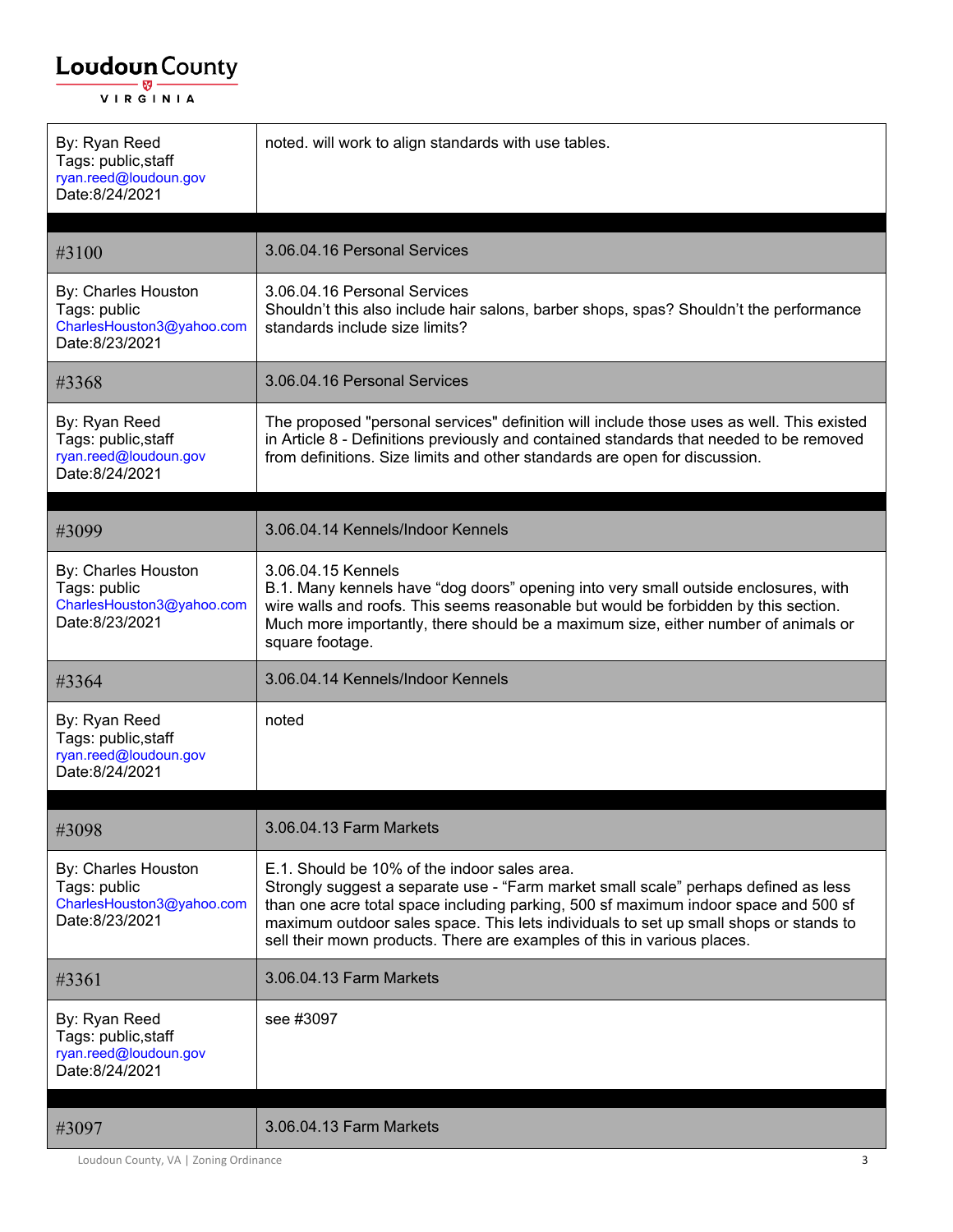$\Gamma$ 

| By: Charles Houston<br>Tags: public<br>CharlesHouston3@yahoo.com<br>Date:8/23/2021 | E.1. Should be 10% of the indoor sales area.<br>Strongly suggest a separate use - "Farm market small scale" perhaps defined as less<br>than one acre total space including parking, 500 sf maximum indoor space and 500 sf<br>maximum outdoor sales space. This lets individuals to set up small shops or stands to<br>sell their mown products. There are examples of this in various places. |
|------------------------------------------------------------------------------------|------------------------------------------------------------------------------------------------------------------------------------------------------------------------------------------------------------------------------------------------------------------------------------------------------------------------------------------------------------------------------------------------|
| #3362                                                                              | 3.06.04.13 Farm Markets                                                                                                                                                                                                                                                                                                                                                                        |
| By: Ryan Reed<br>Tags: public, staff<br>ryan.reed@loudoun.gov<br>Date:8/24/2021    | noted                                                                                                                                                                                                                                                                                                                                                                                          |
| #3096                                                                              | 3.06.04.13 Farm Markets                                                                                                                                                                                                                                                                                                                                                                        |
| By: Charles Houston<br>Tags: public<br>CharlesHouston3@yahoo.com<br>Date:8/23/2021 | 3.06.04.13 Farm markets<br>Unnecessary underlining in several places.                                                                                                                                                                                                                                                                                                                          |
| #3363                                                                              | 3.06.04.13 Farm Markets                                                                                                                                                                                                                                                                                                                                                                        |
| By: Ryan Reed<br>Tags: public, staff<br>ryan.reed@loudoun.gov<br>Date:8/24/2021    | agreed. will clean up.                                                                                                                                                                                                                                                                                                                                                                         |
|                                                                                    |                                                                                                                                                                                                                                                                                                                                                                                                |
| #3095                                                                              | 3.06.04.12 Farm Machinery                                                                                                                                                                                                                                                                                                                                                                      |
| By: Charles Houston<br>Tags: public<br>CharlesHouston3@yahoo.com<br>Date:8/23/2021 | 3.06.04.12 Farm machinery<br>This section needs further development to include considering inside sales/service and<br>outdoor sales-display and storage areas. Lighting standards would be good. I assume<br>that there is no need to refer to signage since it would be controlled by that ordinance.                                                                                        |
| #3359                                                                              | 3.06.04.12 Farm Machinery                                                                                                                                                                                                                                                                                                                                                                      |
| By: Ryan Reed<br>Tags: public, staff<br>ryan.reed@loudoun.gov<br>Date:8/24/2021    | noted                                                                                                                                                                                                                                                                                                                                                                                          |
| #3094                                                                              | 3.06.04.11 Drive-through Facilities Associated With Banks, Financial Institutions and<br>Pharmacies                                                                                                                                                                                                                                                                                            |
| By: Charles Houston<br>Tags: public<br>CharlesHouston3@yahoo.com<br>Date:8/23/2021 | 3.06.04.11 Banks etc. with drive-through lanes.<br>"C" is an incomplete sentence.                                                                                                                                                                                                                                                                                                              |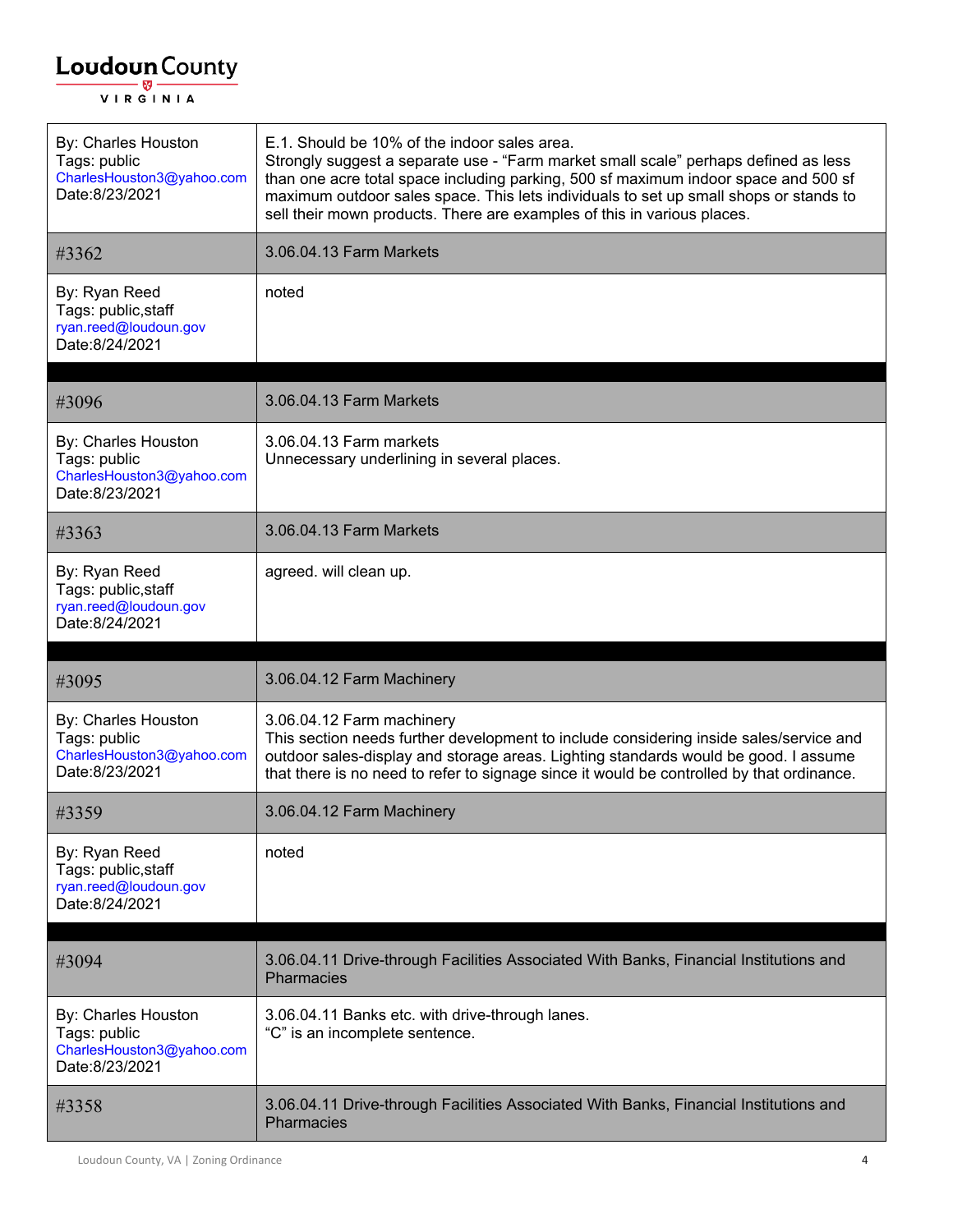| By: Ryan Reed<br>Tags: public, staff<br>ryan.reed@loudoun.gov<br>Date:8/24/2021    | noted                                                                                                                                                                                                                                                               |
|------------------------------------------------------------------------------------|---------------------------------------------------------------------------------------------------------------------------------------------------------------------------------------------------------------------------------------------------------------------|
|                                                                                    |                                                                                                                                                                                                                                                                     |
| #3093                                                                              | 3.06.04.10 Craft Beverage Manufacturing                                                                                                                                                                                                                             |
| By: Charles Houston<br>Tags: public<br>CharlesHouston3@yahoo.com<br>Date:8/23/2021 | B.1.a Tasting rooms. Suggest this language: "Indoor and outdoor facilities, collectively,<br>for tasting rooms and " As drafted, indoor rooms have a maximum size but outdoor<br>seating does not have a size limit. Suggest specifying maximum hours of operation. |
| #3355                                                                              | 3.06.04.10 Craft Beverage Manufacturing                                                                                                                                                                                                                             |
| By: Ryan Reed<br>Tags: public, staff<br>ryan.reed@loudoun.gov<br>Date:8/24/2021    | noted                                                                                                                                                                                                                                                               |
| #3092                                                                              | 3.06.04.10 Craft Beverage Manufacturing                                                                                                                                                                                                                             |
| By: Charles Houston<br>Tags: public<br>CharlesHouston3@yahoo.com<br>Date:8/23/2021 | 3.06.04.10 Craft beverage manufacturing<br>Suggest removing "manufacturing" from the title since sales and consumption are<br>allowed.                                                                                                                              |
| #3356                                                                              | 3.06.04.10 Craft Beverage Manufacturing                                                                                                                                                                                                                             |
| By: Ryan Reed<br>Tags: public, staff<br>ryan.reed@loudoun.gov<br>Date:8/24/2021    | noted                                                                                                                                                                                                                                                               |
|                                                                                    |                                                                                                                                                                                                                                                                     |
| #3091                                                                              | 3.06.04.09 Convenience Stores                                                                                                                                                                                                                                       |
| By: Charles Houston<br>Tags: public<br>CharlesHouston3@yahoo.com<br>Date:8/23/2021 | 3.06.04.09 Convenience store<br>Suggest specifying hours of operation, even if it's open 24 hours per day.                                                                                                                                                          |
| #3351                                                                              | 3.06.04.09 Convenience Stores                                                                                                                                                                                                                                       |
| By: Ryan Reed<br>Tags: public, staff<br>ryan.reed@loudoun.gov<br>Date:8/24/2021    | noted                                                                                                                                                                                                                                                               |
| #3090                                                                              | 3.06.04.08 Commercial Nursery                                                                                                                                                                                                                                       |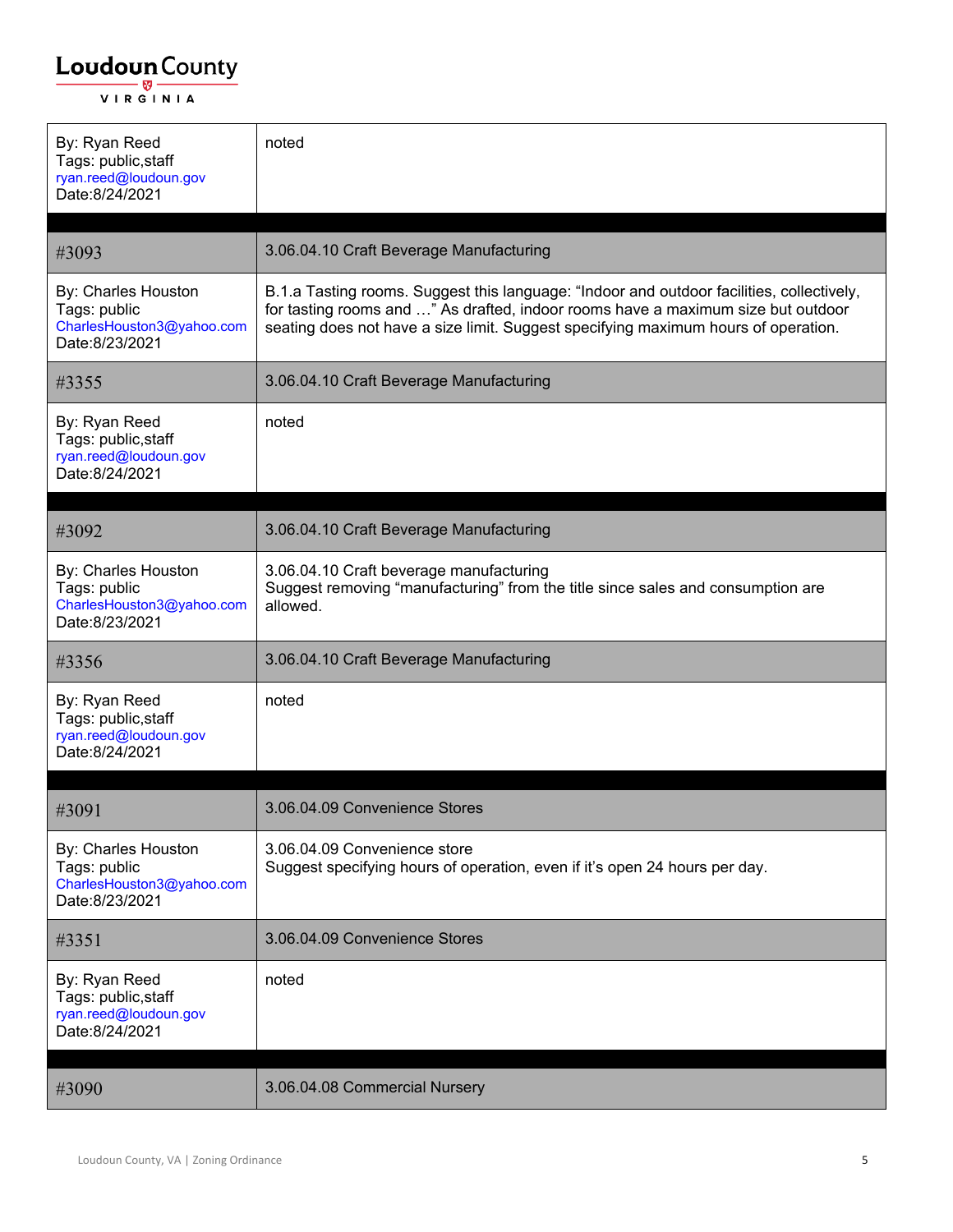| By: Charles Houston<br>Tags: public<br>CharlesHouston3@yahoo.com<br>Date:8/23/2021 | 3.06.04.08 Commercial nursery<br>3.06.04.08. B. On-site production should not be a requirement.<br>3.06.04.08.D.2. Accessory products sales area is not to exceed 25% of the "gross sales<br>area." That's an undefined term; is it indoor or outdoor area? Again, an example of lack<br>of drafting precision.                                               |
|------------------------------------------------------------------------------------|---------------------------------------------------------------------------------------------------------------------------------------------------------------------------------------------------------------------------------------------------------------------------------------------------------------------------------------------------------------|
| #3349                                                                              | 3.06.04.08 Commercial Nursery                                                                                                                                                                                                                                                                                                                                 |
| By: Ryan Reed<br>Tags: public, staff<br>ryan.reed@loudoun.gov<br>Date:8/24/2021    | language is carry-over and reorganized from existing 5-605. Open to discussion.                                                                                                                                                                                                                                                                               |
| #3088                                                                              | 3.06.04.07 Child Day Care                                                                                                                                                                                                                                                                                                                                     |
| By: Charles Houston<br>Tags: public<br>CharlesHouston3@yahoo.com<br>Date:8/23/2021 | 3.06.04.07.C Child care<br>Suggest limits on number of children.                                                                                                                                                                                                                                                                                              |
| #3347                                                                              | 3.06.04.07 Child Day Care                                                                                                                                                                                                                                                                                                                                     |
| By: Ryan Reed<br>Tags: public, staff<br>ryan.reed@loudoun.gov<br>Date:8/24/2021    | to clarify, are you suggesting a limit on the number of children at or above the age of 13?                                                                                                                                                                                                                                                                   |
|                                                                                    |                                                                                                                                                                                                                                                                                                                                                               |
| #3087                                                                              | 3.06.04.07 Child Day Care                                                                                                                                                                                                                                                                                                                                     |
| By: Charles Houston<br>Tags: public<br>CharlesHouston3@yahoo.com<br>Date:8/23/2021 | 3.06.04.07.B Child day homes<br>There's an unnecessary quotation mark in B 2. A "P" is missing in the first line of B 5 and<br>unnecessary underlinings in B 9 and B 13.                                                                                                                                                                                      |
| #3348                                                                              | 3.06.04.07 Child Day Care                                                                                                                                                                                                                                                                                                                                     |
| By: Ryan Reed<br>Tags: public, staff<br>ryan.reed@loudoun.gov<br>Date:8/24/2021    | we will fix that presently.                                                                                                                                                                                                                                                                                                                                   |
|                                                                                    |                                                                                                                                                                                                                                                                                                                                                               |
| #3086                                                                              | 3.06.04.06 Business Support Services                                                                                                                                                                                                                                                                                                                          |
| By: Charles Houston<br>Tags: public<br>CharlesHouston3@yahoo.com<br>Date:8/23/2021 | 3.06.04.06 Business support services<br>Suggest a one-story height limit. Suggest that outdoor storage be required to be fenced<br>(with screening fencing) as well as buffers. Suggest specific standards for outdoor<br>storage, probably district-by-district. This use could get out of hand - visualize a parking<br>lot with 20 or more service trucks. |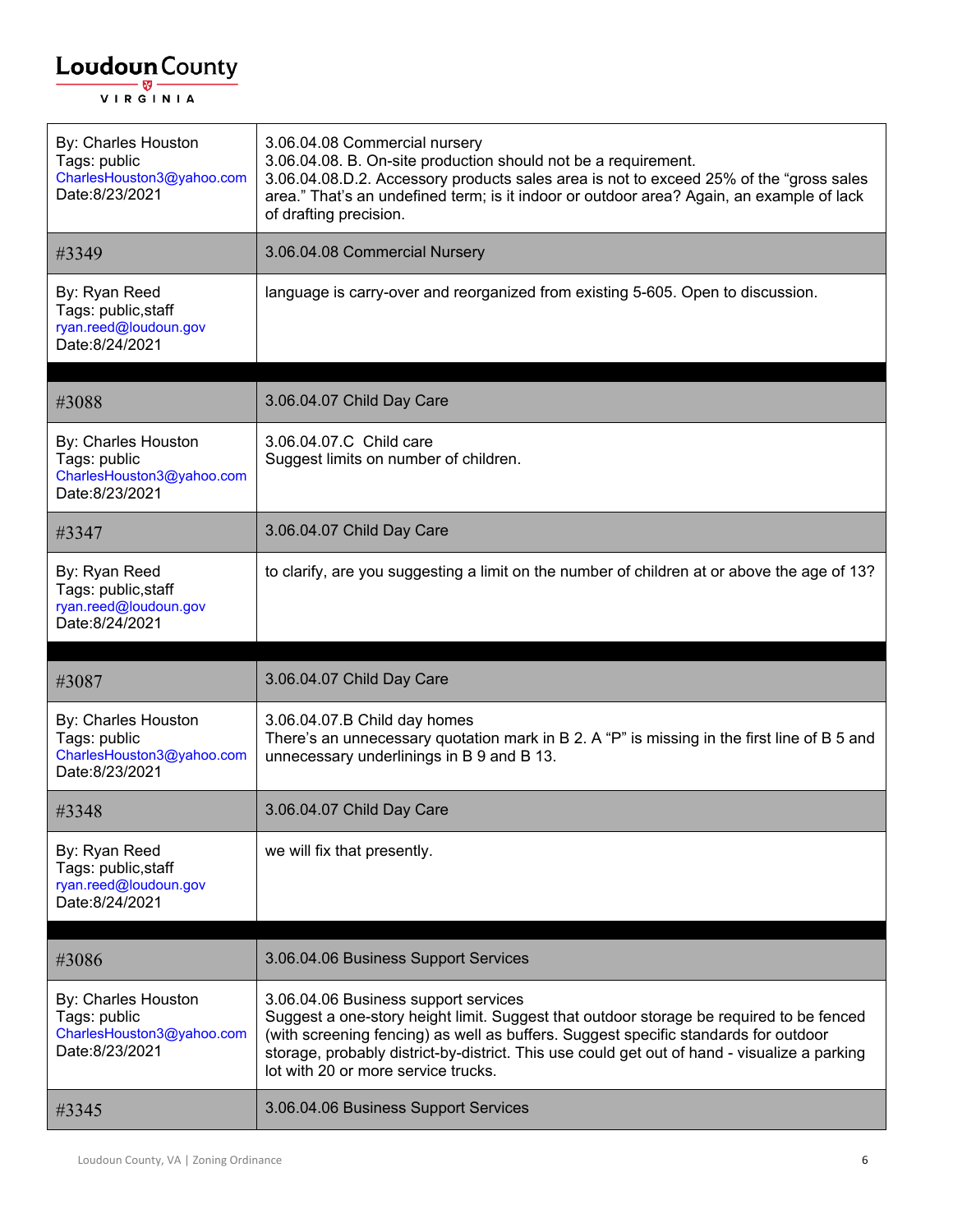| By: Ryan Reed<br>Tags: public, staff<br>ryan.reed@loudoun.gov<br>Date:8/24/2021    | noted                                                                                                                                                                                                                                                                                                                                                                                                        |
|------------------------------------------------------------------------------------|--------------------------------------------------------------------------------------------------------------------------------------------------------------------------------------------------------------------------------------------------------------------------------------------------------------------------------------------------------------------------------------------------------------|
| #3085                                                                              | 3.06.04.05 Building Maintenance Services                                                                                                                                                                                                                                                                                                                                                                     |
| By: Charles Houston<br>Tags: public<br>CharlesHouston3@yahoo.com<br>Date:8/23/2021 | 3.06.04.05 Building maintenance<br>Add more performance standards, especially FAR. Suggest a one-story height limit.                                                                                                                                                                                                                                                                                         |
| #3344                                                                              | 3.06.04.05 Building Maintenance Services                                                                                                                                                                                                                                                                                                                                                                     |
| By: Ryan Reed<br>Tags: public, staff<br>ryan.reed@loudoun.gov<br>Date:8/24/2021    | yes, more standards to come.                                                                                                                                                                                                                                                                                                                                                                                 |
| #3084                                                                              | 3.06.04.04 Banquet/Event Facility                                                                                                                                                                                                                                                                                                                                                                            |
| By: Charles Houston<br>Tags: public<br>CharlesHouston3@yahoo.com<br>Date:8/23/2021 | 3.06.04.04 Banquet and event facilities<br>Hours of operation - should cease at 10:00 PM weekdays.                                                                                                                                                                                                                                                                                                           |
|                                                                                    |                                                                                                                                                                                                                                                                                                                                                                                                              |
| #3342                                                                              | 3.06.04.04 Banquet/Event Facility                                                                                                                                                                                                                                                                                                                                                                            |
| By: Ryan Reed<br>Tags: public, staff<br>ryan.reed@loudoun.gov<br>Date:8/24/2021    | noted                                                                                                                                                                                                                                                                                                                                                                                                        |
| #3083                                                                              | 3.06.04.03 Auction House                                                                                                                                                                                                                                                                                                                                                                                     |
| By: Charles Houston<br>Tags: public<br>CharlesHouston3@yahoo.com<br>Date:8/23/2021 | 3.06.04.03 Auction house<br>Suggest four different classifications: Auction - animal; Auction - equipment; Auction -<br>vehicles; and Auction - personalty. ("Personalty" is a legal term but it picks up everything<br>from art to zithers.) Each of these have unique characteristics. However, since a SPEX<br>or a ZOAM is required in the RPA, this suggestion is more important in the UPA and<br>SPA. |
| #3338                                                                              | 3.06.04.03 Auction House                                                                                                                                                                                                                                                                                                                                                                                     |
| By: Ryan Reed<br>Tags: public, staff<br>ryan.reed@loudoun.gov<br>Date:8/24/2021    | noted                                                                                                                                                                                                                                                                                                                                                                                                        |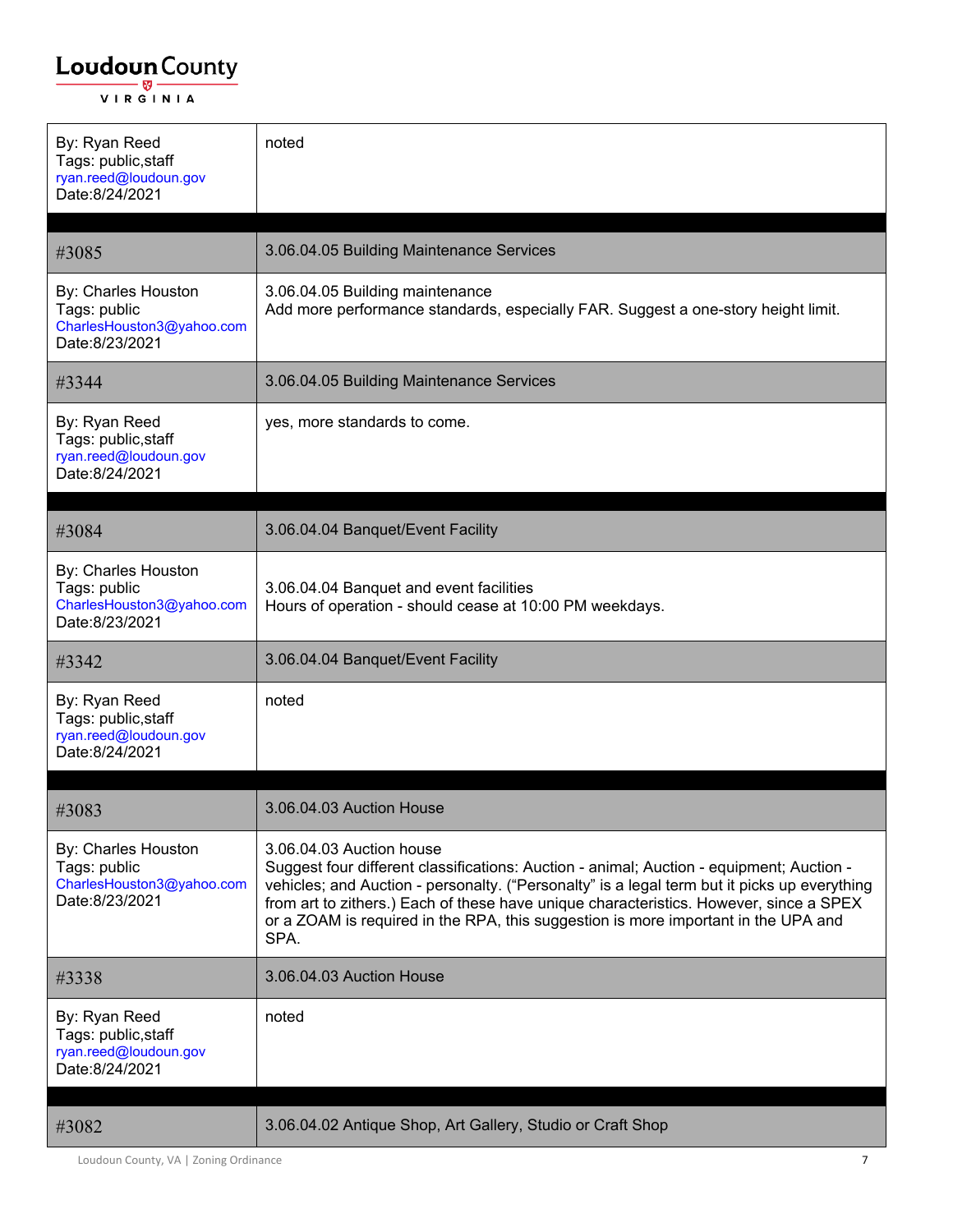| By: Charles Houston<br>Tags: public<br>CharlesHouston3@yahoo.com<br>Date:8/23/2021 | 3.06.04.02.c.1 Size of lot: 1 acre works in ARN and ARS but is too large elsewhere.<br>Simply include these in the general retail category.                                                                                                                                                                                                                                                                                                                                                                                                                                    |
|------------------------------------------------------------------------------------|--------------------------------------------------------------------------------------------------------------------------------------------------------------------------------------------------------------------------------------------------------------------------------------------------------------------------------------------------------------------------------------------------------------------------------------------------------------------------------------------------------------------------------------------------------------------------------|
| #3329                                                                              | 3.06.04.02 Antique Shop, Art Gallery, Studio or Craft Shop                                                                                                                                                                                                                                                                                                                                                                                                                                                                                                                     |
| By: Ryan Reed<br>Tags: public, staff<br>ryan.reed@loudoun.gov<br>Date:8/24/2021    | noted                                                                                                                                                                                                                                                                                                                                                                                                                                                                                                                                                                          |
| #3081                                                                              | 3.06.04.02 Antique Shop, Art Gallery, Studio or Craft Shop                                                                                                                                                                                                                                                                                                                                                                                                                                                                                                                     |
| By: Charles Houston<br>Tags: public<br>CharlesHouston3@yahoo.com<br>Date:8/23/2021 | 3.06.04.02 Antique store, art studio, etc.<br>In the Uses table, an art studio is in the Public/Civic/Institutional category. In that Uses<br>table I do not see "antique store," "art gallery" or "craft shop." These could simply be part<br>of "retail, general" in the Uses table. Art studios should be permitted in ARN and ARS.<br>Art galleries of less than 500 sf should be permitted in ARN and ARS if there are an<br>accessory use to an art studio. Art studios should be limited to 2 artists; more should<br>require an MPEX. (Hill High would be an example.) |
| #3331                                                                              | 3.06.04.02 Antique Shop, Art Gallery, Studio or Craft Shop                                                                                                                                                                                                                                                                                                                                                                                                                                                                                                                     |
| By: Ryan Reed<br>Tags: public, staff<br>ryan.reed@loudoun.gov<br>Date:8/24/2021    | noted                                                                                                                                                                                                                                                                                                                                                                                                                                                                                                                                                                          |
|                                                                                    |                                                                                                                                                                                                                                                                                                                                                                                                                                                                                                                                                                                |
| #3080                                                                              | 3.06.04.01 Animal Hospital                                                                                                                                                                                                                                                                                                                                                                                                                                                                                                                                                     |
| By: Charles Houston<br>Tags: public<br>CharlesHouston3@yahoo.com<br>Date:8/23/2021 | 3.06.04.01 Animal Hospital<br>A SPEX is required in ARN and ARS. There are important equine clinics in ARN and<br>ARS. Instead of requiring a SPEX, I suggest a MPEX if the facility is for equines or farm<br>animals rather than for domestic pets.<br>Where are the suggested standards for kennels and vets?<br>Where are suggested standards for adult and child day care? For banks?                                                                                                                                                                                     |
| #3327                                                                              | 3.06.04.01 Animal Hospital                                                                                                                                                                                                                                                                                                                                                                                                                                                                                                                                                     |
| By: Ryan Reed                                                                      | noted.                                                                                                                                                                                                                                                                                                                                                                                                                                                                                                                                                                         |
| Tags: public, staff<br>ryan.reed@loudoun.gov<br>Date:8/24/2021                     | kennels and child day care are within this section. Adult day care and banks did not have<br>existing standards in the ZO. Can be considered if necessary.                                                                                                                                                                                                                                                                                                                                                                                                                     |
|                                                                                    |                                                                                                                                                                                                                                                                                                                                                                                                                                                                                                                                                                                |
| #3079                                                                              | 3.06.03.04 Guest Farm or Ranch                                                                                                                                                                                                                                                                                                                                                                                                                                                                                                                                                 |
| By: Charles Houston<br>Tags: public<br>CharlesHouston3@yahoo.com<br>Date:8/23/2021 | 3.06.03.03 Guest Farm<br>B. Size. Rooms are rented, not leased. This illustrates the lack of clarity and accuracy in<br>many sections of the text.<br>Given the lack of many performance standards, I suggest that a SPEX be required.                                                                                                                                                                                                                                                                                                                                         |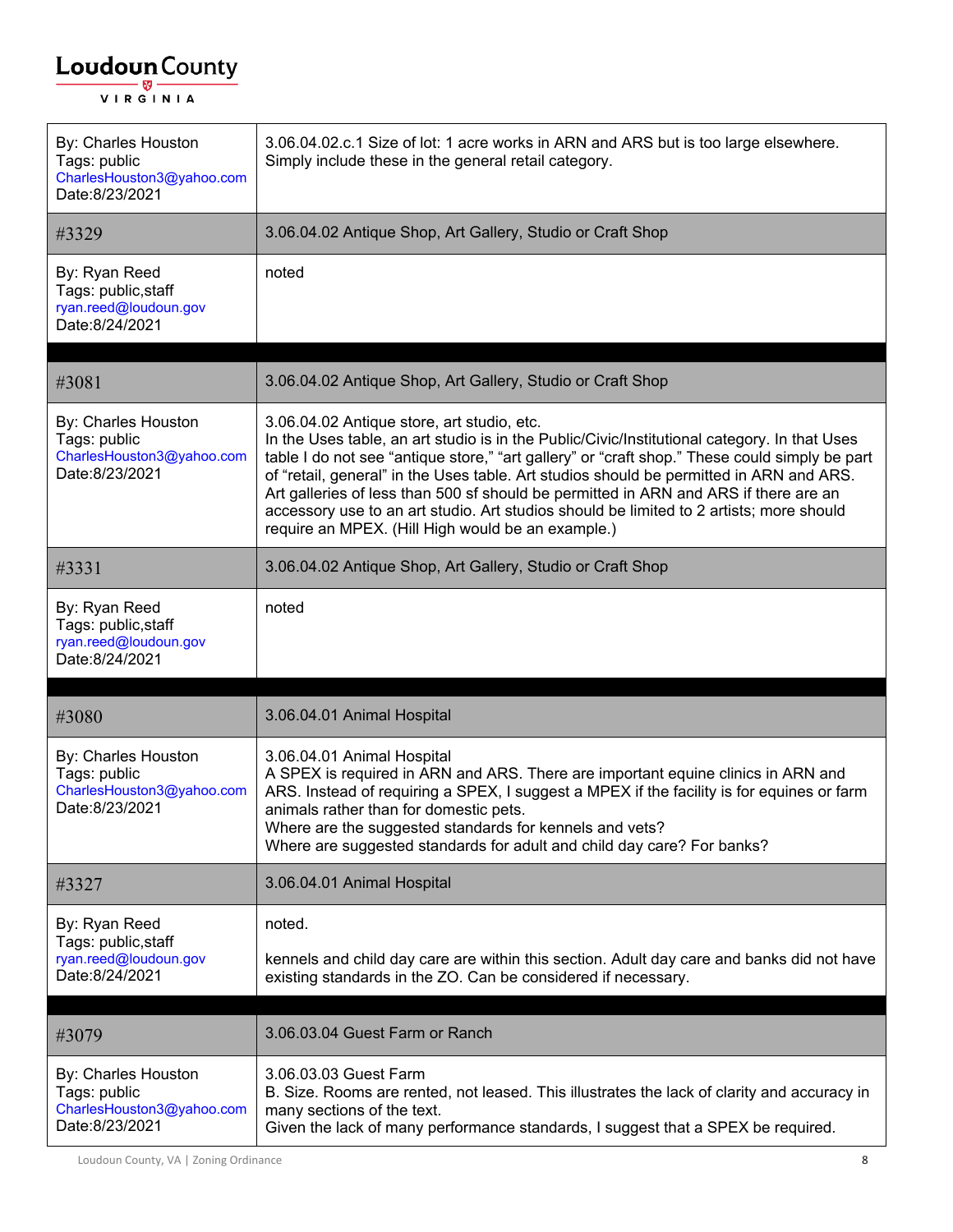| ID                                                                                 | <b>Section</b>                                                                                                                                                                                                                                                                                                                                                                                                                                                                                                                                                                                                                                |
|------------------------------------------------------------------------------------|-----------------------------------------------------------------------------------------------------------------------------------------------------------------------------------------------------------------------------------------------------------------------------------------------------------------------------------------------------------------------------------------------------------------------------------------------------------------------------------------------------------------------------------------------------------------------------------------------------------------------------------------------|
| #3324                                                                              | 3.06.03.04 Guest Farm or Ranch                                                                                                                                                                                                                                                                                                                                                                                                                                                                                                                                                                                                                |
| By: Ryan Reed<br>Tags: public, staff<br>ryan.reed@loudoun.gov<br>Date:8/24/2021    | noted                                                                                                                                                                                                                                                                                                                                                                                                                                                                                                                                                                                                                                         |
| #3078                                                                              | 3.06.03.02 Camp, Day and Boarding                                                                                                                                                                                                                                                                                                                                                                                                                                                                                                                                                                                                             |
| By: Charles Houston<br>Tags: public<br>CharlesHouston3@yahoo.com<br>Date:8/23/2021 | 3.06.03.01 and .02 Camps<br>Suggest requiring fire and health departments' approval.<br>Suggest a one-story height limit for all structures.                                                                                                                                                                                                                                                                                                                                                                                                                                                                                                  |
| #3314                                                                              | 3.06.03.02 Camp, Day and Boarding                                                                                                                                                                                                                                                                                                                                                                                                                                                                                                                                                                                                             |
| By: Ryan Reed<br>Tags: public, staff<br>ryan.reed@loudoun.gov<br>Date:8/24/2021    | noted                                                                                                                                                                                                                                                                                                                                                                                                                                                                                                                                                                                                                                         |
|                                                                                    |                                                                                                                                                                                                                                                                                                                                                                                                                                                                                                                                                                                                                                               |
| #3077                                                                              | 3.06.03.01 Bed and Breakfast Homestay, Bed and Breakfast Inn, Country Inn, and Rural<br><b>Resorts</b>                                                                                                                                                                                                                                                                                                                                                                                                                                                                                                                                        |
| By: Charles Houston<br>Tags: public<br>CharlesHouston3@yahoo.com<br>Date:8/23/2021 | G. Rural Resort<br>G.6. Golf courses? Swimming pools? Ball fields? Weak noise restrictions? Currently a<br>rural resort requires a MPEX in ARN and ARS. Insanity!!! This absolutely should require<br>a SPEX at a minimum. I'd much prefer to delete it as a permitted use so that a ZOAM is<br>required. A SPEX is required for a large camp, which doesn't allow such uses, so<br>logically a SPEX would be the minimum standard for a rural resort. Lansdowne<br>approximates the character of a rural resort. Would we ever want to allow a Lansdowne<br>to plop down in western Loudoun without BoS approval and extensive public input? |
| #3307                                                                              | 3.06.03.01 Bed and Breakfast Homestay, Bed and Breakfast Inn, Country Inn, and Rural<br><b>Resorts</b>                                                                                                                                                                                                                                                                                                                                                                                                                                                                                                                                        |
| By: Ryan Reed<br>Tags: public, staff<br>ryan.reed@loudoun.gov<br>Date:8/24/2021    | noted                                                                                                                                                                                                                                                                                                                                                                                                                                                                                                                                                                                                                                         |
| #3076                                                                              | 3.06.03.01 Bed and Breakfast Homestay, Bed and Breakfast Inn, Country Inn, and Rural<br><b>Resorts</b>                                                                                                                                                                                                                                                                                                                                                                                                                                                                                                                                        |
| By: Charles Houston<br>Tags: public<br>CharlesHouston3@yahoo.com<br>Date:8/23/2021 | ZOC should have a good discussion about what a country inn could be and how one<br>should be restricted. Other vague uses also need solid discussion - rural retreats is an<br>example.                                                                                                                                                                                                                                                                                                                                                                                                                                                       |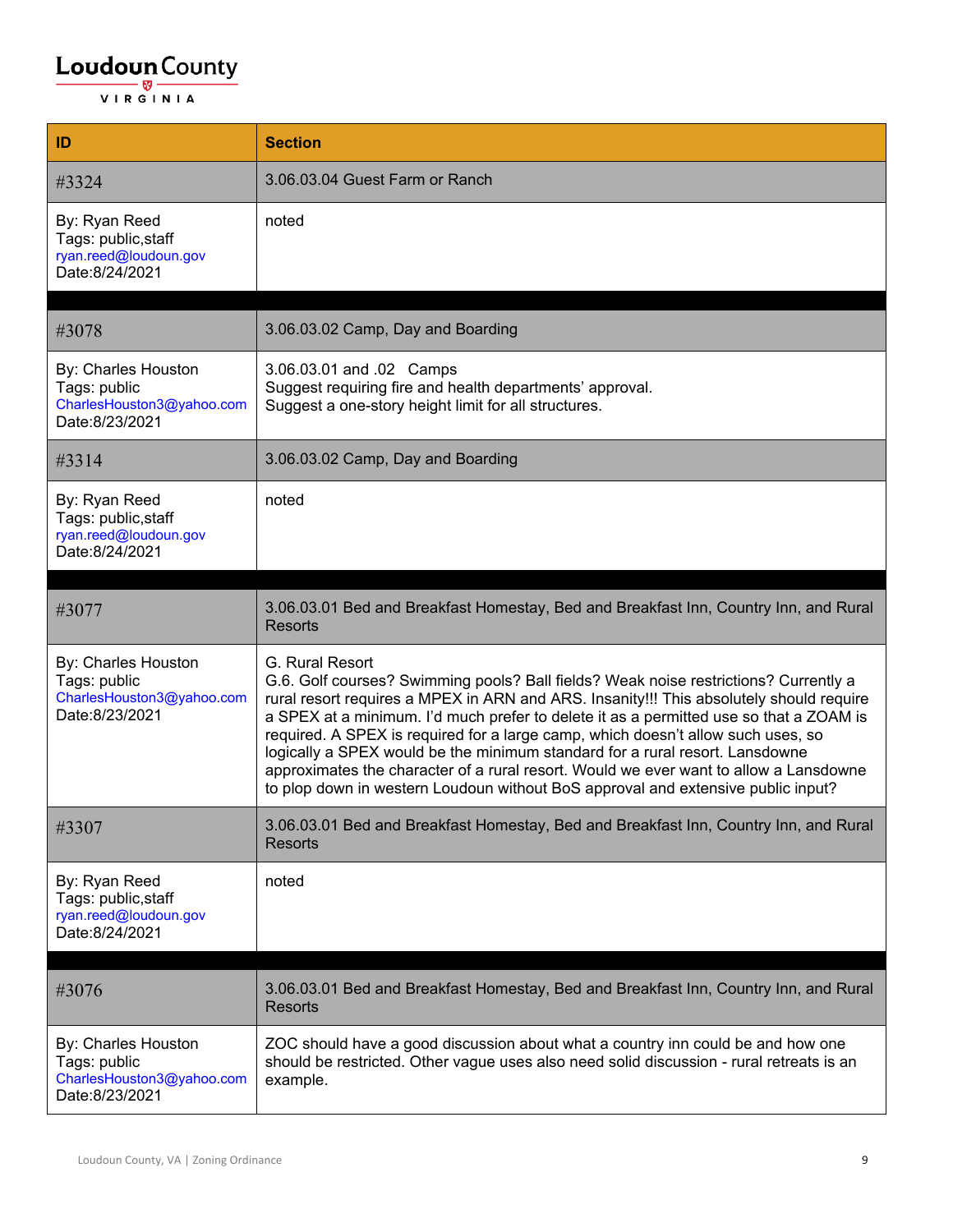| ID                                                                                 | <b>Section</b>                                                                                                                                                                                                                                                                                                                                                                                                                                                                                                                                                                                                                                                                                                                                                                                                                                                                                                                                                                                           |
|------------------------------------------------------------------------------------|----------------------------------------------------------------------------------------------------------------------------------------------------------------------------------------------------------------------------------------------------------------------------------------------------------------------------------------------------------------------------------------------------------------------------------------------------------------------------------------------------------------------------------------------------------------------------------------------------------------------------------------------------------------------------------------------------------------------------------------------------------------------------------------------------------------------------------------------------------------------------------------------------------------------------------------------------------------------------------------------------------|
| #3308                                                                              | 3.06.03.01 Bed and Breakfast Homestay, Bed and Breakfast Inn, Country Inn, and Rural<br><b>Resorts</b>                                                                                                                                                                                                                                                                                                                                                                                                                                                                                                                                                                                                                                                                                                                                                                                                                                                                                                   |
| By: Ryan Reed<br>Tags: public, staff<br>ryan.reed@loudoun.gov<br>Date:8/24/2021    | rural resort replaces rural retreat                                                                                                                                                                                                                                                                                                                                                                                                                                                                                                                                                                                                                                                                                                                                                                                                                                                                                                                                                                      |
| #3075                                                                              | 3.06.03.01 Bed and Breakfast Homestay, Bed and Breakfast Inn, Country Inn, and Rural<br><b>Resorts</b>                                                                                                                                                                                                                                                                                                                                                                                                                                                                                                                                                                                                                                                                                                                                                                                                                                                                                                   |
| By: Charles Houston<br>Tags: public<br>CharlesHouston3@yahoo.com<br>Date:8/23/2021 | F. Country Inn<br>F.1.a. There really needs to be a maximum size for a country inn!!!<br>F.1.b. allows multiple structures. This was misused on Route 9 to building a multi-<br>structure on a by-right basis. Suggest requiring a SPEX if there are to be multiple<br>buildings.<br>F.2.f. The limits on restaurant size are almost meaningless: On a 20-acre site with a .04<br>FAR, the inn could be 35,000 sf and the restaurant could be 17,000 sf. This would be a<br>huge restaurant. I suggest a maximum restaurant/prep size of 6,000 sf regardless of the<br>size of the lot.<br>F.6. Noise. Use the same restrictions as for the B&B's: No outdoor music between<br>11PM and 10AM on weekends and 10PM to 10AM weekdays.<br>A country inn can be a huge project with many impacts on the county. They are<br>suggested to be by-right or require a MPEX. I suggest a SPEX for country inns given the<br>potential consequences. Uses like this are why my concept of "sunset zoning" is wise. |
| #3309                                                                              | 3.06.03.01 Bed and Breakfast Homestay, Bed and Breakfast Inn, Country Inn, and Rural<br><b>Resorts</b>                                                                                                                                                                                                                                                                                                                                                                                                                                                                                                                                                                                                                                                                                                                                                                                                                                                                                                   |
| By: Ryan Reed<br>Tags: public, staff<br>ryan.reed@loudoun.gov<br>Date:8/24/2021    | noted                                                                                                                                                                                                                                                                                                                                                                                                                                                                                                                                                                                                                                                                                                                                                                                                                                                                                                                                                                                                    |
| #3074                                                                              | 3.06.03.01 Bed and Breakfast Homestay, Bed and Breakfast Inn, Country Inn, and Rural<br><b>Resorts</b>                                                                                                                                                                                                                                                                                                                                                                                                                                                                                                                                                                                                                                                                                                                                                                                                                                                                                                   |
| By: Charles Houston<br>Tags: public<br>CharlesHouston3@yahoo.com<br>Date:8/23/2021 | 3.06.03.01 B&B et seq<br>B. Shouldn't Health Department approval also be required?<br>C. Why allow any parties above the maximum???<br>E. B& B Inn can have up to 10 rooms. This suggests purpose-built buildings, not use of a<br>home. I would delete this category and increase the maximum number of rooms in B&B<br>Homestay from 4 to 6.<br>Subparagraph 'd' in B&B Homestay and 'f' in B&B Inn forbids food service. I suggest also<br>forbidding the operator from providing alcohol.                                                                                                                                                                                                                                                                                                                                                                                                                                                                                                            |
| #3311                                                                              | 3.06.03.01 Bed and Breakfast Homestay, Bed and Breakfast Inn, Country Inn, and Rural<br>Resorts                                                                                                                                                                                                                                                                                                                                                                                                                                                                                                                                                                                                                                                                                                                                                                                                                                                                                                          |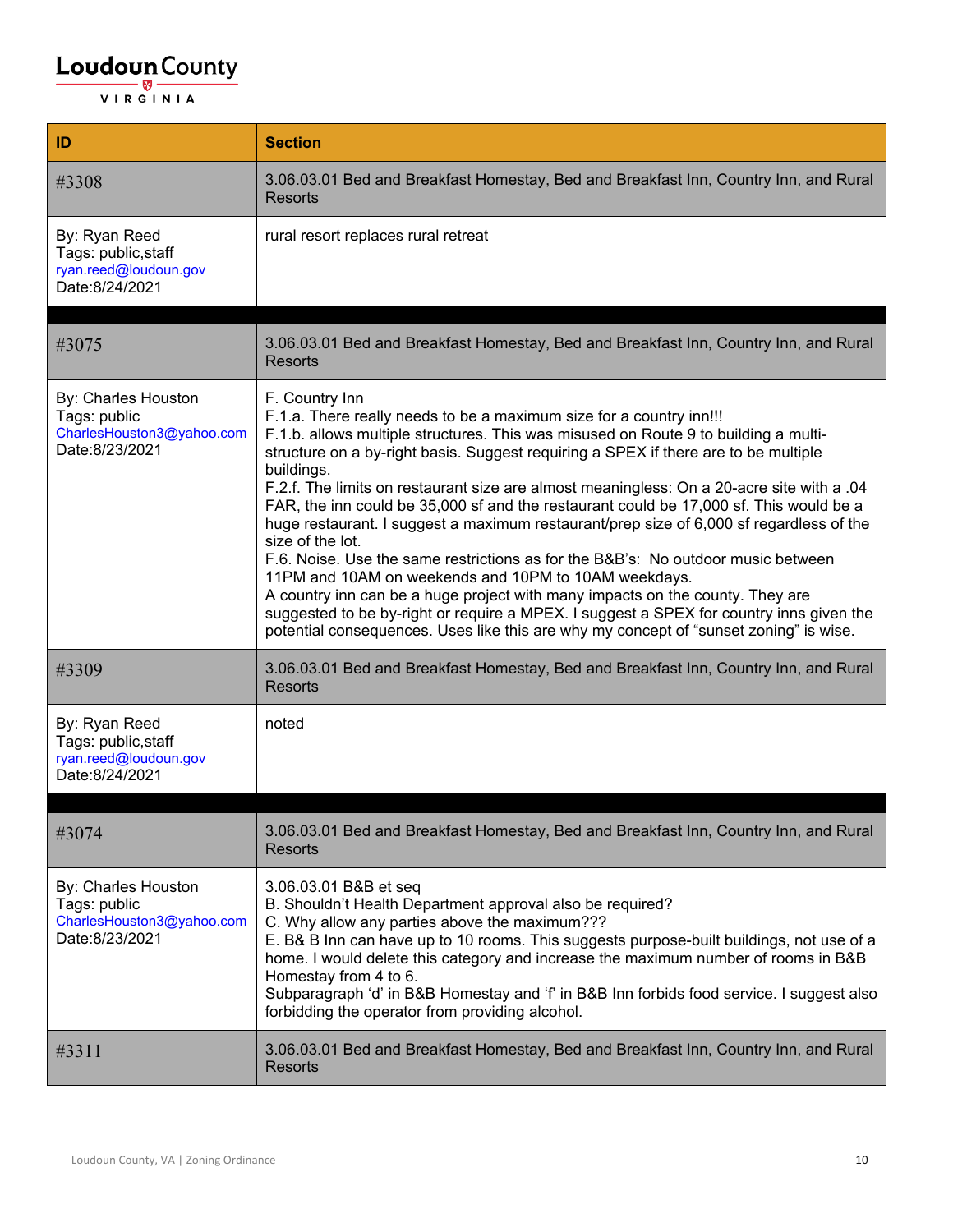| By: Ryan Reed<br>Tags: public, staff<br>ryan.reed@loudoun.gov<br>Date:8/24/2021    | The HD approval is required for all zoning permits. We will ensure the references are<br>consistent. The private party maximum is on a daily basis, versus a by-right number of<br>times that may exceeded per year. This mirrors the special event permits. Noted re:<br>providing alcohol. |
|------------------------------------------------------------------------------------|----------------------------------------------------------------------------------------------------------------------------------------------------------------------------------------------------------------------------------------------------------------------------------------------|
| #3073                                                                              | 3.06.08.04 Brewery, Limited                                                                                                                                                                                                                                                                  |
| By: Charles Houston<br>Tags: public<br>CharlesHouston3@yahoo.com<br>Date:8/23/2021 | D.1. Limit this to 100 persons. Breweries are a great rural economy use, but let's not turn<br>western Loudoun into Party Central with large gatherings.                                                                                                                                     |
| #3072                                                                              | 3.06.08.04 Brewery, Limited                                                                                                                                                                                                                                                                  |
| By: Charles Houston<br>Tags: public<br>CharlesHouston3@yahoo.com<br>Date:8/23/2021 | I continue to believe that breweries and wineries should be in the Food & Beverage<br>section, not in Agriculture.                                                                                                                                                                           |
| #3070                                                                              | 3.06.08.06 Winery, Commercial                                                                                                                                                                                                                                                                |
| By: Charles Houston<br>Tags: public<br>CharlesHouston3@yahoo.com<br>Date:8/23/2021 | Suggest no commercial wineries in the MDOD                                                                                                                                                                                                                                                   |
| #3069                                                                              | 3.06.08.06 Winery, Commercial                                                                                                                                                                                                                                                                |
| By: Charles Houston<br>Tags: public<br>CharlesHouston3@yahoo.com<br>Date:8/23/2021 | Require that these be located on the larger paved rods, however they roads are<br>classified.                                                                                                                                                                                                |
| #3068                                                                              | 3.06.08.06 Winery, Commercial                                                                                                                                                                                                                                                                |
| By: Charles Houston<br>Tags: public<br>CharlesHouston3@yahoo.com<br>Date:8/23/2021 | Where is "farm winery"?                                                                                                                                                                                                                                                                      |
| #3067                                                                              | 3.06.08.05 Wayside Stands                                                                                                                                                                                                                                                                    |
| By: Charles Houston<br>Tags: public<br>CharlesHouston3@yahoo.com<br>Date:8/23/2021 | Suggest size limit of 1,000 sf. Suggest allowing 50% of products to be from 3rd party<br>sources.<br>These are not "farm markets," but simple stands and should be encouraged.                                                                                                               |
|                                                                                    | Suggest signage and lighting standards.                                                                                                                                                                                                                                                      |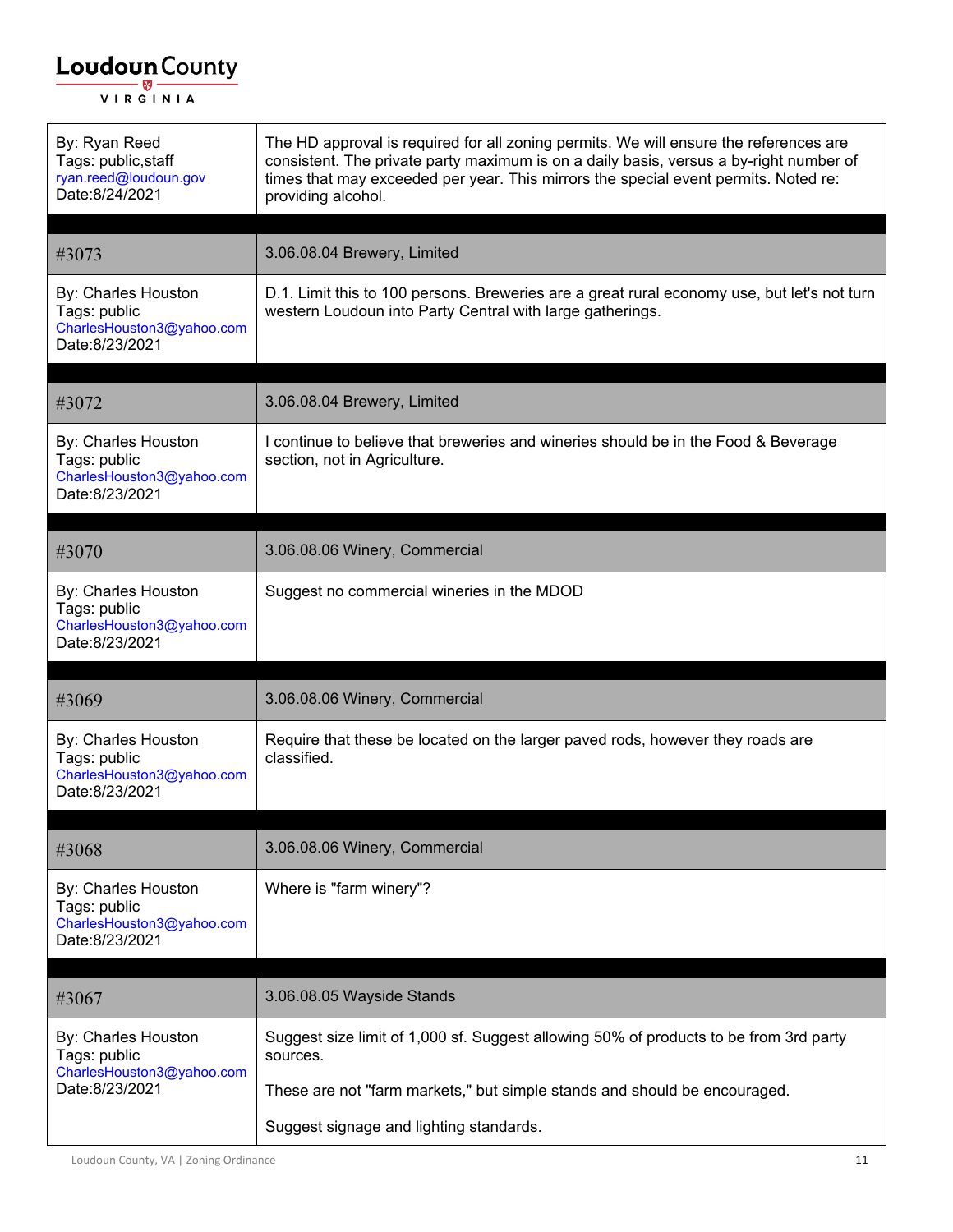| #3066                                                                              | 3.06.08.02 Agriculture Support Uses (Direct Association with On-Site Agricultural<br>Activity)                                                |
|------------------------------------------------------------------------------------|-----------------------------------------------------------------------------------------------------------------------------------------------|
| By: Charles Houston<br>Tags: public<br>CharlesHouston3@yahoo.com<br>Date:8/23/2021 | Suggest 10 acres for equestrian event facility and 15 acres for livery stable.                                                                |
| #3065                                                                              | 3.06.08.02 Agriculture Support Uses (Direct Association with On-Site Agricultural<br>Activity)                                                |
| By: Charles Houston<br>Tags: public<br>CharlesHouston3@yahoo.com<br>Date:8/23/2021 | I don't see section 5.07.03.A.6, Buffers, but regardless there should be NO buffer<br>requirement for barns, run-ins, sheds, etc. in the RPA. |
| #3063                                                                              | 3.06.08.02 Agriculture Support Uses (Direct Association with On-Site Agricultural<br>Activity)                                                |
| By: Charles Houston<br>Tags: public<br>CharlesHouston3@yahoo.com<br>Date:8/23/2021 | Where is this defined? Is the intent that this be for barns, etc.?                                                                            |
|                                                                                    |                                                                                                                                               |
| #3062                                                                              | 3.06.08.02 Agriculture Support Uses (Direct Association with On-Site Agricultural<br>Activity)                                                |
| By: Charles Houston<br>Tags: public<br>CharlesHouston3@yahoo.com<br>Date:8/23/2021 | Suggest 10 acre minimum for equestrian event center and 15 acre minimum for livery<br>stable.                                                 |
| #3061                                                                              | 3.06.08.01 Agriculture, Horticulture and Animal Husbandry                                                                                     |
| By: Charles Houston<br>Tags: public<br>CharlesHouston3@yahoo.com<br>Date:8/23/2021 | D. Very sloppy language makes this hard to understand.                                                                                        |
| #3060                                                                              | 3.06.08.01 Agriculture, Horticulture and Animal Husbandry                                                                                     |
| By: Charles Houston<br>Tags: public<br>CharlesHouston3@yahoo.com<br>Date:8/23/2021 | C - Conservation Farm Plan -- is serious overkill. Delete it.                                                                                 |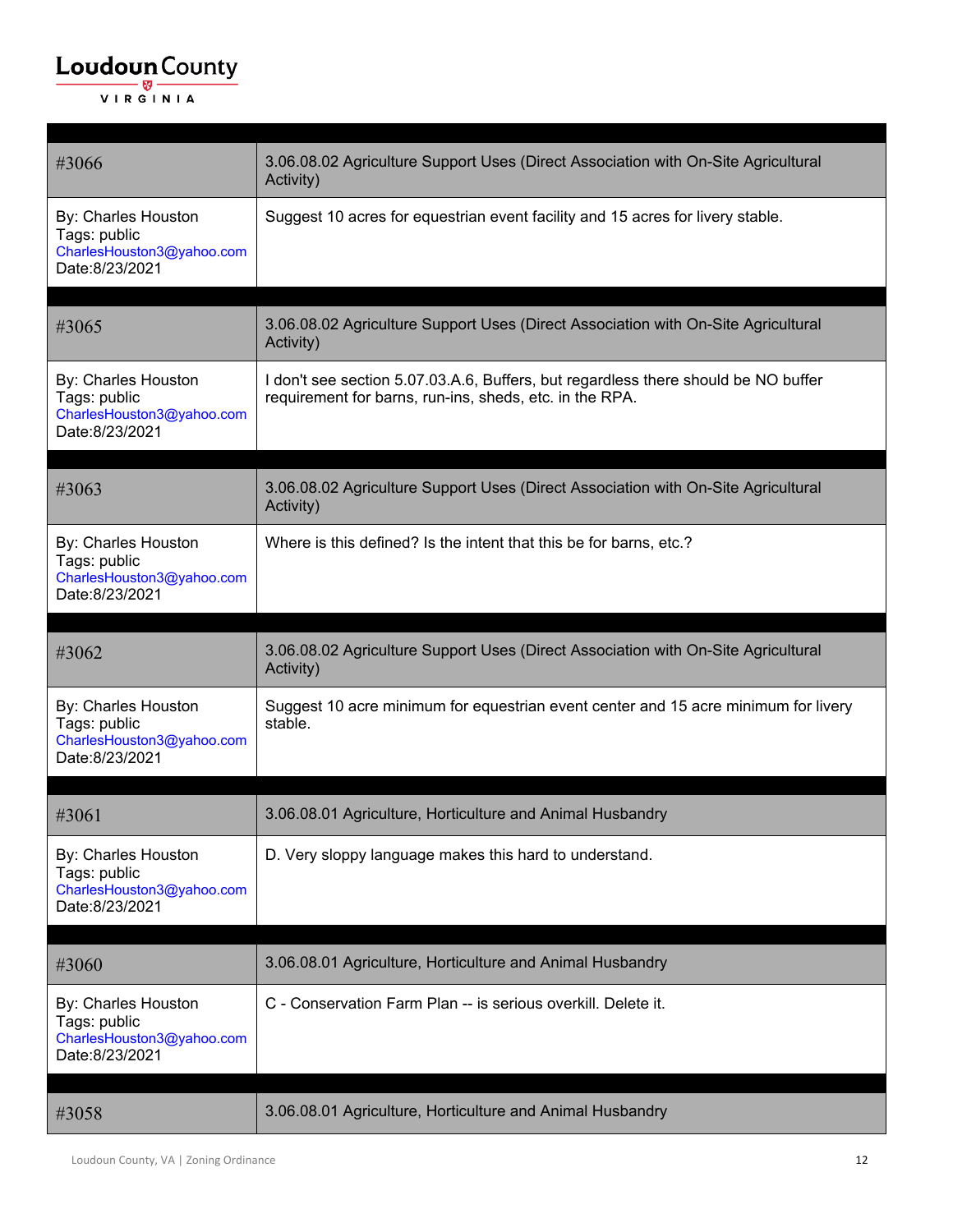| By: Charles Houston<br>Tags: public<br>CharlesHouston3@yahoo.com<br>Date:8/23/2021 | B.2. Suggest minimum lot of 3 acres.                                                                                                                                                                                                                                                                                                 |
|------------------------------------------------------------------------------------|--------------------------------------------------------------------------------------------------------------------------------------------------------------------------------------------------------------------------------------------------------------------------------------------------------------------------------------|
| #3056                                                                              | 3.06.07.07 Telecommunications Facility                                                                                                                                                                                                                                                                                               |
| By: Charles Houston<br>Tags: public<br>CharlesHouston3@yahoo.com<br>Date:8/23/2021 | Telecommunication towers - suggest same language on location/elevation as I<br>suggested for monopoles - keep them away from ridgelines.                                                                                                                                                                                             |
| #3054                                                                              | 3.06.07.07 Telecommunications Facility                                                                                                                                                                                                                                                                                               |
| By: Charles Houston<br>Tags: public<br>CharlesHouston3@yahoo.com<br>Date:8/23/2021 | The intent of 3.0 is good but the language needs work. I suggest prohibiting any<br>monopole from locating at an elevation within 20 feet of the ridgeline.                                                                                                                                                                          |
| #3053                                                                              | 3.06.07.07 Telecommunications Facility                                                                                                                                                                                                                                                                                               |
| By: Charles Houston<br>Tags: public<br>CharlesHouston3@yahoo.com<br>Date:8/23/2021 | 3.c. A 199 foot height? Insane!                                                                                                                                                                                                                                                                                                      |
| #3052                                                                              | 3.06.07.07 Telecommunications Facility                                                                                                                                                                                                                                                                                               |
| By: Charles Houston<br>Tags: public<br>CharlesHouston3@yahoo.com<br>Date:8/23/2021 | Delete 1.d. AT&T is promoting a first-responders service that requires monopoles. It<br>could simply offer free service to, say, a volunteer fire department in return for co-<br>locating a monopole. AT&T could then build whatever it wished, with no public review.<br>(This is a lesson-learned from the Short Hill situation.) |
| #3049                                                                              | 3.06.07.07 Telecommunications Facility                                                                                                                                                                                                                                                                                               |
| By: Charles Houston<br>Tags: public<br>CharlesHouston3@yahoo.com<br>Date:8/23/2021 | 1.j. A max height of 199' seems crazy                                                                                                                                                                                                                                                                                                |
| #3048                                                                              | 3.06.07.07 Telecommunications Facility                                                                                                                                                                                                                                                                                               |
| By: Charles Houston<br>Tags: public<br>CharlesHouston3@yahoo.com<br>Date:8/23/2021 | d. should say max diameter of dish antennae is 6'                                                                                                                                                                                                                                                                                    |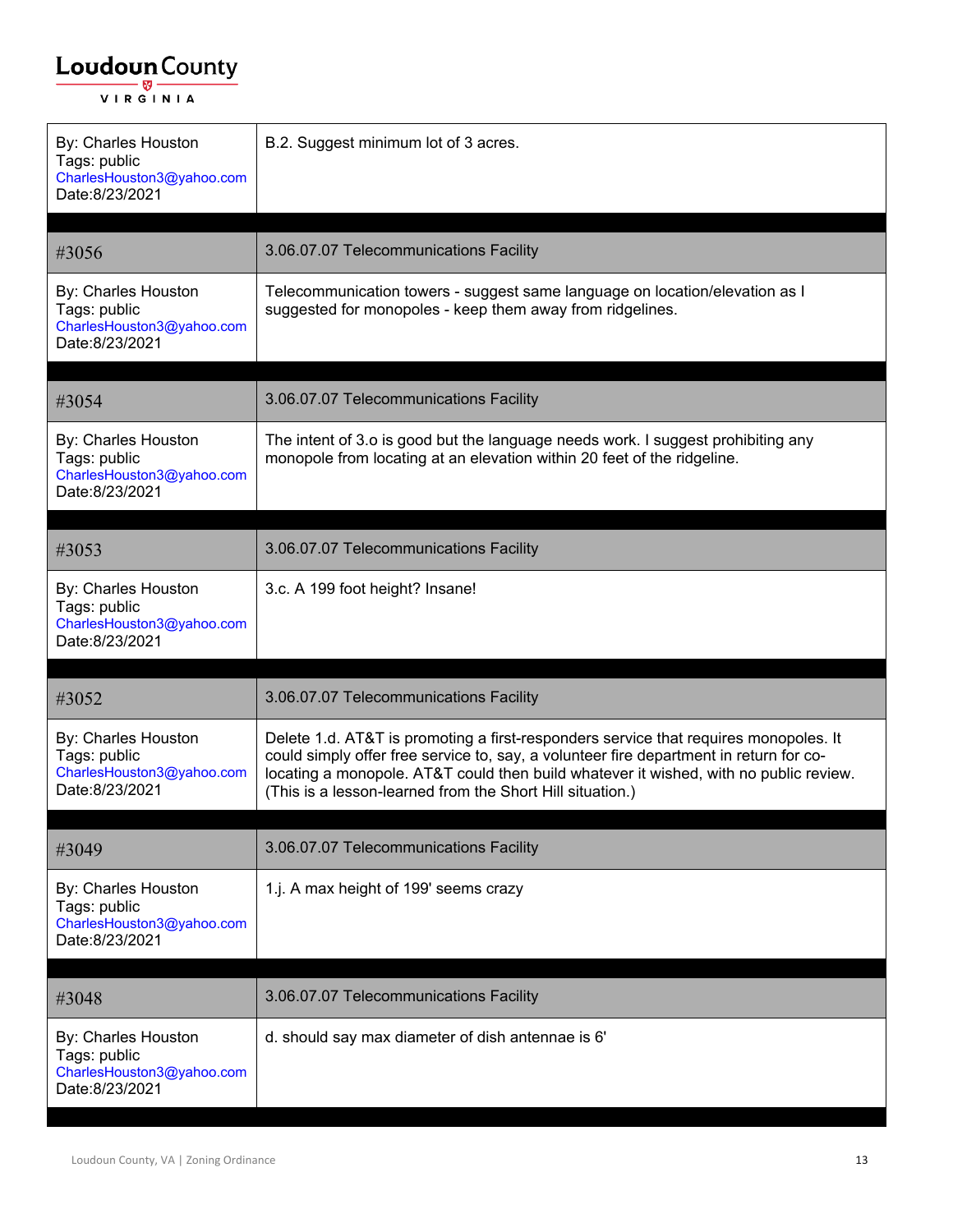| ID                                                                                 | <b>Section</b>                                                                                                                                                                                                                            |
|------------------------------------------------------------------------------------|-------------------------------------------------------------------------------------------------------------------------------------------------------------------------------------------------------------------------------------------|
| #3047                                                                              | 3.06.07.07 Telecommunications Facility                                                                                                                                                                                                    |
| By: Charles Houston<br>Tags: public<br>CharlesHouston3@yahoo.com<br>Date:8/23/2021 | B.1.b should say "the lesser of 20 feet"                                                                                                                                                                                                  |
| #3046                                                                              | 3.06.07.06 Stockpiling                                                                                                                                                                                                                    |
| By: Charles Houston<br>Tags: public<br>CharlesHouston3@yahoo.com                   | I did not see Stockpiling as a use in any planning area. If that's correct, why is this<br>section needed?                                                                                                                                |
| Date:8/23/2021                                                                     | I suggest allowing it in some districts but requiring a SPEX.                                                                                                                                                                             |
| #3044                                                                              | 3.06.07.05 Solar Facility, Commercial                                                                                                                                                                                                     |
| By: Charles Houston<br>Tags: public<br>CharlesHouston3@yahoo.com<br>Date:8/23/2021 | PLEASE delete this!!                                                                                                                                                                                                                      |
|                                                                                    |                                                                                                                                                                                                                                           |
| #3043                                                                              | 3.06.07.04 Recycling Collection Centers and Material Recovery Facilities                                                                                                                                                                  |
| By: Charles Houston<br>Tags: public<br>CharlesHouston3@yahoo.com<br>Date:8/23/2021 | E.6. There is no consistency on operating hours, across many uses. Suggest handling<br>this like parking, where there is one section on Operating Hours which are then specified<br>for all uses where operating hours need to be stated. |
|                                                                                    |                                                                                                                                                                                                                                           |
| #3042                                                                              | 3.06.07.04 Recycling Collection Centers and Material Recovery Facilities                                                                                                                                                                  |
| By: Charles Houston<br>Tags: public<br>CharlesHouston3@yahoo.com<br>Date:8/23/2021 | B.4. Is the 3,000 sf for structures? Containers? Or for the lot?                                                                                                                                                                          |
| #3041                                                                              | 3.06.07.01 Airport                                                                                                                                                                                                                        |
| By: Charles Houston<br>Tags: public<br>CharlesHouston3@yahoo.com                   | B.1.a. Do you mean one runway? "Air strip" is undefined.                                                                                                                                                                                  |
| Date:8/23/2021                                                                     |                                                                                                                                                                                                                                           |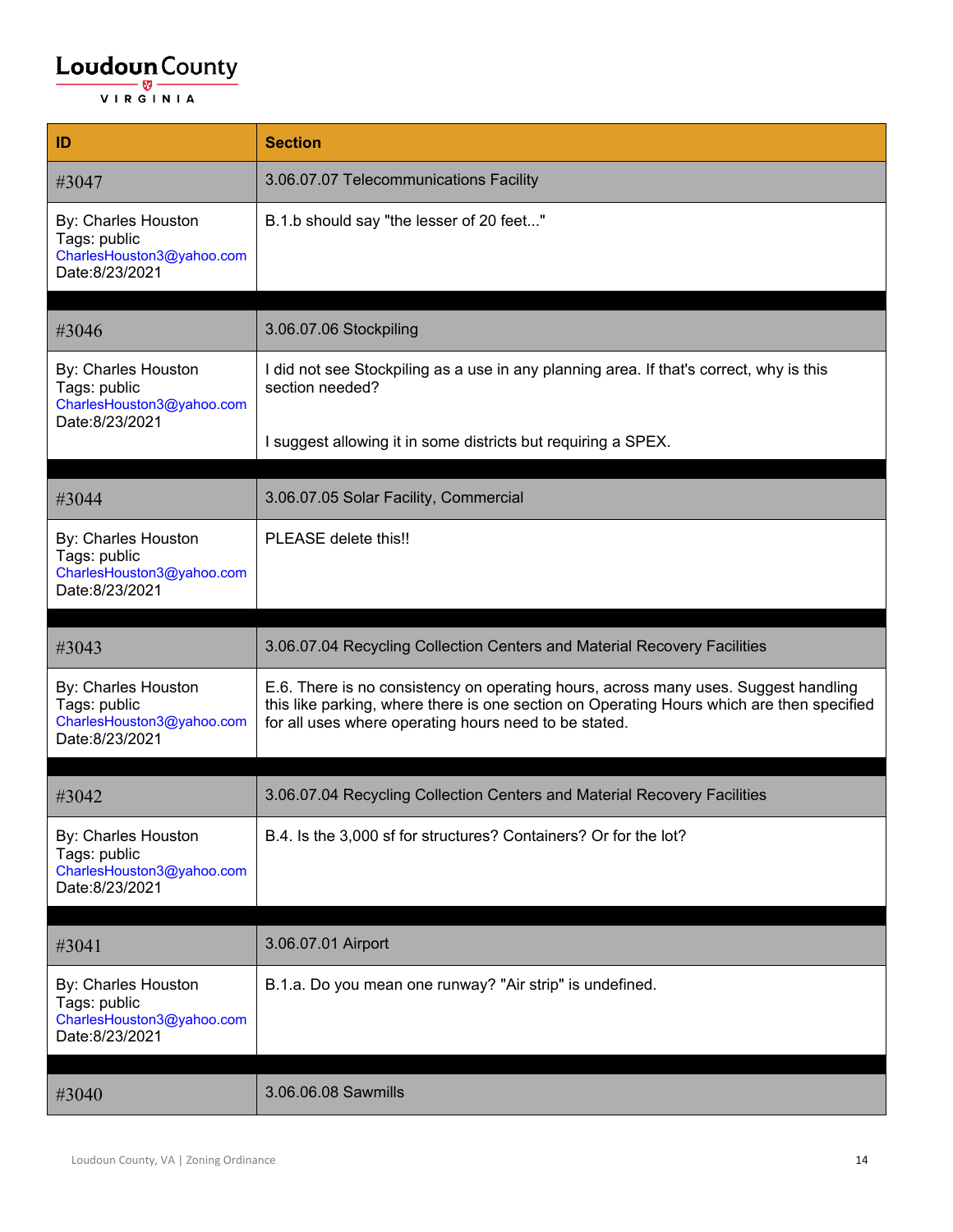| By: Charles Houston<br>Tags: public<br>CharlesHouston3@yahoo.com<br>Date:8/23/2021 | Need operating hours                                                                                                                                                      |
|------------------------------------------------------------------------------------|---------------------------------------------------------------------------------------------------------------------------------------------------------------------------|
| #3039                                                                              | 3.06.06.07 Outdoor Storage                                                                                                                                                |
| By: Charles Houston<br>Tags: public<br>CharlesHouston3@yahoo.com<br>Date:8/23/2021 | Buffers?<br>Setbacks?<br>This is the kind of use that could get out of hand, thus the performance standards need<br>to be toughand specific.                              |
| #3038                                                                              | 3.06.06.07 Outdoor Storage                                                                                                                                                |
| By: Charles Houston<br>Tags: public<br>CharlesHouston3@yahoo.com<br>Date:8/23/2021 | Minimum lot sizes?<br>On what sort of roads should they front?<br>Concur with Jean. Specific language on screening is set out for data centers - just copy-<br>and-paste. |
| #3037                                                                              | 3.06.06.06 Mini-Warehouse                                                                                                                                                 |
| By: Charles Houston<br>Tags: public<br>CharlesHouston3@yahoo.com<br>Date:8/23/2021 | Minimum lot size?                                                                                                                                                         |
| #3036                                                                              | 3.06.06.04 Flex Buildings                                                                                                                                                 |
| By: Charles Houston<br>Tags: public<br>CharlesHouston3@yahoo.com<br>Date:8/23/2021 | Minimum lot size?                                                                                                                                                         |
| #3035                                                                              | 3.06.06.04 Flex Buildings                                                                                                                                                 |
| By: Charles Houston<br>Tags: public<br>CharlesHouston3@yahoo.com<br>Date:8/23/2021 | Suggest adding the language about design and trails that are set out for data centers.                                                                                    |
| #3034                                                                              | 3.06.06.03 Extractive Industries                                                                                                                                          |
| By: Charles Houston<br>Tags: public<br>CharlesHouston3@yahoo.com<br>Date:8/23/2021 | Suggest hours of operation: Not past 6:00 PM and not operated on weekends.                                                                                                |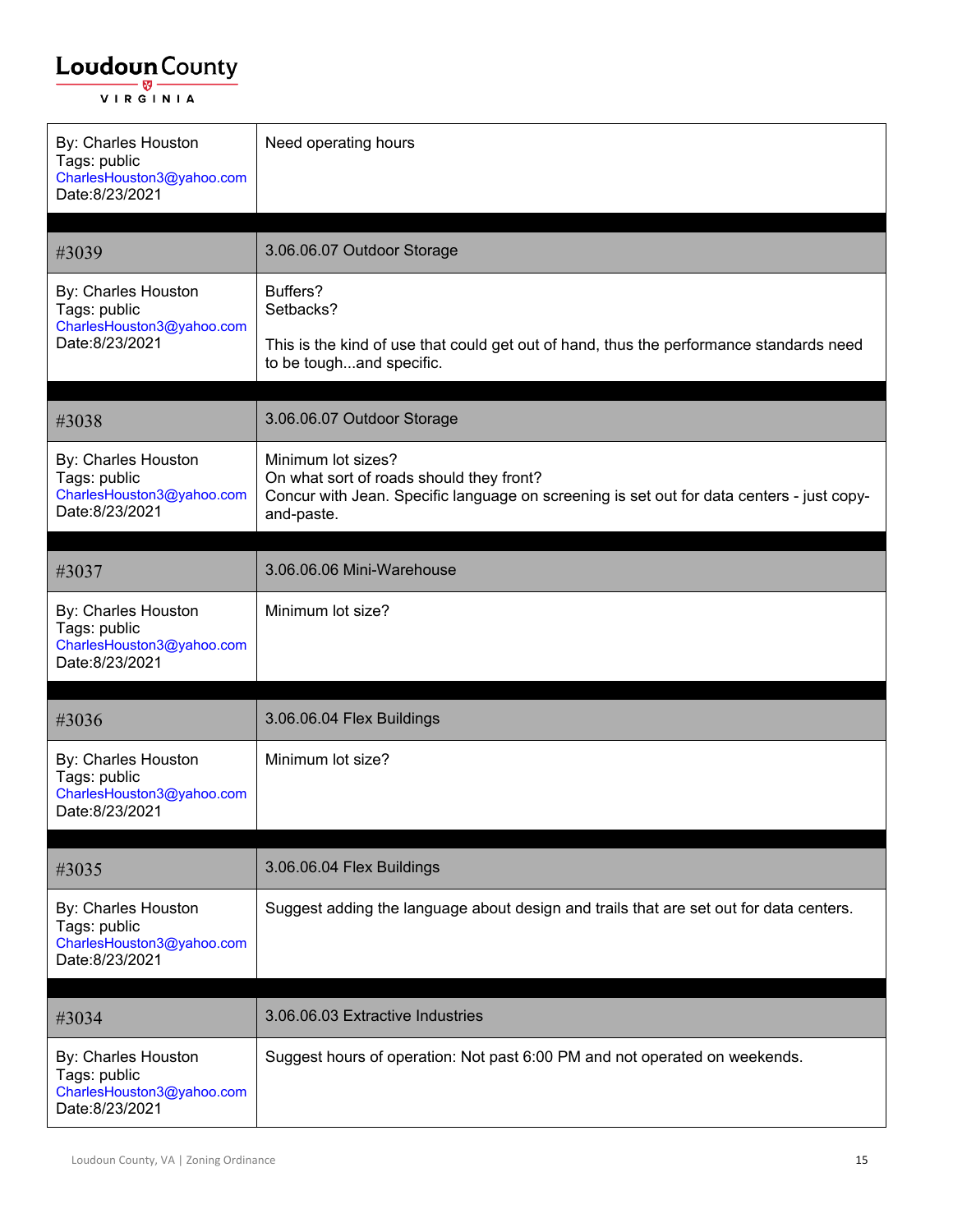| ID                                                                                  | <b>Section</b>                                                                                                                                                                                                                                                                                                                      |
|-------------------------------------------------------------------------------------|-------------------------------------------------------------------------------------------------------------------------------------------------------------------------------------------------------------------------------------------------------------------------------------------------------------------------------------|
| #3261                                                                               | 3.06.06.03 Extractive Industries                                                                                                                                                                                                                                                                                                    |
| By: Rich Brittingham<br>Tags: public<br>rbrittingham@dewberry.com<br>Date:8/24/2021 | All new applications or amendments to existing facilities currently require a SPEX, and I<br>assume that will continue. So any circumstances which would necessitate limited hours<br>of operation should be evaluated at that time on a case by case basis. Arbitrarily limiting<br>hours of operation for this use is problematic |
| #3033                                                                               | 3.06.06.02 Data Center                                                                                                                                                                                                                                                                                                              |
| By: Charles Houston<br>Tags: public<br>CharlesHouston3@yahoo.com<br>Date:8/23/2021  | Where are height limits? FAR?                                                                                                                                                                                                                                                                                                       |
|                                                                                     | 3.06.05.19 Rural Retreat                                                                                                                                                                                                                                                                                                            |
| #3032                                                                               |                                                                                                                                                                                                                                                                                                                                     |
| By: Charles Houston<br>Tags: public                                                 | Strongly suggest requiring a SPEX for all rural retreats!!                                                                                                                                                                                                                                                                          |
| CharlesHouston3@yahoo.com<br>Date:8/23/2021                                         | And why is this even here? Are there rural retreats in the county now?                                                                                                                                                                                                                                                              |
| #3031                                                                               | 3.06.05.19 Rural Retreat                                                                                                                                                                                                                                                                                                            |
|                                                                                     |                                                                                                                                                                                                                                                                                                                                     |
| By: Charles Houston<br>Tags: public<br>CharlesHouston3@yahoo.com<br>Date:8/23/2021  | Shouldn't C.4. be the FAR of the aggregate of all structures on the site?                                                                                                                                                                                                                                                           |
| #3029                                                                               |                                                                                                                                                                                                                                                                                                                                     |
|                                                                                     | 3.06.05.19 Rural Retreat                                                                                                                                                                                                                                                                                                            |
| By: Charles Houston<br>Tags: public<br>CharlesHouston3@yahoo.com<br>Date:8/23/2021  | C 3 speaks of "rural corporate retreats," while the section is about "rural retreats."                                                                                                                                                                                                                                              |
|                                                                                     |                                                                                                                                                                                                                                                                                                                                     |
| #3028                                                                               | 3.06.05.18 Recreation                                                                                                                                                                                                                                                                                                               |
| By: Charles Houston<br>Tags: public<br>CharlesHouston3@yahoo.com<br>Date:8/23/2021  | Why should the building be at least three stories? The county already has businesses<br>like an indoor go-kart track that are in single-story buildings.                                                                                                                                                                            |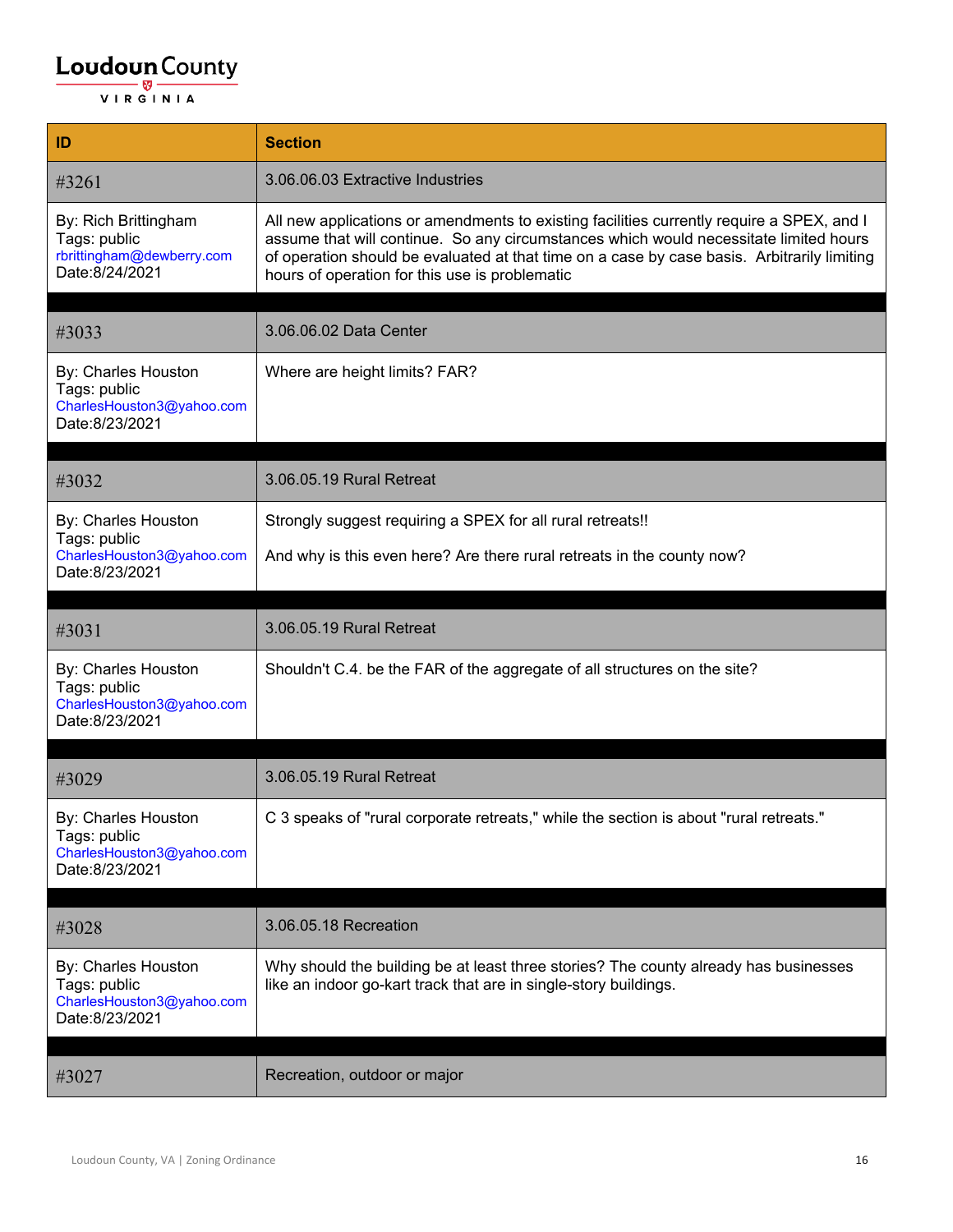| By: Charles Houston<br>Tags: public<br>CharlesHouston3@yahoo.com<br>Date:8/23/2021 | Definition of Recreation should not include Lodging!!                                                                                                                         |
|------------------------------------------------------------------------------------|-------------------------------------------------------------------------------------------------------------------------------------------------------------------------------|
| #3026                                                                              | 3.06.05.17 Public Safety Uses                                                                                                                                                 |
| By: Charles Houston<br>Tags: public<br>CharlesHouston3@yahoo.com<br>Date:8/23/2021 | FAR of 0.3 seems too small                                                                                                                                                    |
| #3025                                                                              | 3.06.05.13 Golf Course                                                                                                                                                        |
| By: Charles Houston<br>Tags: public<br>CharlesHouston3@yahoo.com<br>Date:8/23/2021 | Golf clubs are almost synonymous with country clubs. Perhaps the sections can be<br>merged. If not, suggest putting them next to each other in the document.                  |
| #3024                                                                              | 3.06.05.13 Golf Course                                                                                                                                                        |
| By: Charles Houston<br>Tags: public<br>CharlesHouston3@yahoo.com<br>Date:8/23/2021 | Suggest forbidding sand traps.                                                                                                                                                |
| #3023                                                                              | 3.06.05.11 Farm Based Tourism                                                                                                                                                 |
| By: Charles Houston<br>Tags: public<br>CharlesHouston3@yahoo.com<br>Date:8/23/2021 | Given that 300 visitors per day is considered "small scale," I suggest a 10-acre minimum<br>lot.                                                                              |
| #3022                                                                              | 3.06.05.10 Fairground                                                                                                                                                         |
| By: Charles Houston<br>Tags: public<br>CharlesHouston3@yahoo.com<br>Date:8/23/2021 | Suggest requiring a SPEX.                                                                                                                                                     |
| #3021                                                                              | 3.06.05.10 Fairground                                                                                                                                                         |
| By: Charles Houston<br>Tags: public<br>CharlesHouston3@yahoo.com<br>Date:8/23/2021 | I'm confused here as well since I did not see Fairgrounds in any USE table. There is<br>already a fairground in the county so Fairground should be included in the USE table. |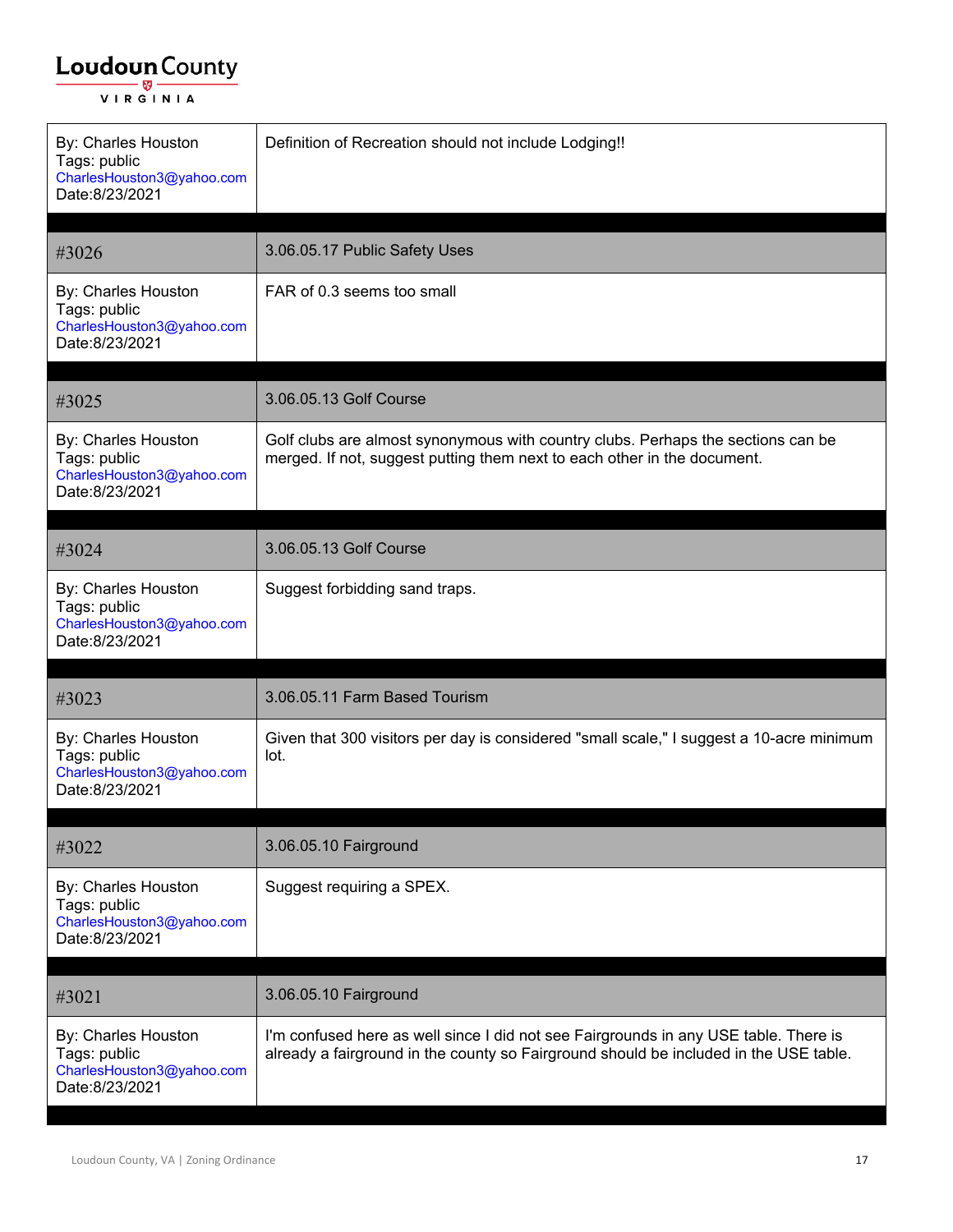| ID                                                                                 | <b>Section</b>                                                                                                                                                                                                                                                                                                                                                                                                                                                         |
|------------------------------------------------------------------------------------|------------------------------------------------------------------------------------------------------------------------------------------------------------------------------------------------------------------------------------------------------------------------------------------------------------------------------------------------------------------------------------------------------------------------------------------------------------------------|
| #3020                                                                              | 3.06.05.09 Cross-Country Ski Business or Eco-Tourism                                                                                                                                                                                                                                                                                                                                                                                                                   |
| By: Charles Houston<br>Tags: public                                                | Neither of these appear in any of the USE tables. Suggest eliminating this section.                                                                                                                                                                                                                                                                                                                                                                                    |
| CharlesHouston3@yahoo.com<br>Date:8/23/2021                                        | Are there either of these uses in the county now?                                                                                                                                                                                                                                                                                                                                                                                                                      |
|                                                                                    |                                                                                                                                                                                                                                                                                                                                                                                                                                                                        |
| #3019                                                                              | 3.06.05.08 Country Club                                                                                                                                                                                                                                                                                                                                                                                                                                                |
| By: Charles Houston<br>Tags: public<br>CharlesHouston3@yahoo.com<br>Date:8/23/2021 | Design standard #3 speaks to ridgelines and hilltops. These are specific elevations and<br>what we really want is to forbid development on or within a certain number of feet to the<br>APPARENT ridgeline. While this seems like semantics, AT& has suggested that t might<br>use this distinction to put a large tower on Short hill Mountain since the current ZO<br>speaks to "ridgelines" and it could put the tower just a few feet off the technical ridgeline. |
|                                                                                    |                                                                                                                                                                                                                                                                                                                                                                                                                                                                        |
| #3018                                                                              | 3.06.05.08 Country Club                                                                                                                                                                                                                                                                                                                                                                                                                                                |
| By: Charles Houston<br>Tags: public<br>CharlesHouston3@yahoo.com<br>Date:8/23/2021 | Design standards #1 and #3 may be difficult to enforce since they are subjective. Can<br>you create objective standards?                                                                                                                                                                                                                                                                                                                                               |
|                                                                                    |                                                                                                                                                                                                                                                                                                                                                                                                                                                                        |
| #3017                                                                              | 3.06.05.08 Country Club                                                                                                                                                                                                                                                                                                                                                                                                                                                |
| By: Charles Houston<br>Tags: public                                                | Glad a SPEX is required.                                                                                                                                                                                                                                                                                                                                                                                                                                               |
| CharlesHouston3@yahoo.com<br>Date:8/23/2021                                        | Perhaps divide the standards into parts for golf course, tennis courts (where lighting is a<br>problem,) and for a swimming pool. Include support facilities as appropriate. The do a<br>separate section for the clubhouse.                                                                                                                                                                                                                                           |
|                                                                                    |                                                                                                                                                                                                                                                                                                                                                                                                                                                                        |
| #3016                                                                              | 3.06.05.07 Conference and Training Centers                                                                                                                                                                                                                                                                                                                                                                                                                             |
| By: Charles Houston<br>Tags: public                                                | The earlier Use table specifies SPEX for training facilities. The table here requires a<br>SPEX only for large-scale projects.                                                                                                                                                                                                                                                                                                                                         |
| CharlesHouston3@yahoo.com<br>Date:8/23/2021                                        | These categories could lead to projects that really don't fit into ARN or ARS. Very<br>important to require a SPEX for any of these uses, regardless of size.                                                                                                                                                                                                                                                                                                          |
|                                                                                    |                                                                                                                                                                                                                                                                                                                                                                                                                                                                        |
| #3015                                                                              | 3.06.05.07 Conference and Training Centers                                                                                                                                                                                                                                                                                                                                                                                                                             |
| By: Charles Houston<br>Tags: public<br>CharlesHouston3@yahoo.com<br>Date:8/23/2021 | The Use table I see speaks of a "training facility" and I did not see a "conference center."<br>Consistency is importantand helpful.                                                                                                                                                                                                                                                                                                                                   |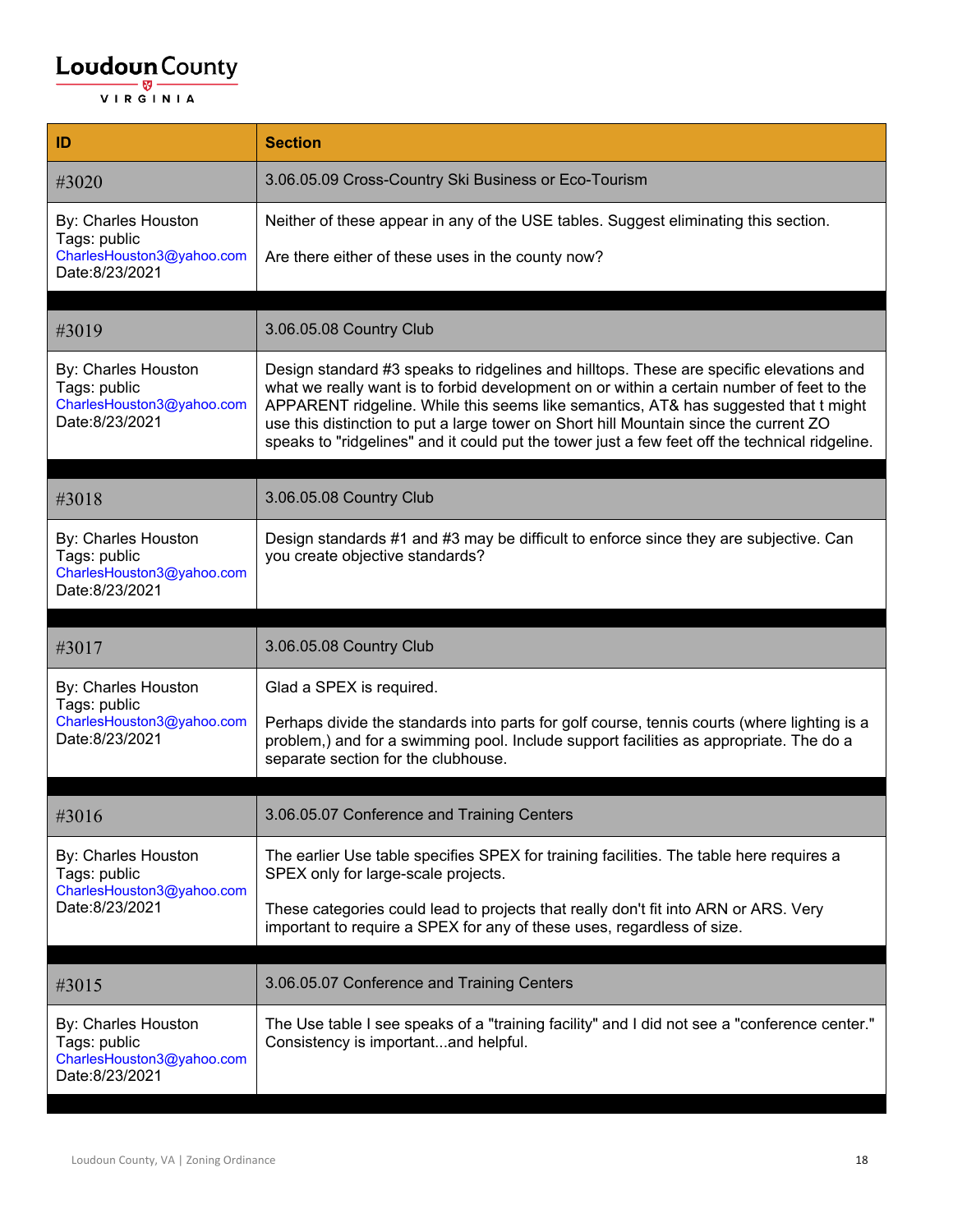| ID                                                                                 | <b>Section</b>                                                                                                                                                                                                                                                                                                                                      |
|------------------------------------------------------------------------------------|-----------------------------------------------------------------------------------------------------------------------------------------------------------------------------------------------------------------------------------------------------------------------------------------------------------------------------------------------------|
| #3014                                                                              | 3.06.05.06 Cemetery, Mausoleum, Crematorium, Memorial Park                                                                                                                                                                                                                                                                                          |
| By: Charles Houston<br>Tags: public<br>CharlesHouston3@yahoo.com<br>Date:8/23/2021 | Setbacks from individual wells are important.                                                                                                                                                                                                                                                                                                       |
| #3013                                                                              | 3.06.05.06 Cemetery, Mausoleum, Crematorium, Memorial Park                                                                                                                                                                                                                                                                                          |
| By: Charles Houston<br>Tags: public<br>CharlesHouston3@yahoo.com<br>Date:8/23/2021 | FAR doesn't apply to a cemetery. Also, should the cemetery be limited to a certain<br>amount of the parcel, or will setbacks achieve the same purpose?                                                                                                                                                                                              |
|                                                                                    |                                                                                                                                                                                                                                                                                                                                                     |
| #3010                                                                              | Continuing care facility                                                                                                                                                                                                                                                                                                                            |
| By: Charles Houston<br>Tags: public<br>CharlesHouston3@yahoo.com<br>Date:8/21/2021 | Continuing Care Facility: This misses an important type of project which I guess could be<br>called "Senior Living.' Projects like Spring Arbor in Leesburg include small free-standing<br>apartments, apartments in larger buildings, nursing home rooms and hospice facilities.<br>These projects are seldom located near health care facilities. |
|                                                                                    |                                                                                                                                                                                                                                                                                                                                                     |
|                                                                                    |                                                                                                                                                                                                                                                                                                                                                     |
| #3009                                                                              | Congregate housing                                                                                                                                                                                                                                                                                                                                  |
| By: Charles Houston<br>Tags: public<br>CharlesHouston3@yahoo.com<br>Date:8/21/2021 | Congregate housing should also include establishments providing shelter for teen<br>pregnancies. (There is one such place near us.)                                                                                                                                                                                                                 |
|                                                                                    |                                                                                                                                                                                                                                                                                                                                                     |
| #3008                                                                              | 3.06.02.08 Tenant Dwellings                                                                                                                                                                                                                                                                                                                         |
| By: Charles Houston<br>Tags: public<br>CharlesHouston3@yahoo.com<br>Date:8/21/2021 | Tenant dwellings, C.4. Hoe occupation by tenants. I would forbid child care or any form<br>of school.                                                                                                                                                                                                                                               |
| #3296                                                                              | 3.06.02.08 Tenant Dwellings                                                                                                                                                                                                                                                                                                                         |
| By: Ryan Reed<br>Tags: public, staff<br>ryan.reed@loudoun.gov<br>Date:8/24/2021    | noted                                                                                                                                                                                                                                                                                                                                               |
| #3007                                                                              | 3.06.02.08 Tenant Dwellings                                                                                                                                                                                                                                                                                                                         |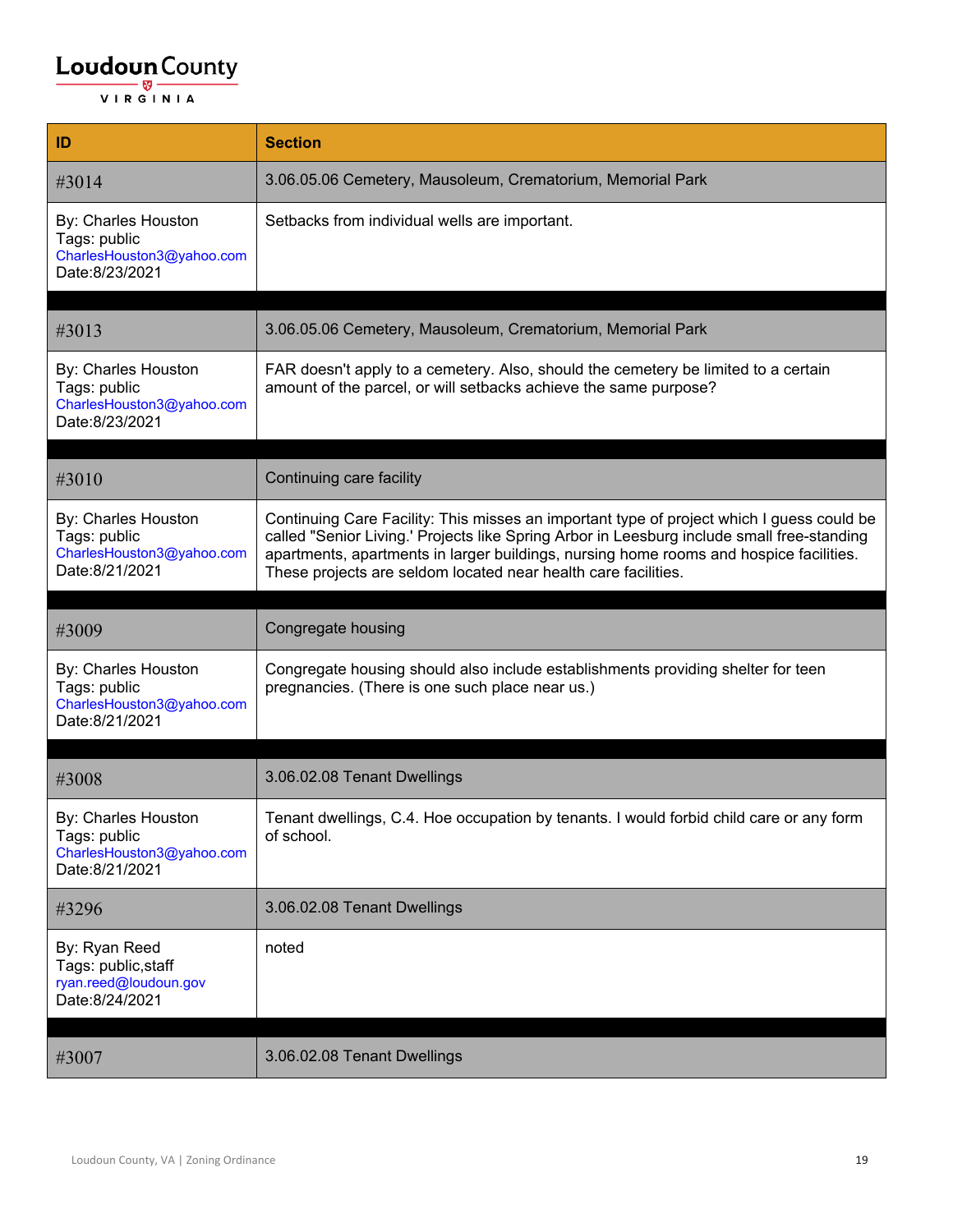| By: Charles Houston<br>Tags: public<br>CharlesHouston3@yahoo.com<br>Date:8/21/2021 | C.6. allows 4 tenant dwellings/parcel. This seems to conflict with the limits in A.!. |
|------------------------------------------------------------------------------------|---------------------------------------------------------------------------------------|
| #3297                                                                              | 3.06.02.08 Tenant Dwellings                                                           |
| By: Ryan Reed<br>Tags: public, staff<br>ryan.reed@loudoun.gov<br>Date:8/24/2021    | noted                                                                                 |
| #3006                                                                              | 3.06.02.08 Tenant Dwellings                                                           |
| By: Charles Houston<br>Tags: public<br>CharlesHouston3@yahoo.com<br>Date:8/21/2021 | B.2. What is an "open space parcel"?                                                  |
| #3298                                                                              | 3.06.02.08 Tenant Dwellings                                                           |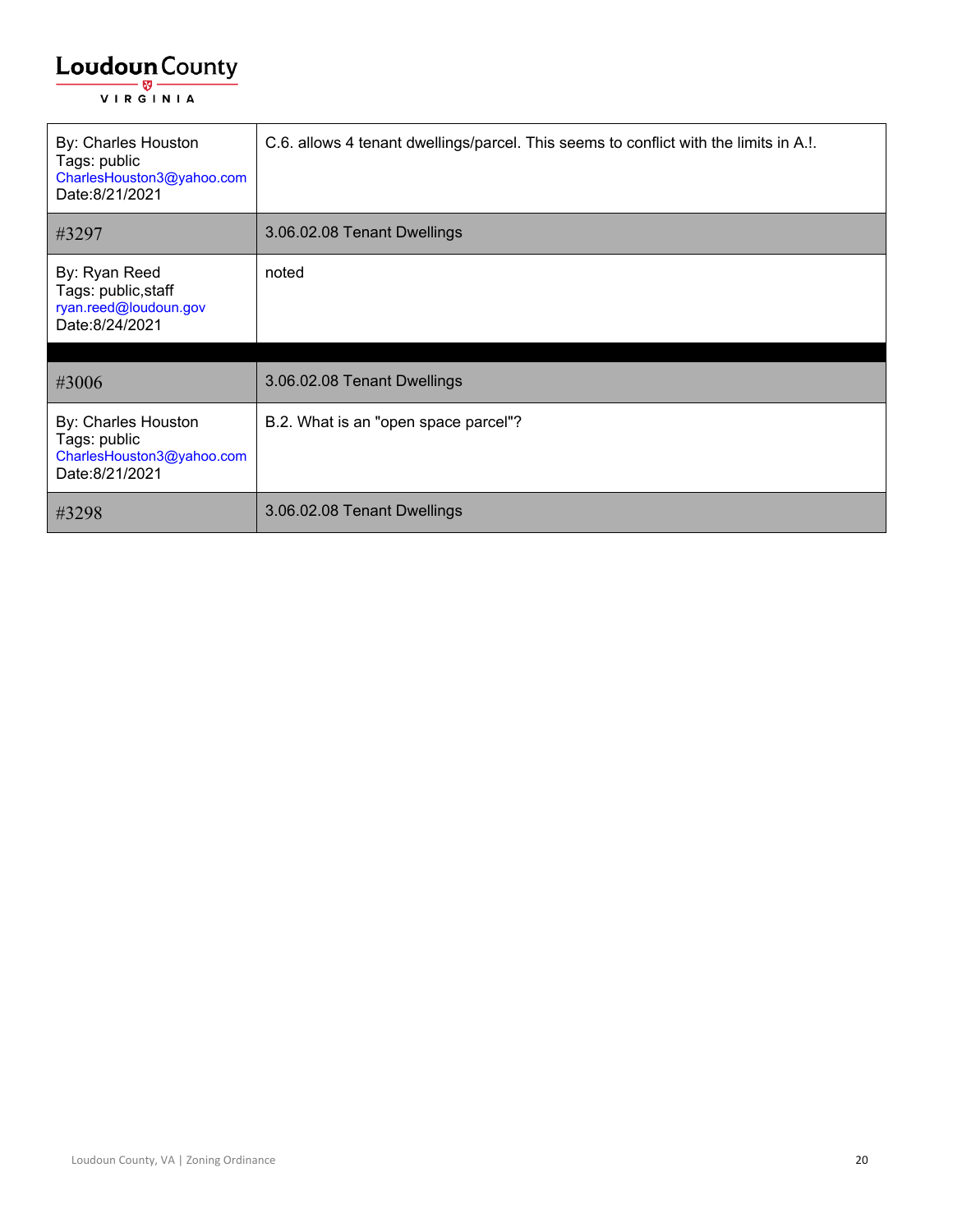| By: Ryan Reed<br>Tags: public, staff    | Open Space: Areas of trees, shrubs, lawns, grass, pathways and other natural and man-<br>made amenities not                                                                                        |
|-----------------------------------------|----------------------------------------------------------------------------------------------------------------------------------------------------------------------------------------------------|
| ryan.reed@loudoun.gov<br>Date:8/24/2021 | within individual building lots, (except in rural village and Countryside Village                                                                                                                  |
|                                         | developments), set aside for<br>the use and enjoyment of residents, visitors and other persons, unoccupied by buildings<br>or facilities unless                                                    |
|                                         | related to recreational activities and in the TR and JLMA districts HOA facilities, and                                                                                                            |
|                                         | accessible to and                                                                                                                                                                                  |
|                                         | adequate for persons and functions it is designed to serve. Lot coverage in the open<br>space shall be limited                                                                                     |
|                                         | to 0.01 of the lot. Generally, open space is intended to provide light and air and is<br>designed for either scenic                                                                                |
|                                         | or recreational purposes. For the purpose of this Ordinance, open space shall include<br>and be qualified as                                                                                       |
|                                         | active recreation space, common open space, and dedicated open space.<br>a. Open space, active recreation: That open space that is designed for recreational                                       |
|                                         | purposes, to<br>include, but not to, be limited to such uses as ballfields, multi-purpose courts, swimming                                                                                         |
|                                         | pools,<br>tennis courts, golf courses, play lots and playgrounds, camping, picnicking, boating,<br>fishing,                                                                                        |
|                                         | equestrian activities, walking and biking trails, and activities incidental and related to the<br>foregoing.                                                                                       |
|                                         | (In the TR and JLMA districts, these recreational facilities may include HOA facilities.)<br>Recreational facilities may be open to the public for a fee, provided the intent of the open<br>space |
|                                         | requirements is maintained. Examples of acceptable for-fee facilities include golf courses<br>and sports                                                                                           |
|                                         | pavilions where such facilities are utilized and enjoyed by the development but that must<br>secure                                                                                                |
|                                         | outside users for economic viability.<br>b. Open space, common: Land within, or related to, a development not individually                                                                         |
|                                         | owned or<br>dedicated for public use which is designed or intended for the common use or enjoyment                                                                                                 |
|                                         | of the<br>residents of the development and may include such complementary structures and<br>improvements as                                                                                        |
|                                         | are necessary and appropriate. In only the Planned Development Housing (PD-H)<br>Zoning District,                                                                                                  |
|                                         | uses of common open space may also include a dog park provided that the following<br>conditions are                                                                                                |
|                                         | met: 1) the dog park is non-commercial in nature; and 2) the homeowners' association<br>(HOA) for                                                                                                  |
|                                         | such PD-H Zoning District owns and operates the dog park and owns the common open<br>space upon                                                                                                    |
|                                         | which the dog park is located. Such dog park may be open to the public for a fee,<br>provided the                                                                                                  |
|                                         | intent of the open space requirements is maintained.<br>c. Open space, dedicated: All open space which is to be dedicated or conveyed to the                                                       |
|                                         | County or an<br>appropriate public agency, board, or body for public use as open space. For the                                                                                                    |
|                                         | purposes of this<br>definition, twenty-five percent (25%) of all dedicated school sites shall be considered as                                                                                     |
|                                         | dedicated<br>open space                                                                                                                                                                            |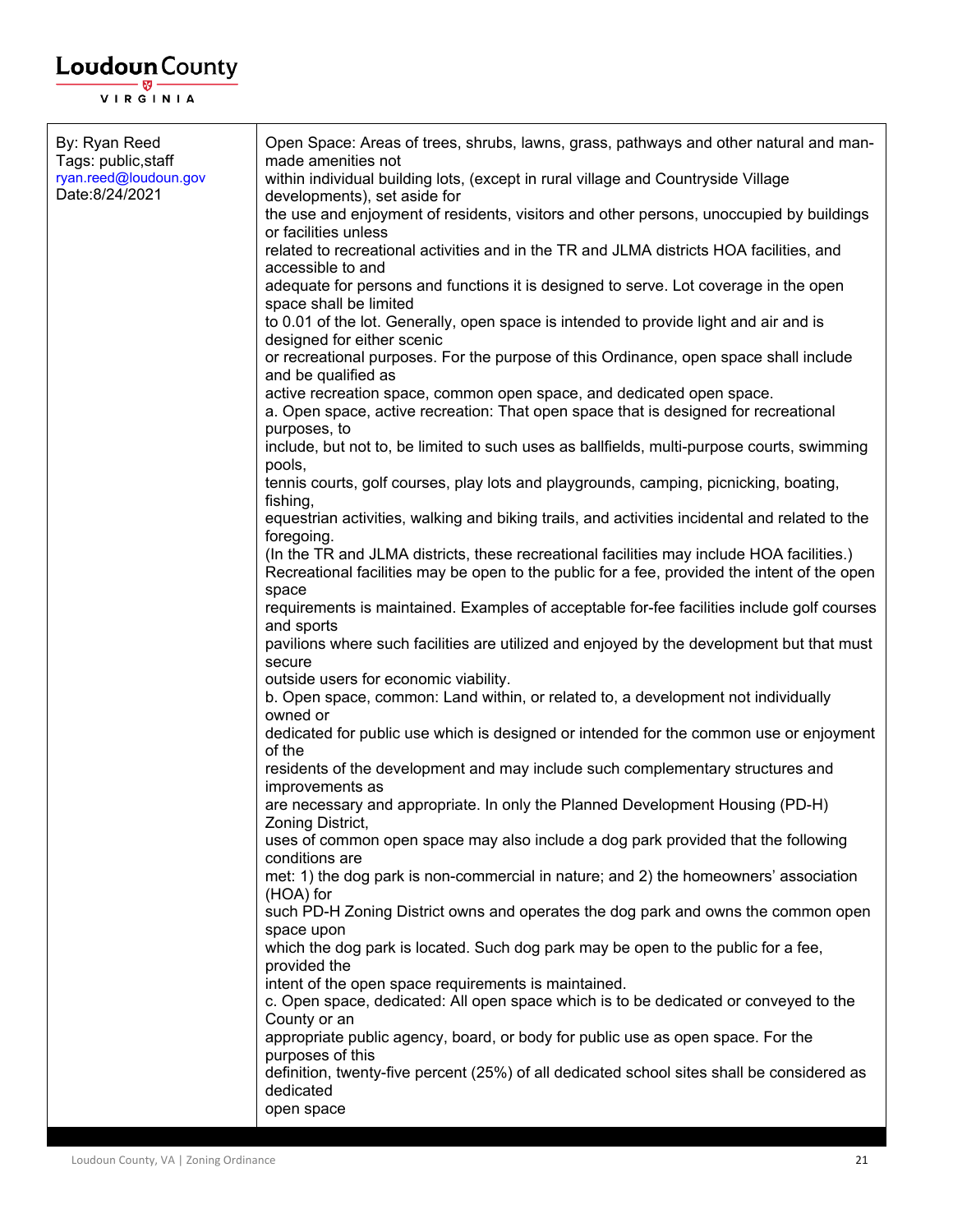| ID                                                                                 | <b>Section</b>                                                                                                                                                                                                                                                                                                                                                                                                                                       |
|------------------------------------------------------------------------------------|------------------------------------------------------------------------------------------------------------------------------------------------------------------------------------------------------------------------------------------------------------------------------------------------------------------------------------------------------------------------------------------------------------------------------------------------------|
| #3005                                                                              | 3.06.02.07 Seasonal Labor Dormitory                                                                                                                                                                                                                                                                                                                                                                                                                  |
| By: Charles Houston<br>Tags: public<br>CharlesHouston3@yahoo.com<br>Date:8/21/2021 | <b>MAJOR COMMENT</b><br>Every bit of text needs to be scrutinized for precision and clarity. Here's an example of<br>poor drafting: While I understand that seasonal labor dormitories are not to be greater<br>than 2,500 sf in size, the draft sentence could be read as allowing a structure up to 2,500<br>sf per laborer housed. This might seem like nit-picking, but this will be a long-lasting<br>document and it absolutely must be clear. |
| #3291                                                                              | 3.06.02.07 Seasonal Labor Dormitory                                                                                                                                                                                                                                                                                                                                                                                                                  |
| By: Ryan Reed<br>Tags: public, staff<br>ryan.reed@loudoun.gov<br>Date:8/24/2021    | noted                                                                                                                                                                                                                                                                                                                                                                                                                                                |
| #3004                                                                              | 3.06.02.07 Seasonal Labor Dormitory                                                                                                                                                                                                                                                                                                                                                                                                                  |
| By: Charles Houston<br>Tags: public<br>CharlesHouston3@yahoo.com<br>Date:8/21/2021 | Change minimum size to 150 or 200 sf                                                                                                                                                                                                                                                                                                                                                                                                                 |
| #3292                                                                              | 3.06.02.07 Seasonal Labor Dormitory                                                                                                                                                                                                                                                                                                                                                                                                                  |
| By: Ryan Reed<br>Tags: public, staff<br>ryan.reed@loudoun.gov<br>Date:8/24/2021    | noted                                                                                                                                                                                                                                                                                                                                                                                                                                                |
| #3003                                                                              | 3.06.02.04 Manufactured Homes                                                                                                                                                                                                                                                                                                                                                                                                                        |
| By: Charles Houston<br>Tags: public<br>CharlesHouston3@yahoo.com<br>Date:8/21/2021 | Manufactured Homes: These are permitted in ARN and ARS, so why don't these<br>standards apply?                                                                                                                                                                                                                                                                                                                                                       |
| #3285                                                                              | 3.06.02.04 Manufactured Homes                                                                                                                                                                                                                                                                                                                                                                                                                        |
| By: Ryan Reed<br>Tags: public, staff<br>ryan.reed@loudoun.gov<br>Date:8/24/2021    | This was carry over language from 5-620(I), however noted.                                                                                                                                                                                                                                                                                                                                                                                           |
| #3002                                                                              | 3.06.02.02 Guest Houses                                                                                                                                                                                                                                                                                                                                                                                                                              |